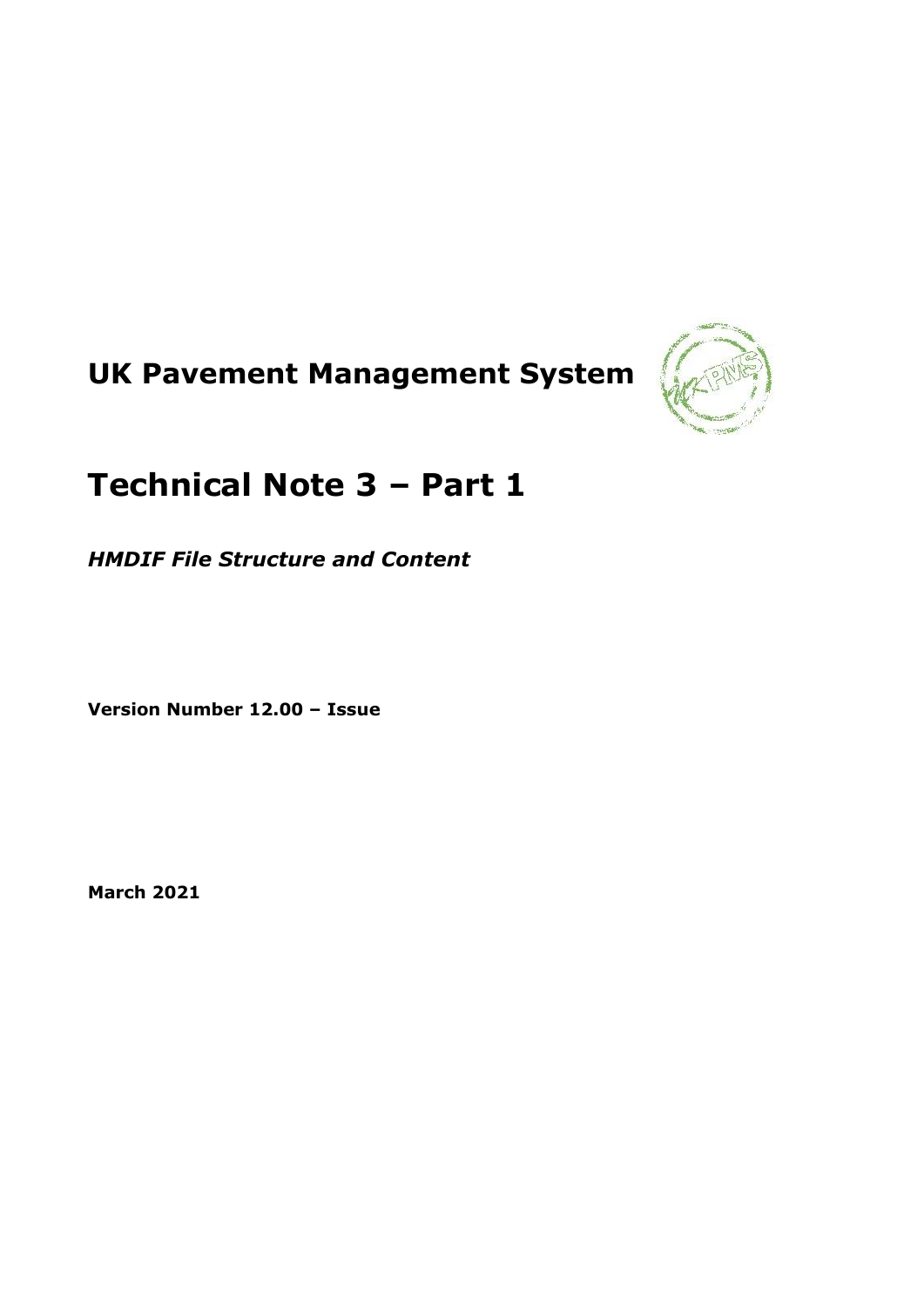

### **Document Information**

|                    | <b>Title (Sub Title)</b>   Technical Note $3$ – Part 1                                       |
|--------------------|----------------------------------------------------------------------------------------------|
|                    | HMDIF file structure and content                                                             |
| <b>Author</b>      | Various                                                                                      |
| <b>Description</b> | This Technical Note provides information about the structure and<br>contents of HMDIF files. |
|                    |                                                                                              |

### **Document History**

| <b>Version</b><br>No | <b>Status</b> | <b>Author</b> | <b>Date</b> | <b>Changes from Previous Version</b>                                                 |  |  |  |  |
|----------------------|---------------|---------------|-------------|--------------------------------------------------------------------------------------|--|--|--|--|
| 10.05                | Draft         | <b>RAC</b>    | 22.01.19    | 10.04 but<br>Draft<br>based on version<br>revised as<br>follows:                     |  |  |  |  |
|                      |               |               |             | Transferred to new template                                                          |  |  |  |  |
|                      |               |               |             | Renamed as Technical Note 3 - Part 1<br>Website references updated<br>$\blacksquare$ |  |  |  |  |
| 10.06                | Draft         | <b>RAC</b>    | 30.01.19    | Reviewed by CCS                                                                      |  |  |  |  |
| 11.00                | Issue         | <b>RAC</b>    | 18.02.19    | Ratified by Amanda Richards for RCMG                                                 |  |  |  |  |
| 11.01                | Draft         | <b>RAC</b>    | 02.02.21    | Draft based on version 11.00<br>but<br>revised<br>as                                 |  |  |  |  |
|                      |               |               |             | follows:                                                                             |  |  |  |  |
|                      |               |               |             | Website references updated<br>٠                                                      |  |  |  |  |
| 11.02                | Draft         | <b>RAC</b>    | 10.02.21    | Reviewed by CCS                                                                      |  |  |  |  |
| 12.00                | Issue         | <b>RAC</b>    | 02.03.21    | Ratified by Amanda Richards for RCMG                                                 |  |  |  |  |

### **Document Owner**

The owner of this document is the Road Condition Management Group (RCMG).

### **Document Support**

Support for this document is provided by Linhay Consultancy Ltd and Hyperion Infrastructure Consultancy Ltd who can be contacted via [ukpms@hyperion-uk.com.](mailto:ukpms@hyperion-uk.com) These organisations have been appointed as the UKPMS system accreditors by the UK Roads Board.

This document can be found online on the [RCMG website.](https://www.ciht.org.uk/ukrlg-home/guidance/road-condition-information/data-management/uk-pavement-management-system-ukpms/)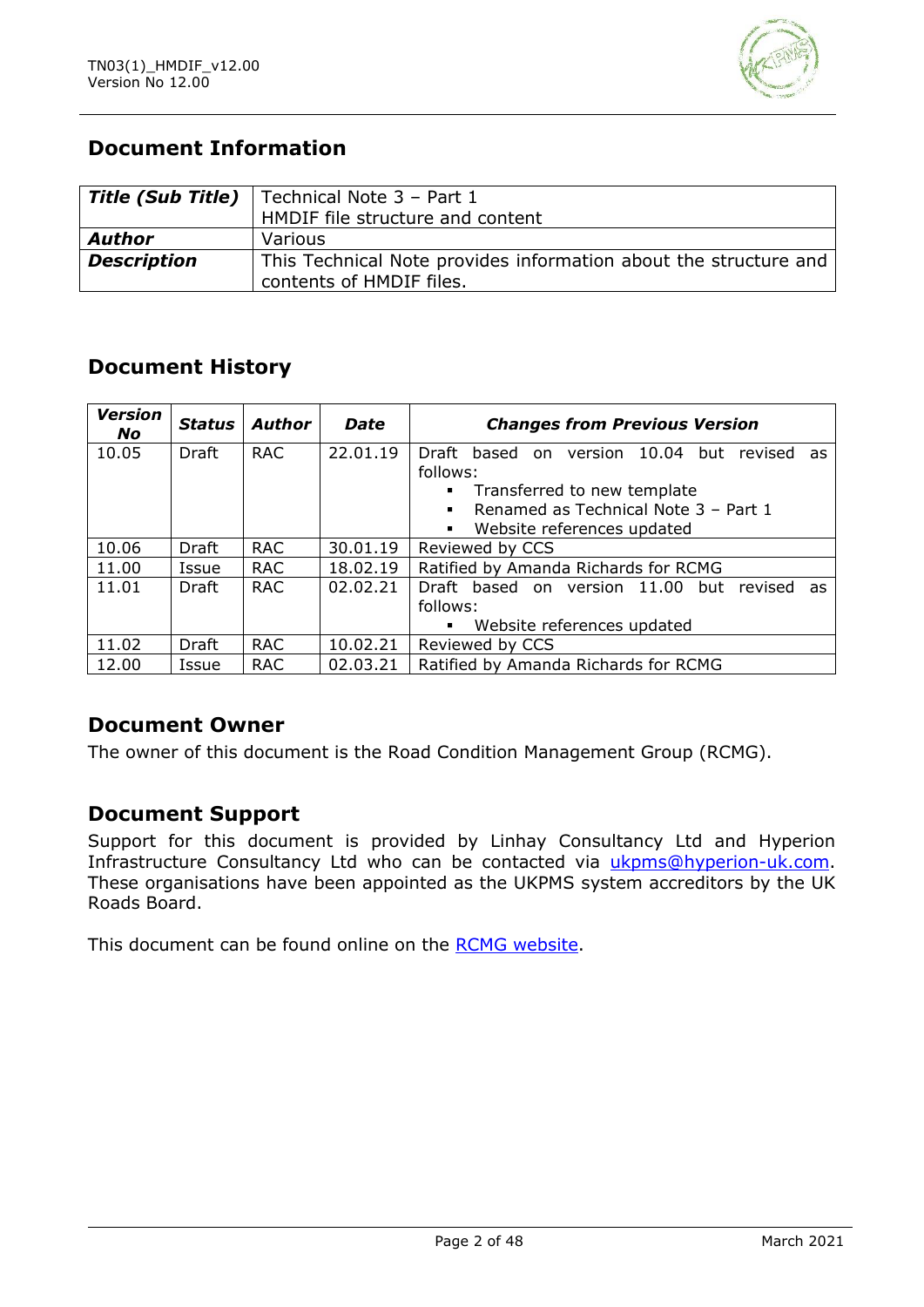

# **Introduction**

This Technical Note provides information about the structure and content of HMDIF files.

Part 1 of the Technical Note (this document) specifies the HMDIF format for the following types of files:

Network Referencing Item Inventory Visual Condition Data (CVI) Visual Condition Data (DVI) Footway Network Survey (FNS) Machine Collected Rutting Data (CRUT) Machine Collected Rutting Data (DRUT) Deflectograph Data HRM Data SCRIM Data GripTester Data Works Record Data Pavement Sample Data

Part 2 of the Technical Note gives the HMDIF specification for SCANNER data.

This document provides:

- **Changes since the last version**
- **File Syntax and Semantics**
- **· HMDIF File Contents** for each for each file type
- **HMDIF / UKPMS Data Dictionary** for each file type
- **HMDIF Examples** for each file type
- **Appendix A: Radar Records:** an HMDIF specification for Radar Record HMDIF files.
- Appendix B: Current HMDIF version for each file type

### **Changes since last version**

The website references have been updated.

# **File Syntax and Semantics**

The following is based on an extract of relevant paragraphs from the Highways Agency document on Highways Maintenance Data Interchange Format (HMDIF) Standard, *File Ref. HCSL 2/13/78*, *Document No L3-TS-02*, issued on *7 th January 1994* and can be used as a guide to the requirements for the production of systems to generate and read HMDIF files for the purposes of compliance with the UKPMS standard.

The HMDIF file is an ASCII file, containing only the ASCII codes in the range 32 - 126, 13 and 10.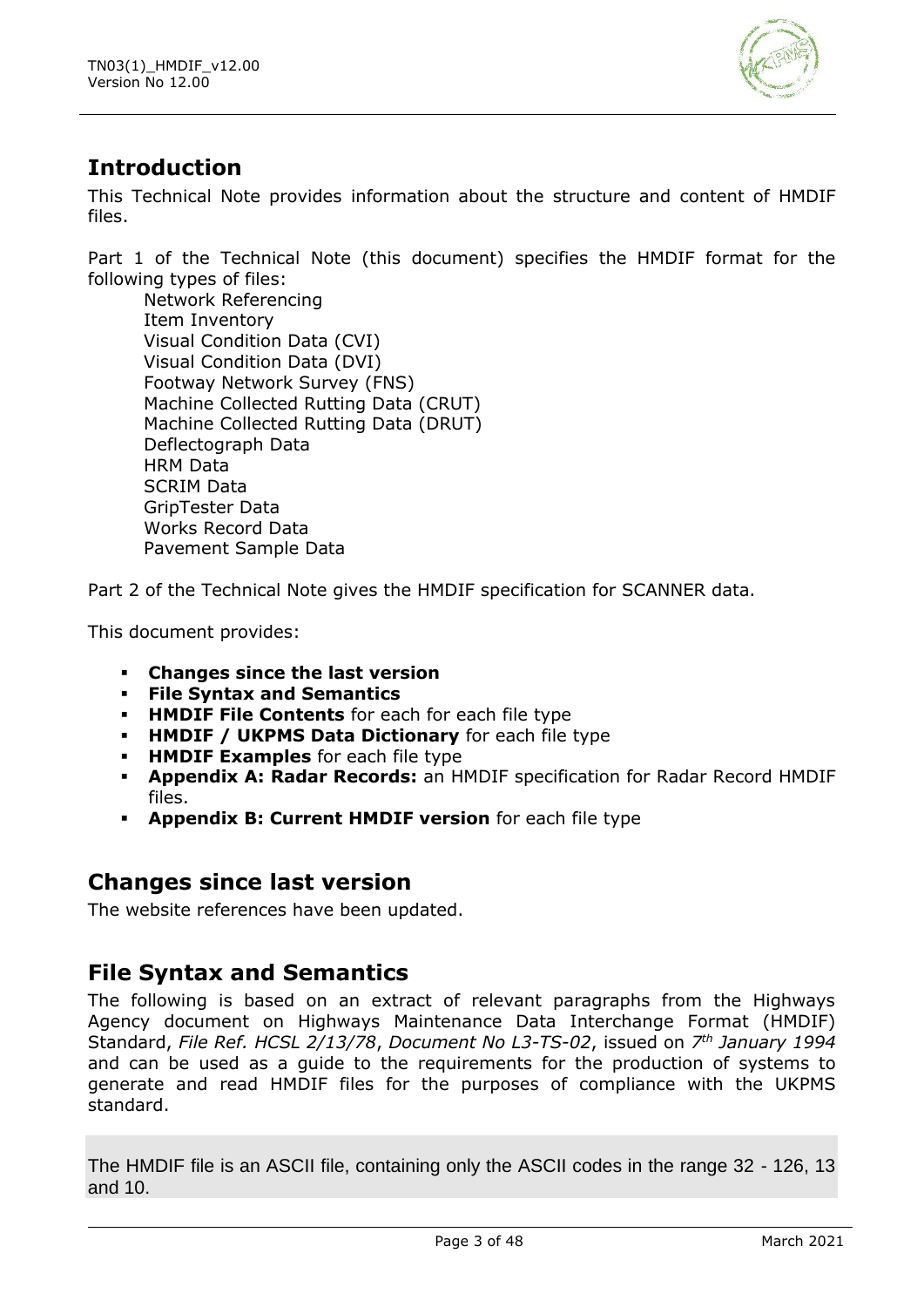

The maximum length of each record (including spaces and the end record character) is 255 characters.

Each record is terminated by a Carriage Return / Line Feed pair. With the exception of the HMSTART record the carriage return must be preceded by the record id term value, which is normally defined as a semi-colon (;)

The HMDIF file consists of two components:

- **EXTERUATE:** Template Block, which describes the record types and attributes which the receiving application can expect to be included in the data records.
- Data Block, which contains the actual data to be transferred to the receiving system.

Records, identified by a record mnemonic previously described in the Template Block, contain the attribute values in the same positional sequence as the attribute identifiers described in the Template Block.

The HMDIF includes three record counts as follows:

- 1. TEND record count of the Template Block records.
- 2. DEND record count of the Data Block records.
- 3. HMEND record count of the HMDIF file.

The record count TEND and DEND must include the TSTART/DSTART and TEND/DEND records. The HMEND record count is the sum of TEND and DEND plus 2 (the HMSTART and HMEND records).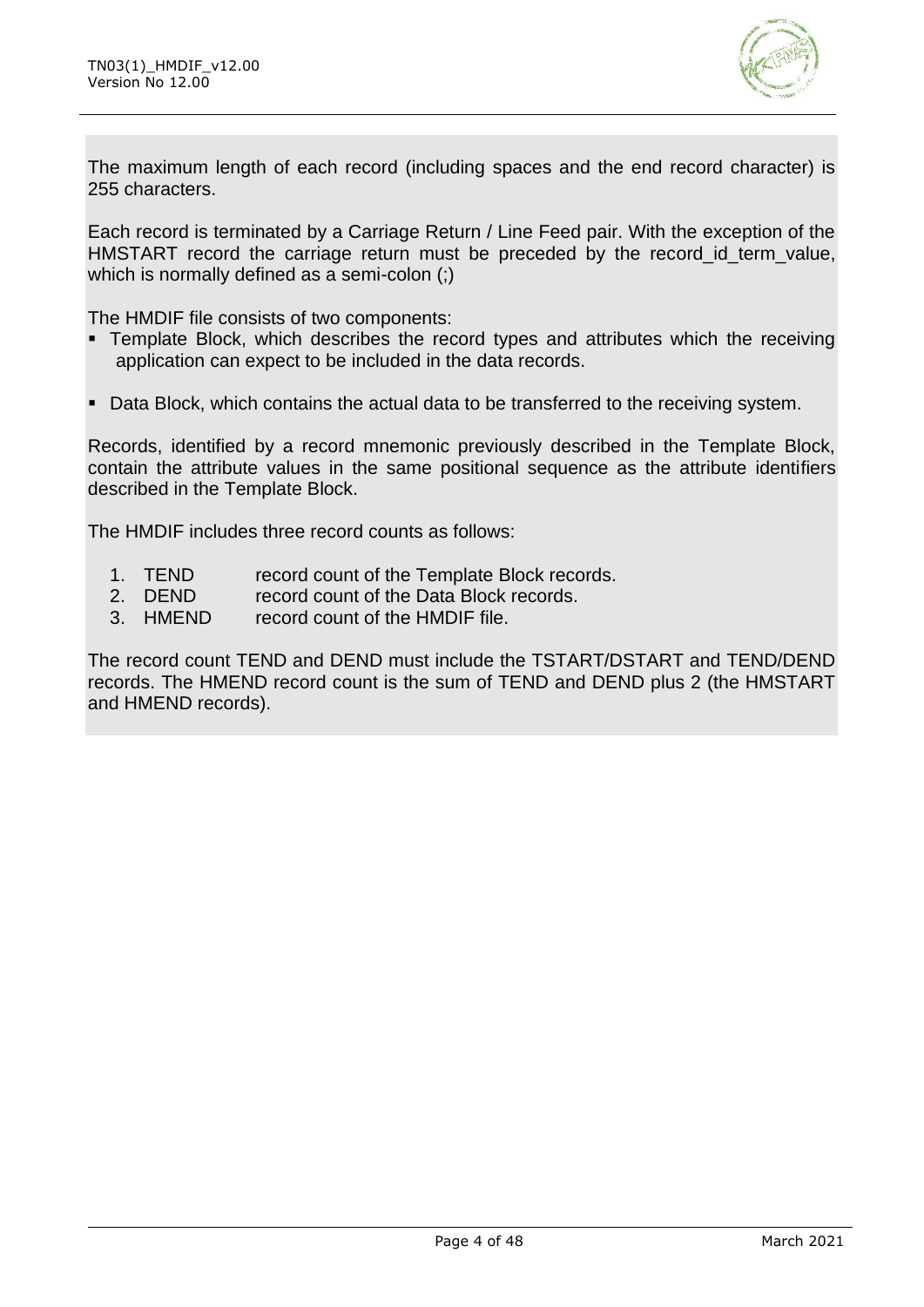

All HMDIF files must have the following syntactical structure:

HMSTART record TSTART record template record {template record} TEND record DSTART record data record {data record} DEND record HMEND record

There must be no blank lines in the HMDIF import file.

The HMSTART record identifies the start of the HMDIF file and includes the following data items separated by spaces and with no terminating record end symbol:

| hmdif id code<br>hmdif version no<br>text_start_id_value | file identification code<br>version number of the file<br>the text character used to identify the start of a block of |
|----------------------------------------------------------|-----------------------------------------------------------------------------------------------------------------------|
|                                                          | text.                                                                                                                 |
| text end id value                                        | the text character used to identify the end of a block of<br>text.                                                    |
| record_end_term_value                                    | the text character used to identify the end of a record                                                               |
| attr_end_term_value                                      | the text character used to identify the end of a data item                                                            |
| record_id_term_value                                     | the text character used to identify the end of a record<br>identification code.                                       |

The TSTART record identifies the start of the Template Block and consists of the mnemonic TSTART followed by the *record\_end\_term\_value*.

A Template Block record has the following syntactical structure: *<record mnemonic> <record\_id\_term\_value> <data mnemonic> { <attr\_end\_term\_value> <data mnemonic> } <record\_end\_term\_value>*

e.g. NETSECT1\LABEL,LENGTH,SDATE,EDATE;

The TEND record identifies the end of the Template Block and consists of the mnemonic TEND followed by the *record\_id\_term\_value* then the record count of the template records, and finally the *record\_end\_term\_value*.

e.g. TEND\12;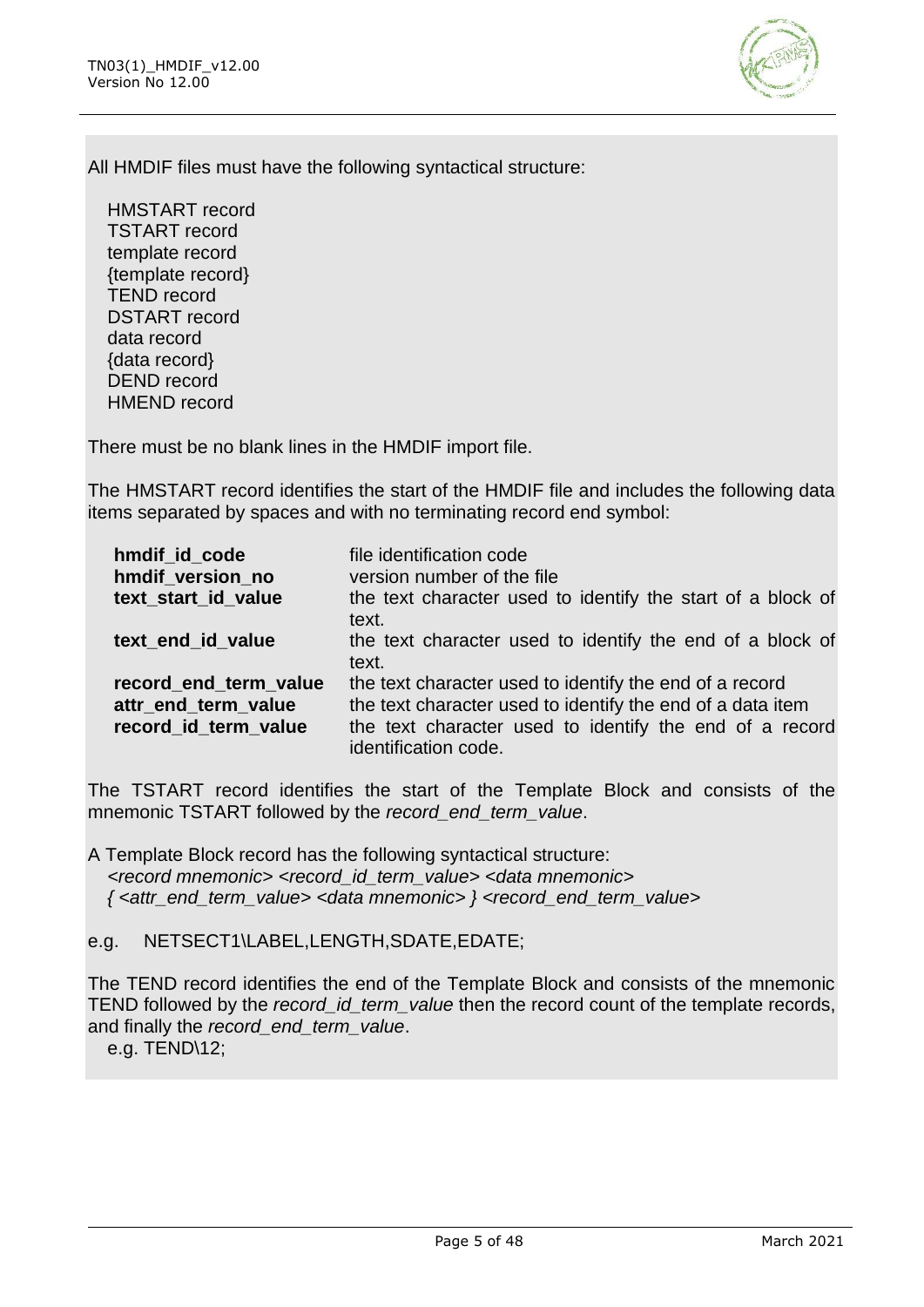

The DSTART record identifies the start of the Data Block of records and consists of the mnemonic DSTART followed by the *record\_end\_term\_value*.

A data record has the following syntactical structure: *<record mnemonic> < record\_id\_term\_value > <data item> {<attr\_end\_term\_value> <data item>} <record\_end\_term\_value>*

The DEND record identifies the end of the Data Block of records and consists of the mnemonic DEND followed by the *record id term value*, then the record count of the Data Block of records and finally the *record\_end\_term\_value*.

e.g. DEND\5;

The HMEND record identifies the end of the HMDIF file and consists of the mnemonic HMEND followed by the *record\_id\_term\_value*, then the record count of the HMDIF file and finally the *record\_end\_term\_value*.

e.g. HMEND\23;

*Note: The HMEND record count is also the sum of the TEND and DEND record counts plus 2 (the HMSTART and HMEND records).*

### 'HMDIF-Generating' Applications

Applications which generate HMDIF files must:

▪ Generate files which contain only the ASCII codes 10,13,32-126

#### 'HMDIF-Receiving' Applications

'HMDIF-Receiving' Applications must:

- Be able to process leading and trailing spaces in all data items (except text strings, where they are considered to be part of the string). All other spaces must be maintained.
- Handle files where the records are in any logical order.
- Merge new data with existing data or overwrite existing data. The user must be able to select the option required and, if practical, the software should be able to deduce and select the option from the data type/structure.
- **.** Ignore records and data in the file which are inappropriate to the application. This requirement is needed to allow evolution of HMDIF file structures (i.e. the feeder system will be producing data required by a later version of the target application) and the potential for an HMDIF output file to have more than one target application.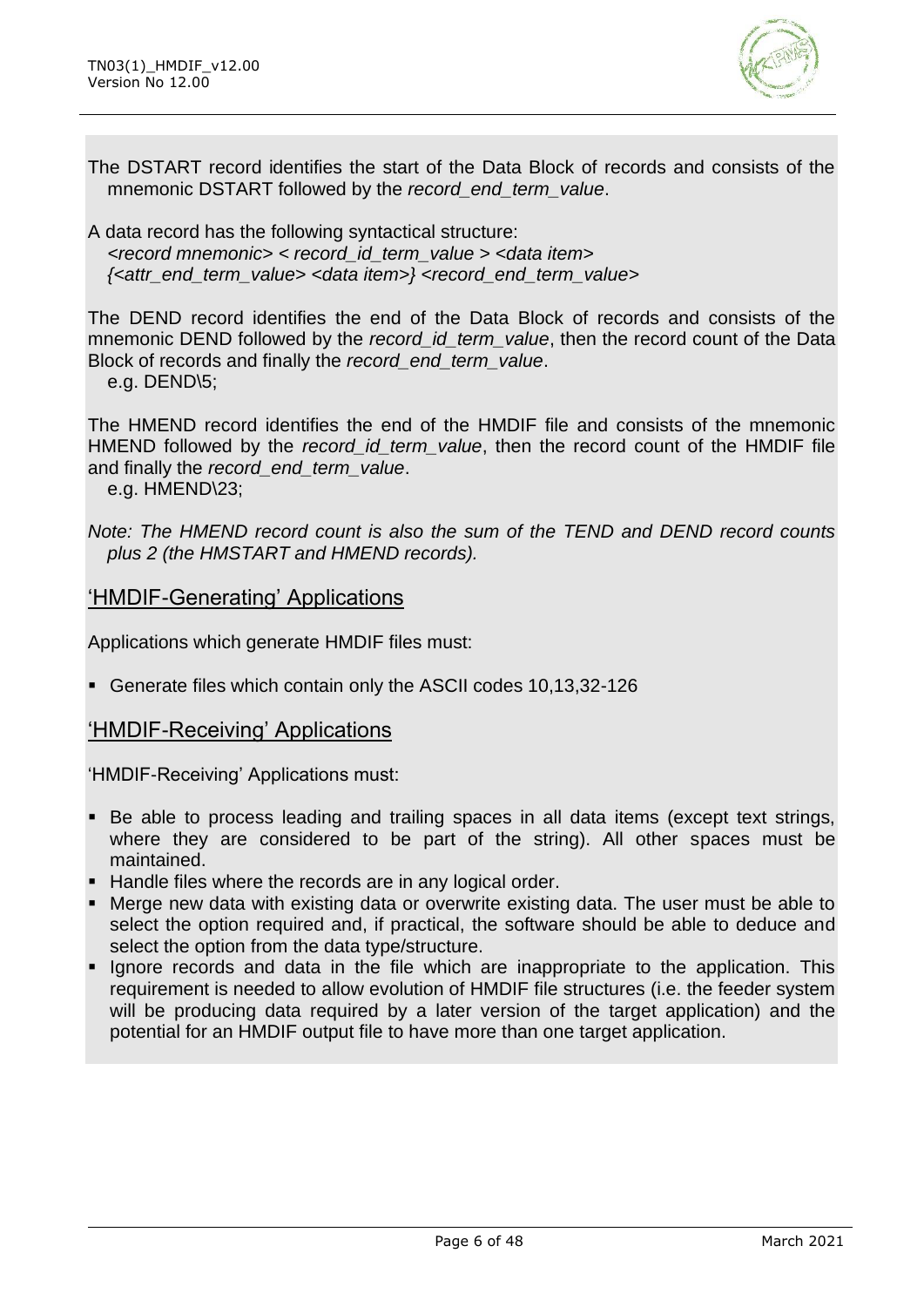

### **HMDIF File Contents**

Permissible codes and value ranges will depend upon the validation rules adopted by sending/receiving systems. The valid codes are available in the UKPMS Data Model, issued as the Rules and Parameters database.

### *Network Referencing HMDIF*

The first data record should always be NETWORK. This is optionally followed by either NETSECT1 or NETNODE1.

The NETSECT records can optionally be followed by SECATTR and/or SECNODE records. Any number of SECATTR records can be supplied but with no repeat of individual attributes allowed. Again, for SECNODE, any number can be supplied but only one start and one end node as defined by the attribute TYPE may be present.

For the NETNODE records, NETNODE1 is obligatory and NETNODE2 is optional.

Note that version 002 of this HMDIF allows a Footway Hierarchy Code to be entered, optionally, for each section via the FWAYHIER attribute of the NETSECT6 record.

### *Item Inventory HMDIF*

Record type SSEC is used to define the section. This section must be present in the database in the current network and must be effective on the survey date. Either the section label or the section number must be included but, if both are present, then they must be consistent. This section remains the current section until another SSEC is encountered.

Each SSEC record is followed by one or more ITEM records and each item record may be followed by zero, one or more ATTR records associated with the current feature. The ITEM record defines the next feature to be added to the database and contains the locational information related to this item.

A given feature on a particular section at a certain location may have associated with it zero, one or more attributes which are read from ATTR records. Each attribute may only occur once for an occurrence of a feature. A given attribute may take the form of either a numeric value or an option code from a list of valid codes according to the characteristics of the attribute concerned.

### *Visual Condition Data HMDIF*

The first record should always be SURVEY. Record type SECTION is used to define the section within the survey. This section must be present in the database in the current network and must be effective on the survey date.

Either the section label or the section number must be included and, if both are present, they must be consistent. This SECTION remains the current section until another SECTION is encountered.

Each SECTION record is followed by one or more OBSERV records and each OBSERV record is followed by one or more OBVAL records associated with the current observation.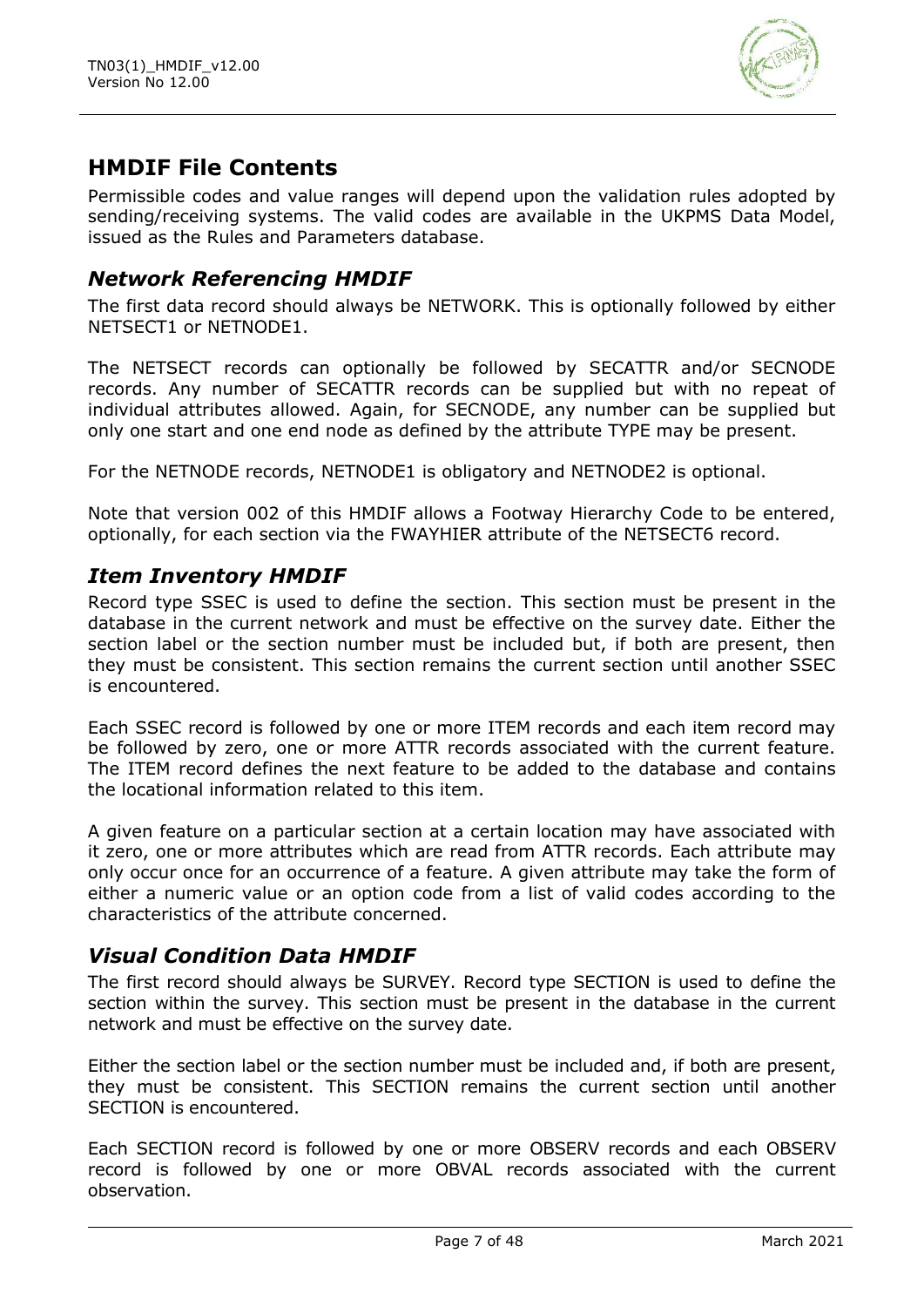

Also associated with the current observation may be zero, one or more OBNOTE records.

When CVI data has been collected then it should be post processed prior to producing the HMDIF file (see *Technical Note 40: Rules for Post-processing CVI Surveys for Loading to UKPMS*).

### *Footway Network Survey HMDIF*

The first record should always be SURVEY. Record type SECTION is used to define the section within the survey. This section must be present in the database in the current network and must be effective on the survey date.

The section label must be included; this SECTION remains the current section until another SECTION is encountered.

Each SECTION record is followed by one or more OBSERV records and each OBSERV record is followed by one or more OBVAL records associated with the current observation.

Also associated with the current observation may be zero, one or more OBNOTE records.

### *Machine Collected Rutting Data HMDIF*

The first record should always be SURVEY. Record type SECTION is used to define the section within the survey. This section must be present in the database in the current network and must be effective on the survey date.

Either the section label or the section number must be included and, if both are present, they must be consistent. This SECTION remains the current section until another SECTION is encountered.

Each SECTION record is followed by zero, one or more OBSERV records and each OBSERV record is followed by one or more OBVAL records associated with the current observation.

Also associated with the current observation may be zero, one or more OBNOTE records.

### *Deflectograph Data HMDIF*

The first record should always be SURVEY. Record type SECTION is used to define the section within the survey. This section must be present in the database in the current network and must be effective on the survey date.

Either the section label or the section number must be included and, if both are present, they must be consistent. This SECTION remains the current section until another SECTION is encountered.

Each SECTION record is followed by one or more OBSERV records and each OBSERV record is followed by one or more OBVAL records associated with the current observation.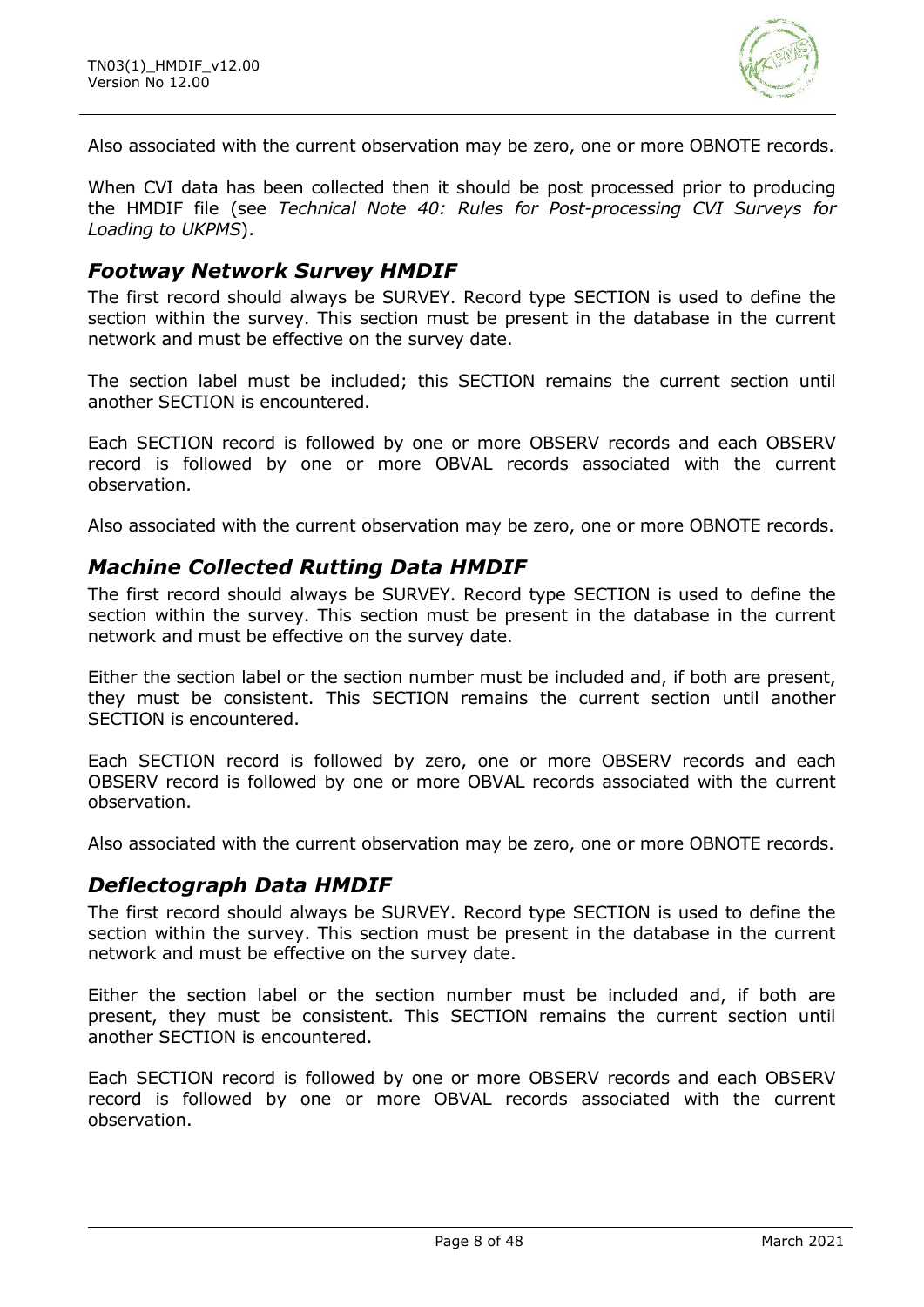

### *HRM Data HMDIF*

The first record should always be SURVEY. Record type SECTION is used to define the section within the survey. This section must be present in the database in the current network and must be effective on the survey date.

Either the section label or the section number must be included and, if both are present, they must be consistent. This SECTION remains the current section until another SECTION is encountered.

Each SECTION record is followed by one or more OBSERV records and each OBSERV record is followed by one or more OBVAL records associated with the current observation.

Rut, Texture and Profile Variance data for a single survey are combined within a single file.

### *SCRIM Data HMDIF*

The first record should always be SURVEY. Record type SECTION is used to define the section within the survey. This section must be present in the database in the current network and must be effective on the survey date.

Either the section label or the section number must be included and, if both are present, they must be consistent. This SECTION remains the current section until another SECTION is encountered.

Each SECTION record is followed by one or more OBSERV records and each OBSERV record is followed by one or more OBVAL records associated with the current observation.

Both THRESHLD data (each record specifying one defined site) and OBSERV records for a single survey are combined within a single file.

### *GripTester Data HMDIF*

The first record should always be SURVEY. Record type SECTION is used to define the section within the survey. This section must be present in the database in the current network and must be effective on the survey date.

Either the section label or the section number must be included and, if both are present, they must be consistent. This SECTION remains the current section until another SECTION is encountered.

Each SECTION record is followed by one or more OBSERV records and each OBSERV record is followed by one or more OBVAL records associated with the current observation.

Both THRESHLD data (each record specifying one defined site) and OBSERV records for a single survey are combined within a single file.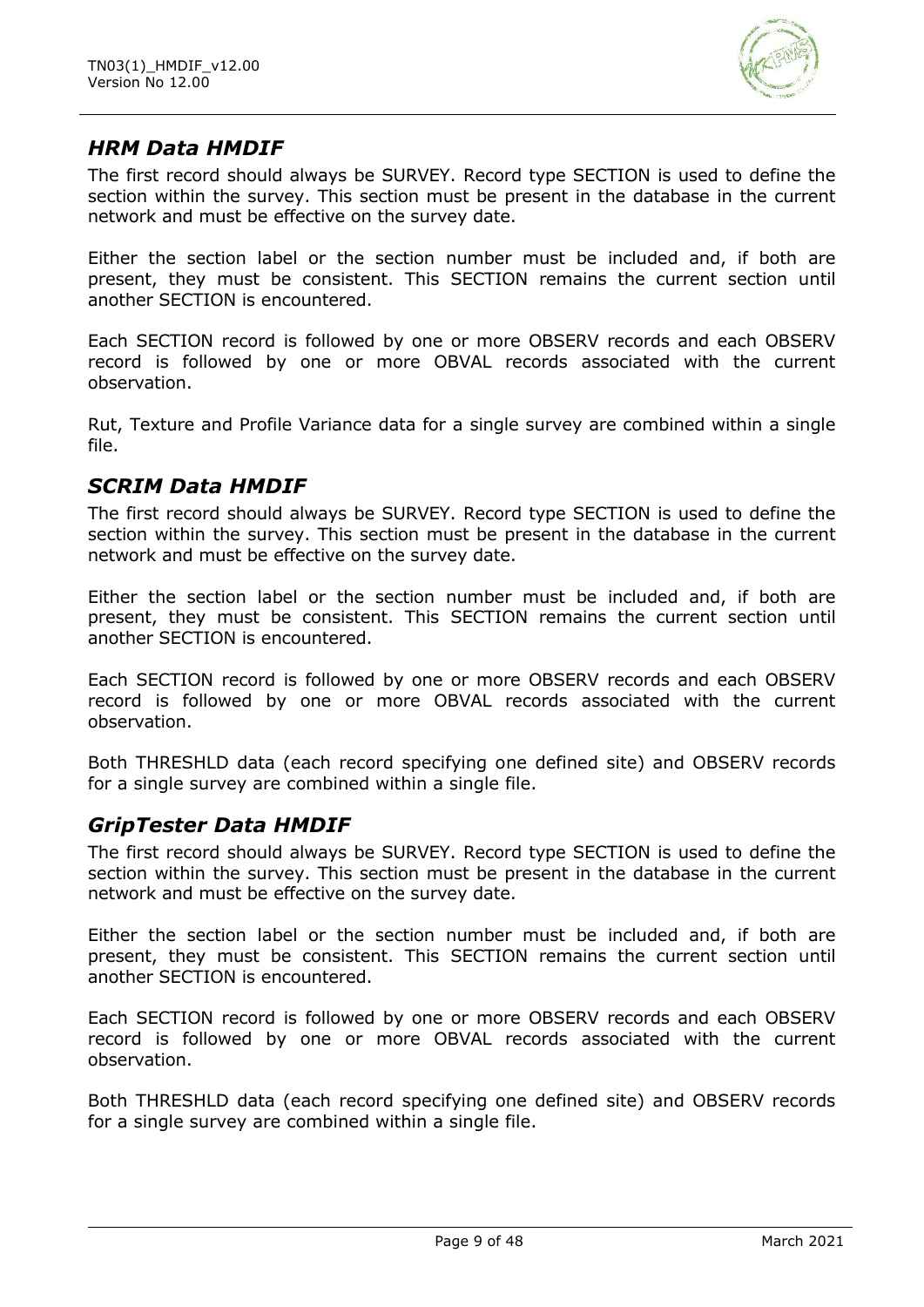

### *Works Record HMDIF*

Record type SSEC is used to define the section. This section must be present in the database in the current network and must be effective on the survey date. If no start date is present, then the assumption is that the occurrence of the label at the load date applies.

Each SSEC record is followed by one or more WORKS RECORD records and each item record may be followed by zero, one or more WORKS RECORD LAYER records associated with the current WORKS RECORD. The layer number associated with the WORKS RECORD LAYER denotes the sequence from the uppermost layer at the time the works were carried out.

### *Pavement Sample HMDIF*

Record type SSEC is used to define the section. This section must be present in the database in the current network and must be effective on the survey date. If no start date is present, then the assumption is that the occurrence of the label at the load date applies.

Each SSEC record is followed by one or more PAVEMENT SAMPLE records and each item record may be followed by zero, one or more PAVEMENT SAMPLE LAYER records associated with the current PAVEMENT SAMPLE record. The layer number associated with the PAVEMENT SAMPLE LAYER denotes the sequence from the uppermost layer at the time the HMDIF is created.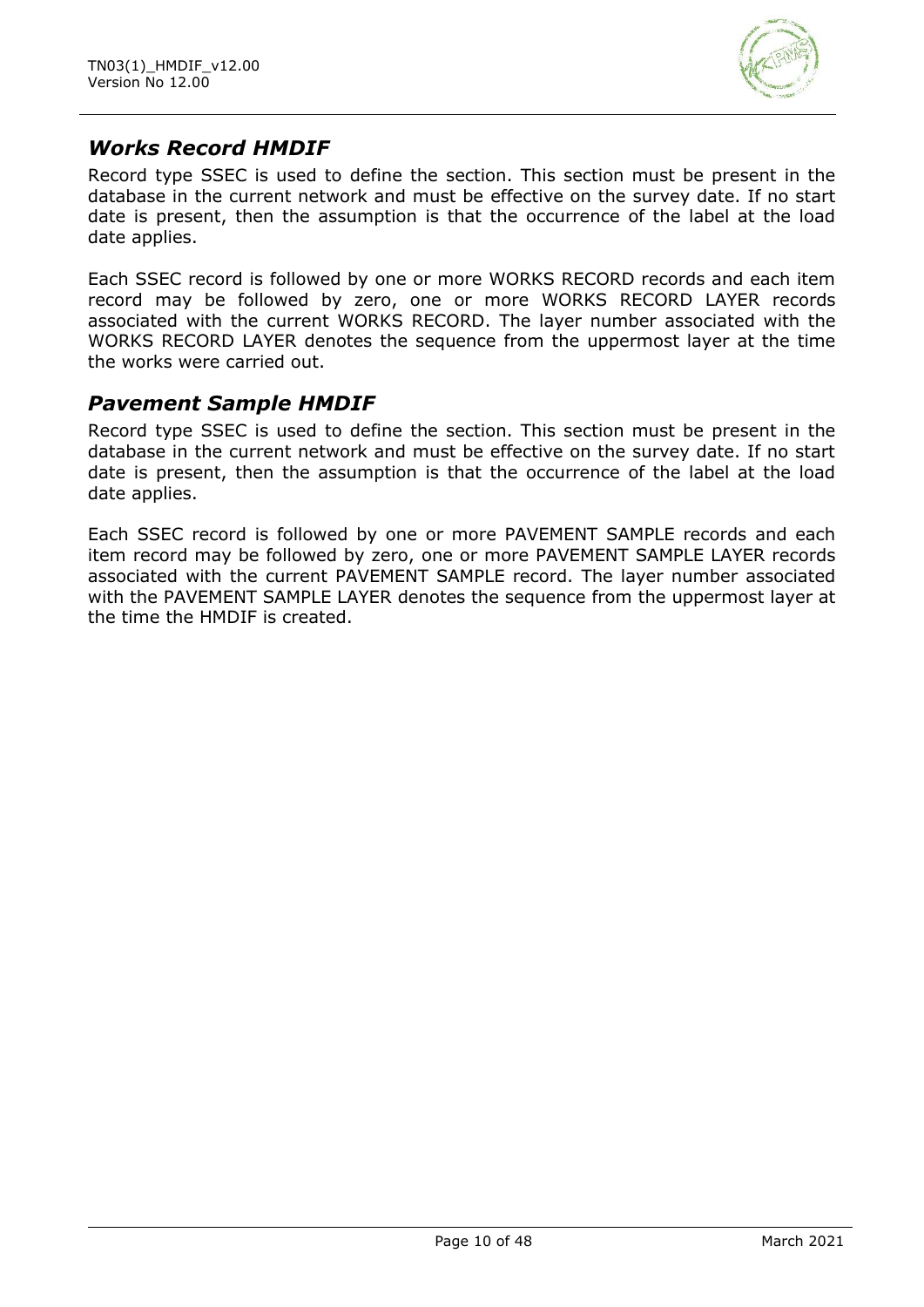

# **HMDIF / UKPMS Data Dictionary**

In order to map the standard interchange format mnemonics to UKPMS attributes (or fields) a data dictionary is included here for reference. Field widths ('Record Size', specified in characters) are given for guidance. The UKPMS Data Model is provided in the Rules and Parameters database which contains table and field definitions for UKPMS. Some attributes in the HMDIF file are not defined in the UKPMS Data Model but have been retained for optional use.

### *Network Referencing HMDIF*

| <b>RECORD</b>     | <b>ATTRIBUTE</b>    | <b>RECORD</b> |                | <b>UKPMS DATA MODEL NAME</b> |                             |  |
|-------------------|---------------------|---------------|----------------|------------------------------|-----------------------------|--|
| <b>IDENTIFIER</b> | <b>MNEMONIC</b>     | <b>TYPE</b>   | <b>SIZE</b>    | <b>Table Name</b>            | <b>Field Name</b>           |  |
| <b>NETWORK</b>    | CODE                | Char          | 6              | <b>SECTION</b>               | Not defined                 |  |
| NETSECT1          | <b>LABEL</b>        | Char          | 30             | <b>SECTION</b>               | Section Label Code          |  |
| NETSECT1          | <b>LENGTH</b>       | Float         |                | <b>SECTION</b>               | Section Length Number       |  |
| NETSECT1          | <b>SDATE</b>        | Char          | 8              | <b>SECTION</b>               | <b>Section Start Date</b>   |  |
| NETSECT1          | <b>EDATE</b>        | Char          | 8              | <b>SECTION</b>               | Section End Date            |  |
| NETSECT2          | <b>DESCRP</b>       | <b>Text</b>   | 40             | <b>SECTION</b>               | Section Description         |  |
| NETSECT2          | <b>RDNUMB</b>       | Char          | 10             | <b>SECTION</b>               | Road Number                 |  |
| NETSECT3          | <b>RDNAME</b>       | <b>Text</b>   | 30             | <b>SECTION</b>               | Road Name                   |  |
| NETSECT3          | <b>AREA</b>         | <b>Text</b>   | 20             | <b>SECTION</b>               | Area Name                   |  |
| NETSECT3          | <b>TOWN</b>         | <b>Text</b>   | 20             | <b>SECTION</b>               | <b>Town Name</b>            |  |
| NETSECT4          | <b>DISTRICT</b>     | Char          | 6              | <b>SECTION</b>               | District Code               |  |
| NETSECT4          | <b>AGENT</b>        | Char          | 6              | <b>SECTION</b>               | Not defined                 |  |
| NETSECT4          | <b>DTPCLASS</b>     | Char          | $\overline{2}$ | <b>SECTION</b>               | Dot Classification Code     |  |
| NETSECT4          | <b>HIER</b>         | Char          | $\overline{2}$ | <b>SECTION</b>               | Road Hierarchy Code         |  |
| NETSECT4          | <b>SPEED</b>        | Char          | $\overline{5}$ | <b>SECTION</b>               | Speed Limit Code            |  |
| NETSECT4          | <b>OWNER</b>        | Char          | 6              | <b>SECTION</b>               | Not defined                 |  |
| NETSECT4          | URBANRURAL          | Char          | $\mathbf{1}$   | <b>SECTION</b>               | Urban Or Rural              |  |
| NETSECT4          | <b>DEPOT</b>        | Char          | 6              | <b>SECTION</b>               | Not defined                 |  |
| NETSECT4          | NOMINATED           | Char          | $\mathbf{1}$   | <b>SECTION</b>               | Nominated Indicator         |  |
| NETSECT4          | <b>RDTYPE</b>       | Char          | 5              | <b>SECTION</b>               | Road Type Code              |  |
| NETSECT4          | <b>OFFCWXSP</b>     | Char          | $\mathbf{1}$   | <b>SECTION</b>               | Not defined                 |  |
|                   |                     |               |                |                              | (See Note 1)                |  |
| NETSECT4          | <b>CWXSP</b>        | Char          | $\mathbf{1}$   | <b>SECTION</b>               | Not defined                 |  |
|                   |                     |               |                |                              | (See Note 1)                |  |
| NETSECT4          | <b>FUNDORG</b>      | Text          | 20             | <b>SECTION</b>               | <b>Funding Organisation</b> |  |
|                   |                     |               |                |                              | Code                        |  |
| NETSECT5          | <b>EOCOMMENT</b>    | Text          | 60             | <b>SECTION</b>               | Not defined                 |  |
| NETSECT6          | <b>RESTRICTWORK</b> | Char          | 6              | <b>SECTION</b>               | Not defined                 |  |
| NETSECT6          | <b>STEPLEVEL</b>    | Char          | 3              | <b>SECTION</b>               | Step Level Code             |  |
| NETSECT6          | <b>FWAYTIED</b>     | Char          | 3              | <b>SECTION</b>               | Off Carriageway Tied        |  |
|                   |                     |               |                |                              | Indicator                   |  |
| NETSECT6          | <b>FWAYTRAF</b>     | Char          | $\mathbf{1}$   | <b>SECTION</b>               | Footway Vehicle Traffic     |  |
|                   |                     |               |                |                              | Code                        |  |
| NETSECT6          | <b>FWAYOPEN</b>     | Char          | 1              | <b>SECTION</b>               | Footway Opening             |  |
|                   |                     |               |                |                              | Frequency Code              |  |
| NETSECT6          | <b>DRNCODE</b>      | Char          | 1              | <b>SECTION</b>               | Drainage Status Code        |  |
| NETSECT6          | <b>DIVERSION</b>    | Char          | 5              | <b>SECTION</b>               | Diversion Quality Code      |  |
| NETSECT6          | <b>NORMDIR</b>      | Char          | $\mathbf{1}$   | <b>SECTION</b>               | Normal Survey Direction     |  |
|                   |                     |               |                |                              | Indicator                   |  |
| NETSECT6          | <b>TRAFFIC</b>      | Char          | 6              | <b>SECTION</b>               | <b>Traffic Level</b>        |  |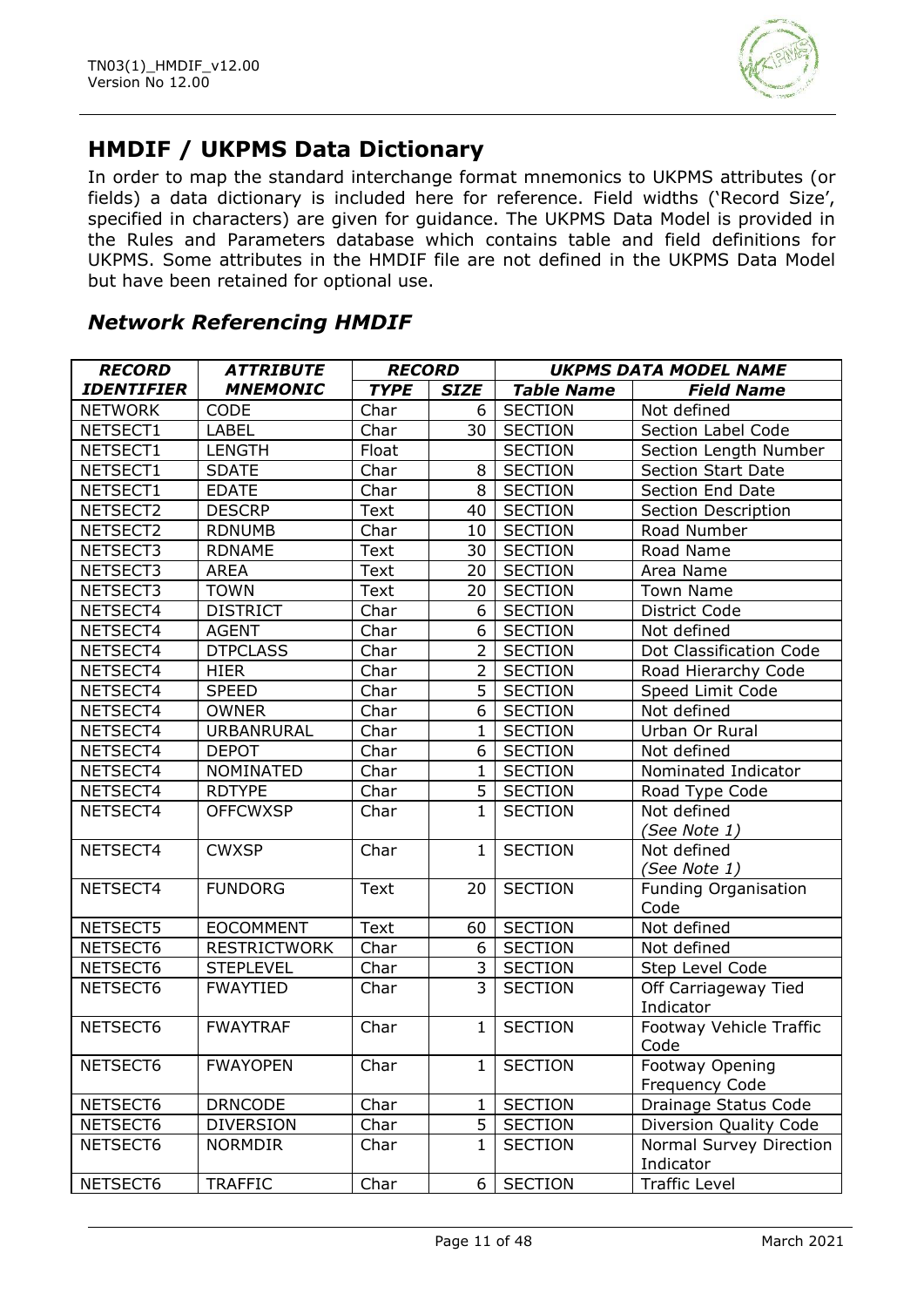

| <b>RECORD</b>     | <b>ATTRIBUTE</b> | <b>RECORD</b> |              |                                      | <b>UKPMS DATA MODEL NAME</b> |  |
|-------------------|------------------|---------------|--------------|--------------------------------------|------------------------------|--|
| <b>IDENTIFIER</b> | <b>MNEMONIC</b>  | <b>TYPE</b>   | <b>SIZE</b>  | <b>Table Name</b>                    | <b>Field Name</b>            |  |
| NETSECT6          | <b>FWAYHIER</b>  | Char          | 2            | <b>SECTION</b>                       | Footway Hierarchy Code       |  |
| <b>SECNODE</b>    | LABEL            | Char          | 30           | <b>NODE WITHIN</b>                   | Node Code                    |  |
|                   |                  |               |              | <b>SECTION</b>                       |                              |  |
| <b>SECNODE</b>    | <b>CHAIN</b>     | Float         |              | <b>NODE WITHIN</b><br><b>SECTION</b> | Node Chainage Number         |  |
| <b>SECNODE</b>    | <b>TYPE</b>      | Char          | $\mathbf{1}$ | <b>NODE WITHIN</b>                   | Node Type Code               |  |
|                   |                  |               |              | <b>SECTION</b>                       |                              |  |
| <b>SECATTR</b>    | <b>CODE</b>      | Char          | 6            |                                      | Not defined                  |  |
| <b>SECATTR</b>    | <b>OPTION</b>    | Char          | 8            |                                      | Not defined                  |  |
| <b>SECATTR</b>    | <b>VALUE</b>     | Float         |              |                                      | Not defined                  |  |
| <b>SECATTR</b>    | <b>DESCRP</b>    | Text          | 6            |                                      | Not defined                  |  |
| <b>SECATTR</b>    | <b>DATE</b>      | Char          | 8            |                                      | Not defined                  |  |
| NETNODE1          | <b>LABEL</b>     | Char          | 30           | <b>NODE</b>                          | Node Code                    |  |
| NETNODE1          | <b>DESCRP</b>    | Text          | 60           | <b>NODE</b>                          | Node Description             |  |
| NETNODE2          | <b>NODEATTR</b>  | Char          |              | <b>NODE</b>                          | Node Attribute Code          |  |
| NETNODE2          | <b>COMMENT</b>   | Text          | 60           | <b>NODE</b>                          | Node Comment                 |  |
| NETNODE2          | <b>OSGRE</b>     | Integer       |              |                                      | Not defined                  |  |
| NETNODE2          | <b>OSGRN</b>     | Integer       |              |                                      | Not defined                  |  |

#### **Notes:**

*1. Sections are no longer assigned to an XSP referencing model.*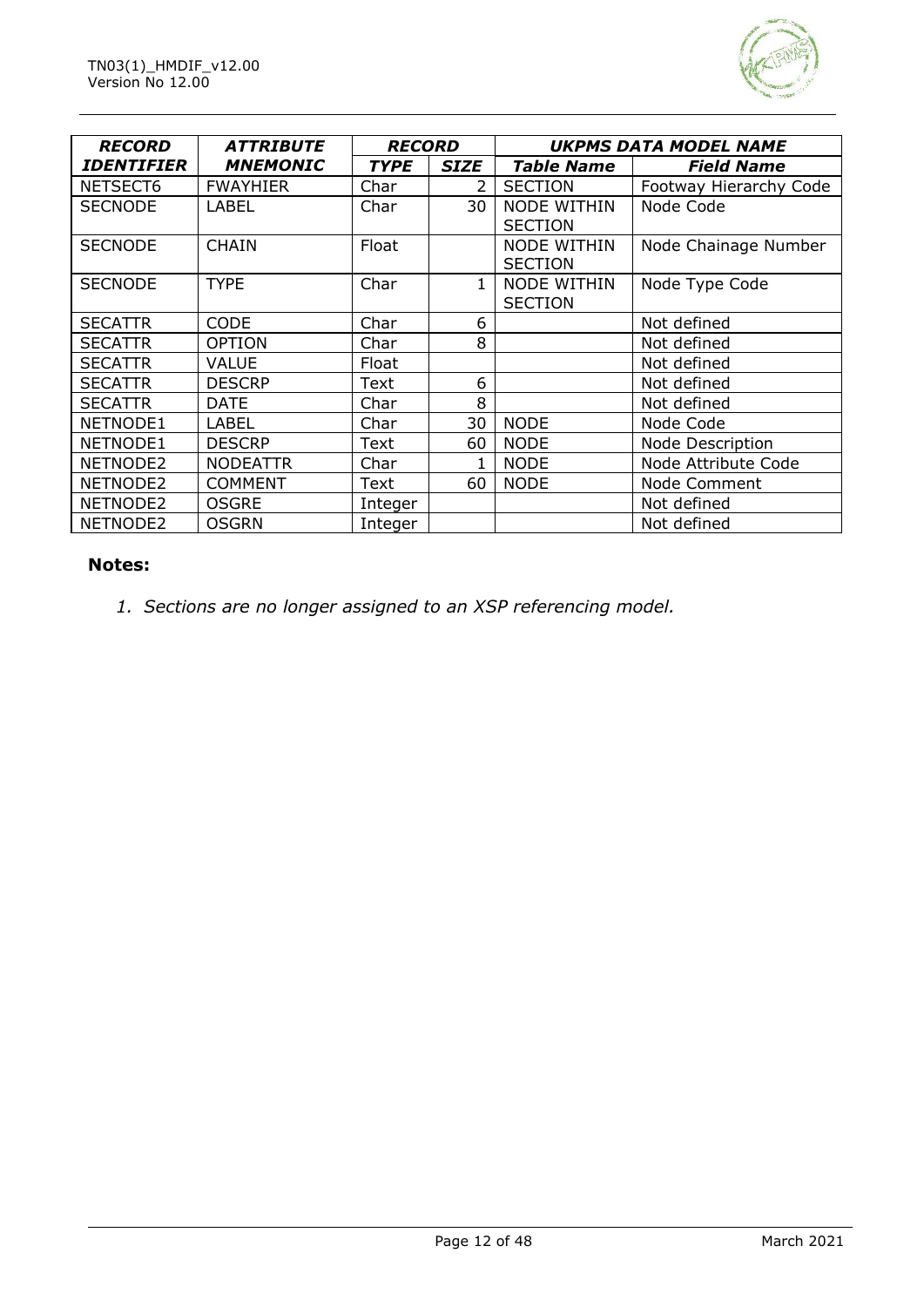

# *Item Inventory HMDIF*

| <b>RECORD</b>     | <b>ATTRIBUTE</b> | <b>RECORD</b> |              | <b>UKPMS DATA MODEL NAME</b> |                               |  |
|-------------------|------------------|---------------|--------------|------------------------------|-------------------------------|--|
| <b>IDENTIFIER</b> | <b>MNEMONIC</b>  | <b>TYPE</b>   | <b>SIZE</b>  | <b>Table Name</b>            | <b>Field Name</b>             |  |
| <b>SSEC</b>       | <b>SURVDTE</b>   | Char          | 8            | <b>INVENTORY ITEM</b>        | <b>Inventory Survey</b>       |  |
|                   |                  |               |              |                              | Date                          |  |
| <b>SSEC</b>       | <b>NETCODE</b>   | Char          | 6            | <b>INVENTORY ITEM</b>        | Not defined                   |  |
| <b>SSEC</b>       | <b>SECTNO</b>    | Integer       |              | <b>INVENTORY ITEM</b>        | Section Surrogate             |  |
| <b>SSEC</b>       | <b>SECTLAB</b>   | Char          | 30           | <b>SECTION</b>               | Section Label Code            |  |
| <b>SSEC</b>       | <b>DIRECT</b>    | Char          | $\mathbf{1}$ | See Note 1                   |                               |  |
| <b>SSEC</b>       | <b>MEASLEN</b>   | Float         |              | See Note 2                   |                               |  |
| <b>ITEM</b>       | <b>OWNER</b>     | Char          | 6            | <b>INVENTORY ITEM</b>        | Not defined                   |  |
| <b>ITEM</b>       | <b>FEATURE</b>   | Char          | 5            | <b>INVENTORY ITEM</b>        | Feature Code                  |  |
| <b>ITEM</b>       | <b>SCHAIN</b>    | Float         |              | <b>INVENTORY ITEM</b>        | <b>Inventory Start</b>        |  |
|                   |                  |               |              |                              | Chainage Number               |  |
| <b>ITEM</b>       | <b>ECHAIN</b>    | Float         |              | <b>INVENTORY ITEM</b>        | <b>Inventory End</b>          |  |
|                   |                  |               |              |                              | Chainage Number               |  |
| <b>ITEM</b>       | <b>CROSSXP</b>   | Char          | 4            | <b>INVENTORY ITEM</b>        | <b>Cross Section Position</b> |  |
|                   |                  |               |              |                              | Code                          |  |
| <b>ITEM</b>       | <b>SEQNUM</b>    | Integer       |              | <b>INVENTORY ITEM</b>        | <b>Inventory Sequence</b>     |  |
|                   |                  |               |              |                              | <b>Num</b>                    |  |
| <b>ITEM</b>       | WIDTH1           | Float         |              | <b>INVENTORY ITEM</b>        | Inventory Item Start          |  |
|                   |                  |               |              |                              | <b>Width Number</b>           |  |
| <b>ITEM</b>       | WIDTH2           | Float         |              | <b>INVENTORY ITEM</b>        | <b>Inventory Item End</b>     |  |
|                   |                  |               |              |                              | Width Number                  |  |
| <b>ITEM</b>       | <b>FWHIER</b>    | Char          | 5            | <b>INVENTORY ITEM</b>        | Feature Hierarchy             |  |
|                   |                  |               |              |                              | Code                          |  |
| <b>ATTR</b>       | <b>ATTRIB</b>    | Char          | 4            | ITEM ATTRIBUTE               | <b>Feature Attribute</b>      |  |
|                   |                  |               |              |                              | Code                          |  |
| <b>ATTR</b>       | <b>OPTION</b>    | Char          | 5            | <b>ITEM ATTRIBUTE</b>        | Feature Attribute             |  |
|                   |                  |               |              |                              | Option Code                   |  |
| <b>ATTR</b>       | <b>NUMVAL</b>    | Float         |              | <b>ITEM ATTRIBUTE</b>        | Value Number                  |  |
| <b>ATTR</b>       | <b>COMTEXT</b>   | Text          | 30           | <b>ITEM ATTRIBUTE</b>        | Not defined                   |  |

#### **Notes:**

- *1. DIRECT is used to determine if the inventory item should be reversed on loading into UKPMS.*
- *2. MEASLEN is used to determine if the inventory item should be stretched or shrunk on loading into UKPMS.*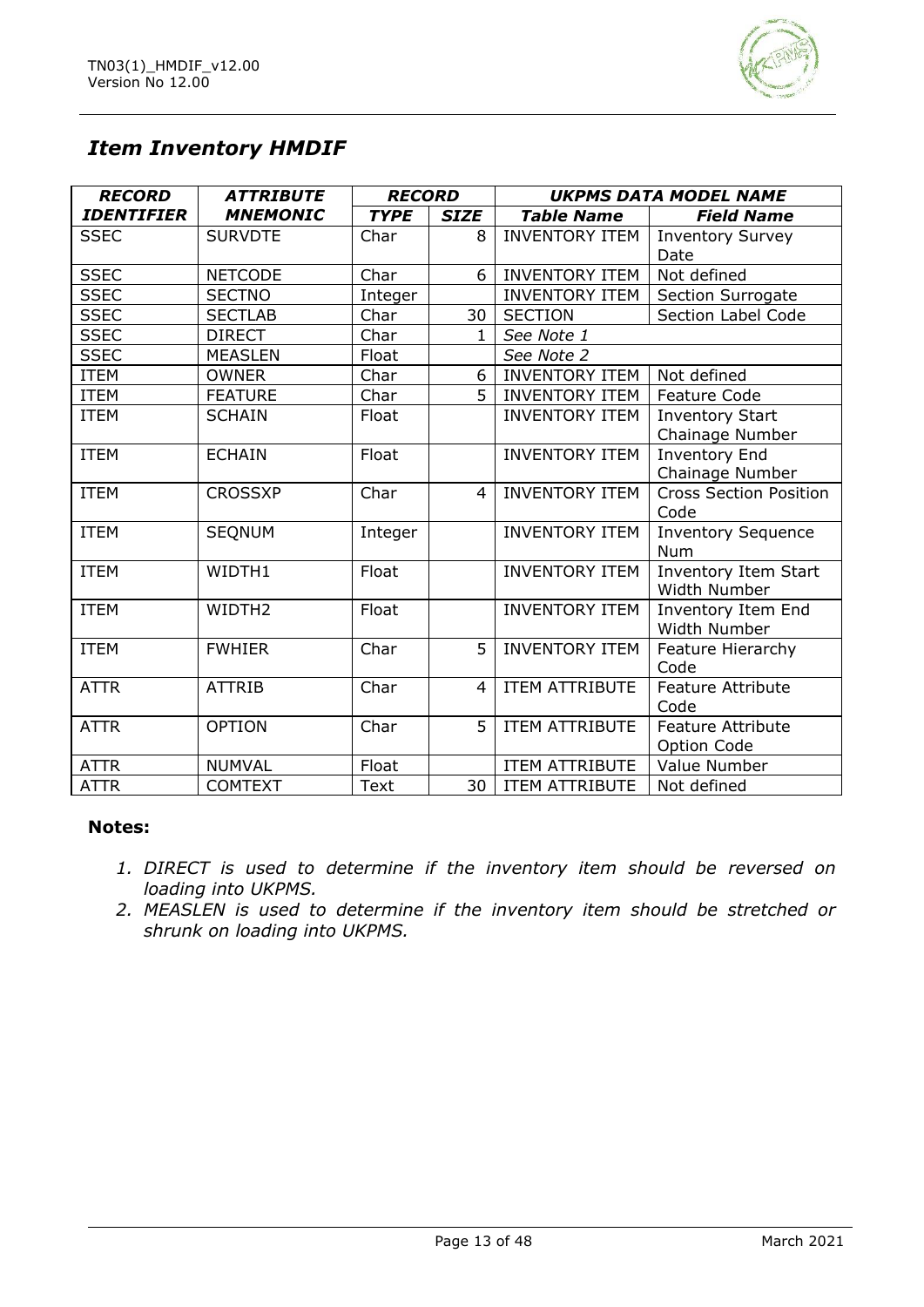

# *Visual Condition Data HMDIF*

*The CVI HMDIF should contain post-converted data.*

| <b>RECORD</b>     | <b>ATTRIBUTE</b>    | <b>RECORD</b> |              | <b>UKPMS DATA MODEL NAME</b>           |                                             |
|-------------------|---------------------|---------------|--------------|----------------------------------------|---------------------------------------------|
| <b>IDENTIFIER</b> | <b>MNEMONIC</b>     | <b>TYPE</b>   | <b>SIZE</b>  | <b>Table Name</b>                      | <b>Field Name</b>                           |
| <b>SURVEY</b>     | <b>TYPE</b>         | Char          | 5            | <b>SURVEY</b>                          | Survey Type Code                            |
| <b>SURVEY</b>     | <b>VERSION</b>      | Integer       |              | <b>SURVEY</b>                          | Not defined                                 |
| <b>SURVEY</b>     | <b>NUMBER</b>       | Integer       |              | <b>SURVEY</b>                          | Survey Number                               |
| <b>SURVEY</b>     | <b>NAME</b>         | Text          | 40           | <b>SURVEY</b>                          | Survey Name Text                            |
| <b>SURVEY</b>     | <b>SUBSECT</b>      | Char          | 5            | <b>SURVEY</b>                          | Sub Section Length<br>Code                  |
| <b>SURVEY</b>     | <b>CWXSPUSED</b>    | Char          | $\mathbf{1}$ | <b>SURVEY</b>                          | Not defined<br>(See Note 1)                 |
| <b>SURVEY</b>     | <b>OFFCWXSPUSED</b> | Char          | 1            | <b>SURVEY</b>                          | Not defined<br>(See Note 1)                 |
| <b>SECTION</b>    | <b>NETWORK</b>      | Char          | 6            | <b>SECTION</b><br>WITHIN SURVEY        | Not defined                                 |
| <b>SECTION</b>    | <b>NUMBER</b>       | Integer       |              | See Note 2                             |                                             |
| <b>SECTION</b>    | <b>LABEL</b>        | Char          | 30           | See Note 2                             |                                             |
| <b>SECTION</b>    | <b>NORMDIR</b>      | Char          | 1            | See Note 3                             |                                             |
| <b>SECTION</b>    | <b>SURVDIR</b>      | Char          | $\mathbf{1}$ | <b>SECTION</b><br>WITHIN SURVEY        | <b>Survey Direction</b><br>Indicator        |
| <b>SECTION</b>    | <b>MASTER</b>       | Char          | 1            | See Note 4                             |                                             |
| <b>SECTION</b>    | <b>LENGTH</b>       | Float         |              | <b>SECTION</b><br>WITHIN SURVEY        | Measured Length<br>Number                   |
| <b>SECTION</b>    | <b>COMMENT</b>      | Text          | 80           | <b>SECTION</b><br><b>WITHIN SURVEY</b> | Not defined                                 |
| <b>SECTION</b>    | <b>SDATE</b>        | Char          | 8            | <b>SECTION</b><br><b>WITHIN SURVEY</b> | <b>Survey Section Start</b><br>Date         |
| <b>SECTION</b>    | <b>EDATE</b>        | Char          | 8            | <b>SECTION</b><br>WITHIN SURVEY        | Survey Section End<br>Date                  |
| <b>SECTION</b>    | <b>STIME</b>        | Char          | 5            | <b>SECTION</b><br><b>WITHIN SURVEY</b> | Survey Section Start<br>Time                |
| <b>SECTION</b>    | <b>ETIME</b>        | Char          | 5            | <b>SECTION</b><br>WITHIN SURVEY        | Survey Section End<br>Time                  |
| <b>SECTION</b>    | <b>INSP</b>         | Char          | 5            | <b>SECTION</b><br>WITHIN SURVEY        | Survey Inspector<br><b>Initials Text</b>    |
| <b>OBSERV</b>     | <b>NUMBER</b>       | Integer       |              | <b>OBSERVATION</b>                     | <b>Observation Number</b>                   |
| <b>OBSERV</b>     | <b>DEFECT</b>       | Char          | 4            | OBSERVATION                            | Defect Type Code                            |
| <b>OBSERV</b>     | <b>VERSION</b>      | Integer       |              | <b>OBSERVATION</b>                     | Not defined                                 |
| <b>OBSERV</b>     | <b>XSECT</b>        | Char          | 4            | <b>OBSERVATION</b>                     | <b>Cross Section Position</b><br>Code       |
| <b>OBSERV</b>     | <b>SCHAIN</b>       | Float         |              | <b>OBSERVATION</b>                     | <b>Observation Start</b><br>Chainage Number |
| <b>OBSERV</b>     | <b>ECHAIN</b>       | Float         |              | <b>OBSERVATION</b>                     | <b>Observation End</b><br>Chainage Number   |
| <b>OBVAL</b>      | <b>PARM</b>         | Integer       |              | <b>OBSERVATION</b><br><b>VALUE</b>     | Parameter Number                            |
| <b>OBVAL</b>      | <b>OPTION</b>       | Integer       |              | <b>OBSERVATION</b><br><b>VALUE</b>     | Option Number                               |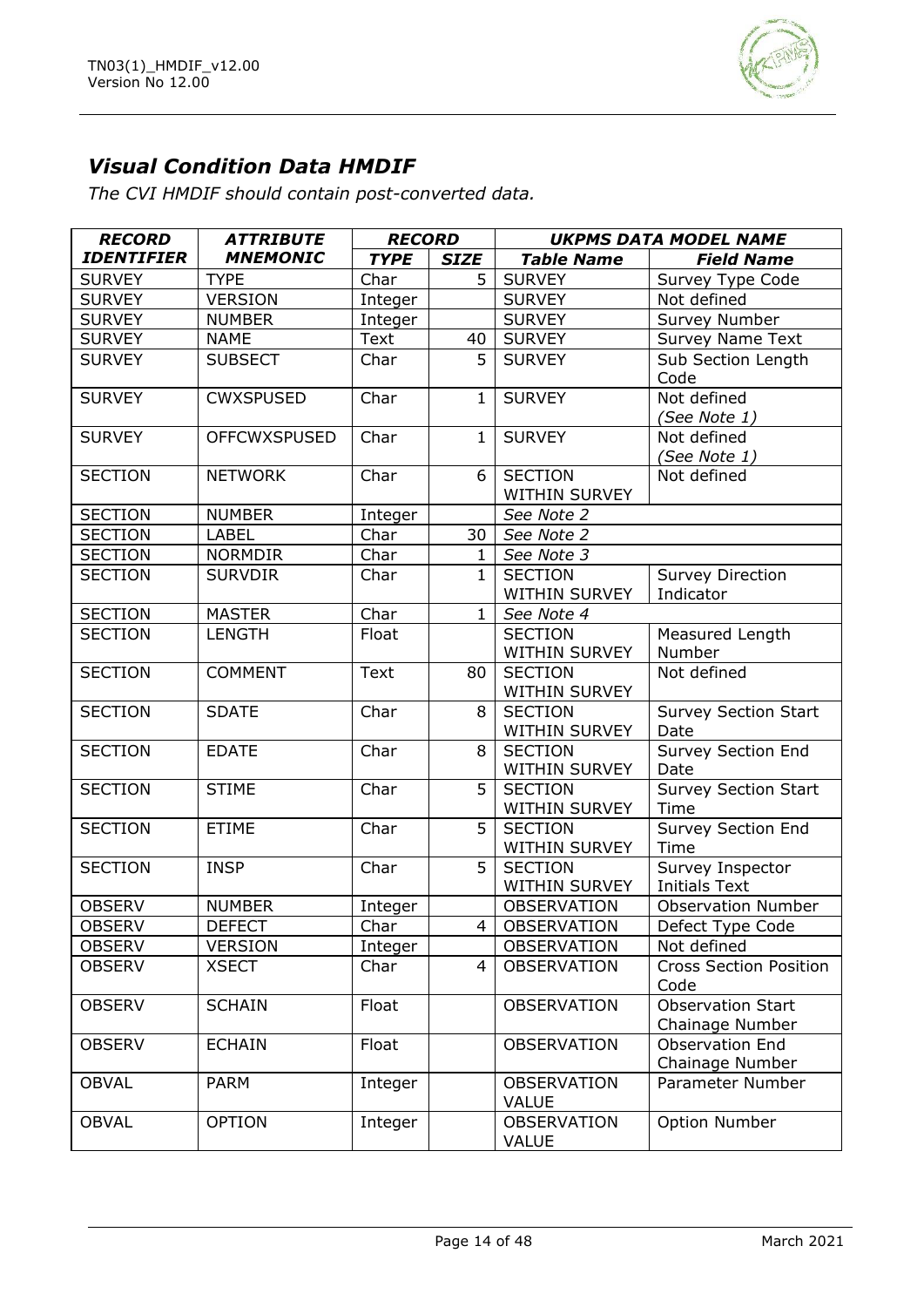

| <b>RECORD</b>     | <i><b>ATTRIBUTE</b></i> | <b>RECORD</b> |             |                                    | <b>UKPMS DATA MODEL NAME</b>                                                        |
|-------------------|-------------------------|---------------|-------------|------------------------------------|-------------------------------------------------------------------------------------|
| <b>IDENTIFIER</b> | <b>MNEMONIC</b>         | <b>TYPE</b>   | <b>SIZE</b> | <b>Table Name</b>                  | <b>Field Name</b>                                                                   |
| <b>OBVAL</b>      | <b>VALUE</b>            | Integer       |             | <b>OBSERVATION</b><br><b>VALUE</b> | Observation<br>Parameter Value<br>Number                                            |
| <b>OBVAL</b>      | <b>PERCENT</b>          | Char          |             | <b>OBSERVATION</b><br>VALUE        | <b>Observation Value</b><br>Parameter Value or<br>Percent Indicator (See<br>Note 5) |
| <b>OBNOTE</b>     | <b>NOTE</b>             | Char          | 6           |                                    | Not defined                                                                         |
| <b>OBNOTE</b>     | <b>COMMENT</b>          | Text          | 80          |                                    | Not defined                                                                         |

#### **Notes:**

- *1. Surveys are no longer assigned to an XSP referencing model*
- *2. The Section Label or Section Number are used to derive the Section Surrogate to populate the Section within Survey Table on loading of the HMDIF.*
- *3. The Section Normdir is used to validate the Survey against the Normal Survey Direction Indicator (in the Section Table) on loading of the HMDIF.*
- *4. The Section Master is used to merge master and partial surveys on loading of the HMDIF.*
- *5. PERCENT may be "P" indicating that the VALUE is a percentage, or "V" indicating that the VALUE is a numeric value, or Null, indicating that an OPTION is specified but no VALUE.*
- *6. At least one observation should be recorded for each feature and XSP surveyed within a section. This observation may be 'Not Defective'.*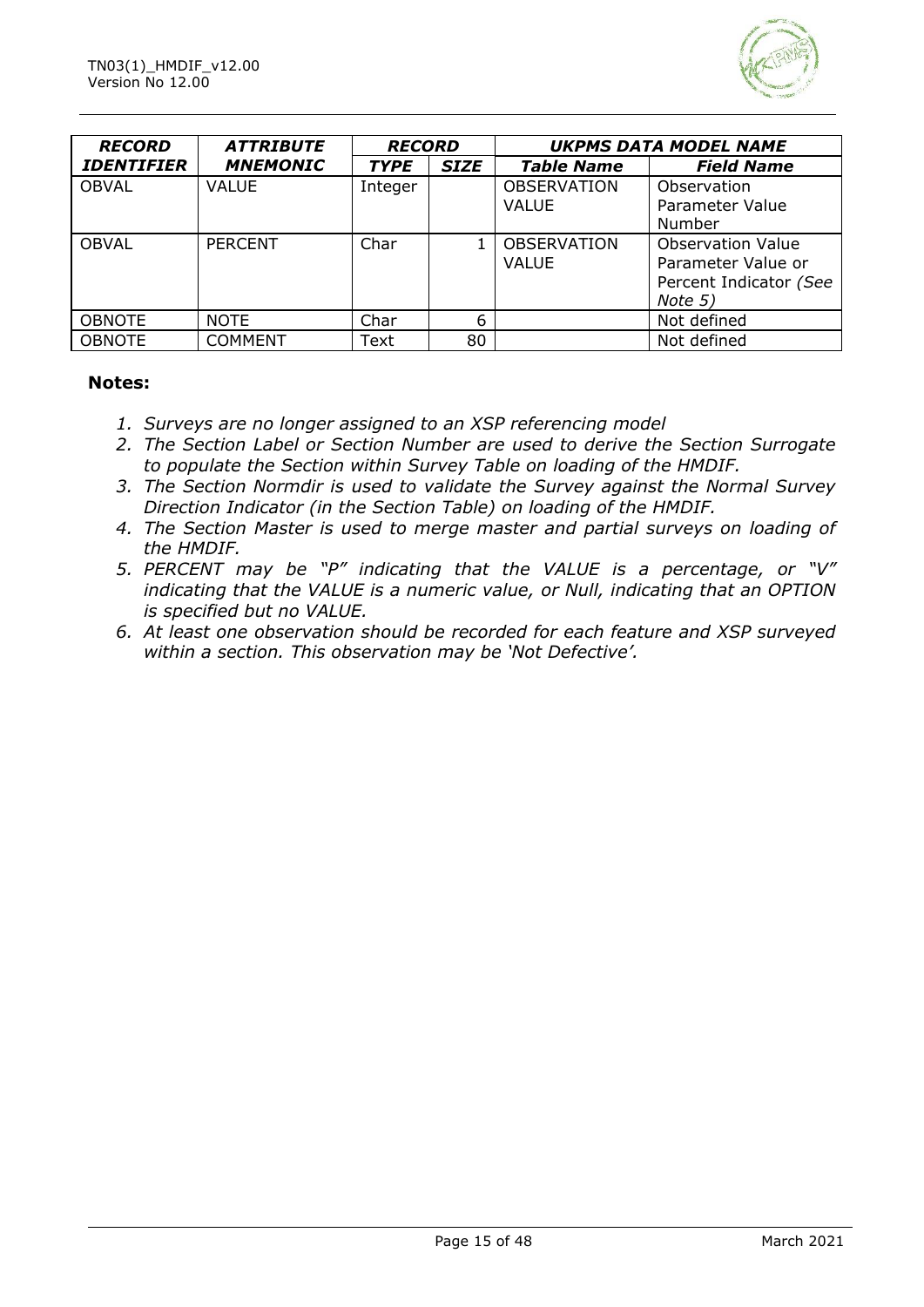

### *Footway Network Survey HMDIF*

| <b>RECORD</b>     | <b>ATTRIBUTE</b> | <b>RECORD</b> |                | <b>UKPMS DATA MODEL NAME</b> |                               |  |
|-------------------|------------------|---------------|----------------|------------------------------|-------------------------------|--|
| <b>IDENTIFIER</b> | <b>MNEMONIC</b>  | <b>TYPE</b>   | <b>SIZE</b>    | <b>Table Name</b>            | <b>Field Name</b>             |  |
| <b>SURVEY</b>     | <b>TYPE</b>      | Char          | 5              | <b>SURVEY</b>                | Survey Type Code              |  |
| <b>SURVEY</b>     | <b>NUMBER</b>    | Integer       |                | <b>SURVEY</b>                | <b>Survey Number</b>          |  |
| <b>SURVEY</b>     | <b>NAME</b>      | Text          | 40             | <b>SURVEY</b>                | <b>Survey Name Text</b>       |  |
| <b>SECTION</b>    | <b>LABEL</b>     | Char          | 30             | See Note 1                   |                               |  |
| <b>SECTION</b>    | <b>SURVDIR</b>   | Char          | $\mathbf{1}$   | <b>SECTION</b>               | <b>Survey Direction</b>       |  |
|                   |                  |               |                | WITHIN SURVEY                | Indicator (see Note 2)        |  |
| <b>SECTION</b>    | <b>LENGTH</b>    | Float         |                | <b>SECTION</b>               | <b>Measured Length</b>        |  |
|                   |                  |               |                | WITHIN SURVEY                | Number                        |  |
| <b>SECTION</b>    | <b>SDATE</b>     | Char          | 8              | <b>SECTION</b>               | <b>Survey Section Start</b>   |  |
|                   |                  |               |                | WITHIN SURVEY                | Date                          |  |
| <b>SECTION</b>    | <b>EDATE</b>     | Char          | 8              | <b>SECTION</b>               | <b>Survey Section End</b>     |  |
|                   |                  |               |                | WITHIN SURVEY                | Date                          |  |
| <b>SECTION</b>    | <b>STIME</b>     | Char          | 5              | <b>SECTION</b>               | <b>Survey Section Start</b>   |  |
|                   |                  |               |                | WITHIN SURVEY                | Time                          |  |
| <b>SECTION</b>    | <b>ETIME</b>     | Char          | 5              | <b>SECTION</b>               | Survey Section End            |  |
|                   |                  |               |                | WITHIN SURVEY                | Time                          |  |
| <b>SECTION</b>    | <b>INSP</b>      | Char          | 5              | <b>SECTION</b>               | <b>Survey Inspector</b>       |  |
|                   |                  |               |                | WITHIN SURVEY                | <b>Initials Text</b>          |  |
| <b>OBSERV</b>     | <b>NUMBER</b>    | Integer       |                | <b>OBSERVATION</b>           | <b>Observation Number</b>     |  |
| <b>OBSERV</b>     | <b>DEFECT</b>    | Char          | $\overline{4}$ | <b>OBSERVATION</b>           | Defect Type Code              |  |
| <b>OBSERV</b>     | <b>XSECT</b>     | Char          | 4              | <b>OBSERVATION</b>           | <b>Cross Section Position</b> |  |
|                   |                  |               |                |                              | Code                          |  |
| <b>OBSERV</b>     | <b>SCHAIN</b>    | Float         |                | <b>OBSERVATION</b>           | <b>Observation Start</b>      |  |
|                   |                  |               |                |                              | Chainage Number               |  |
| <b>OBSERV</b>     | <b>ECHAIN</b>    | Float         |                | <b>OBSERVATION</b>           | Observation End               |  |
|                   |                  |               |                |                              | Chainage Number               |  |
| <b>OBVAL</b>      | <b>PARM</b>      | Integer       |                | <b>OBSERVATION</b>           | Parameter Number              |  |
|                   |                  |               |                | <b>VALUE</b>                 |                               |  |
| <b>OBVAL</b>      | <b>OPTION</b>    | Integer       |                | <b>OBSERVATION</b>           | <b>Option Number</b>          |  |
|                   |                  |               |                | <b>VALUE</b>                 | (See Note 7)                  |  |
| <b>OBVAL</b>      | <b>VALUE</b>     | Integer       |                | <b>OBSERVATION</b>           | Observation                   |  |
|                   |                  |               |                | <b>VALUE</b>                 | Parameter Value               |  |
|                   |                  |               |                |                              | Number                        |  |
| <b>OBVAL</b>      | <b>PERCENT</b>   | Char          | $\mathbf{1}$   | <b>OBSERVATION</b>           | <b>Observation Value</b>      |  |
|                   |                  |               |                | <b>VALUE</b>                 | Parameter Value or            |  |
|                   |                  |               |                |                              | Percent Indicator             |  |
| <b>OBNOTE</b>     | <b>NOTE</b>      | Char          | 6              | Not defined                  | (See Note 4)                  |  |
|                   |                  |               |                |                              |                               |  |
| <b>OBNOTE</b>     | <b>COMMENT</b>   | Text          | 80             | Not defined                  |                               |  |

#### **Notes:**

- *1. The Section Label or Section Number are used to derive the Section Surrogate to populate the Section within Survey Table on loading of the HMDIF.*
- *2. The Section SURVDIR is used to determine whether the surveyed section should be reversed on loading the HMDIF to UKPMS.*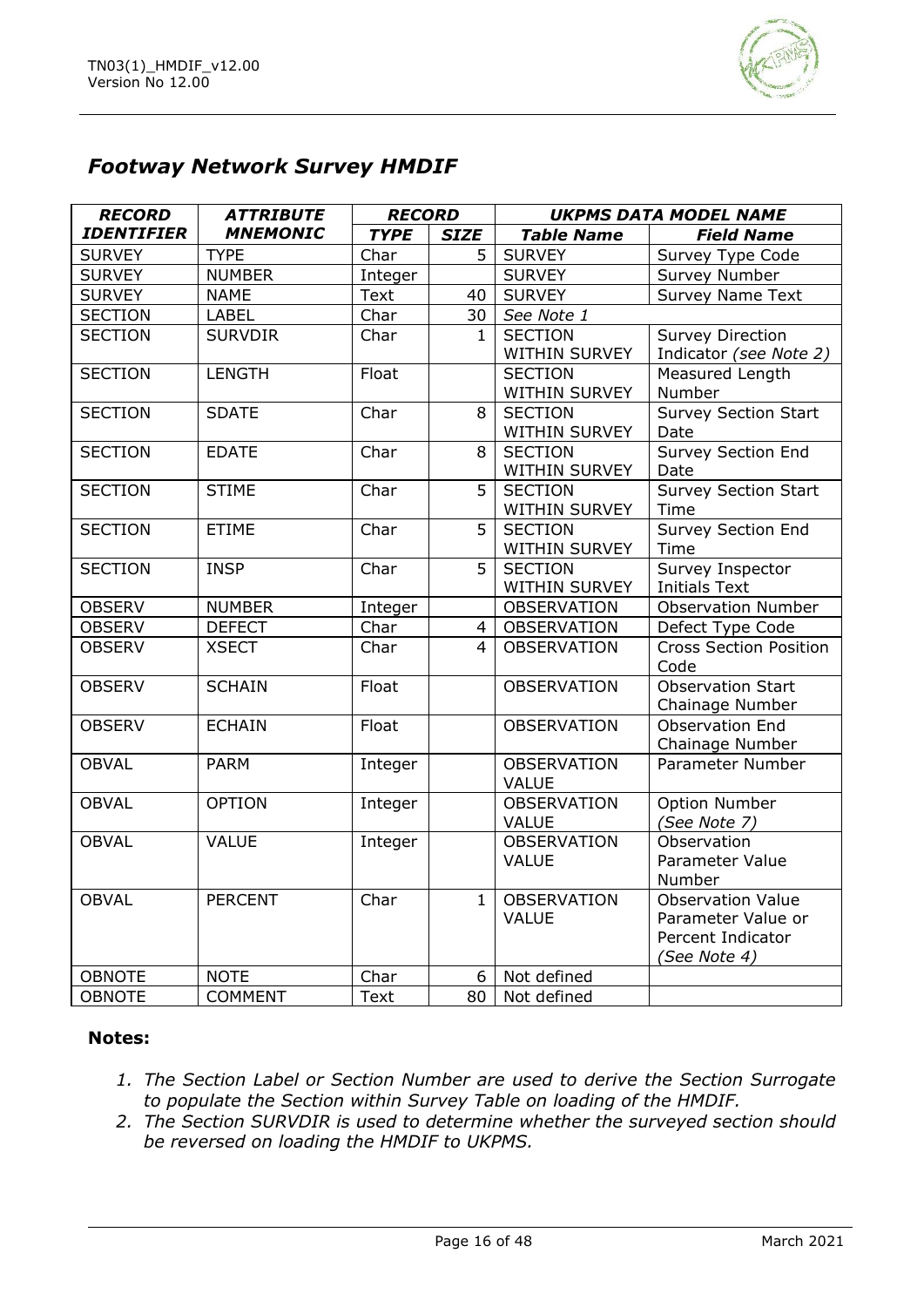

- *3. The surveyed section, and associated observations and attributes should be fitted to the section length within UKPMS using the "rubber banding" approach used for CVI.*
- *4. PERCENT may be "P" indicating that the VALUE is a percentage, or "V" indicating that the VALUE is a numeric value, or Null, indicating that an OPTION is specified but no VALUE.*
- *5. At least one observation should be recorded for each feature and XSP surveyed within a section.*
- *6. The FNS Survey uses the (optional) value parameter to record defect extent as percentage (although in practice there are a small number of fixed percentage options).*
- *7. The OPTION attribute for the OBVAL record has been retained for the FNS survey even though it is not used in the standard "Base" or "Enhanced" versions of the surveys, to provide for those users that wish to define additional custom option-based attributes, for use with a locally defined rule set.*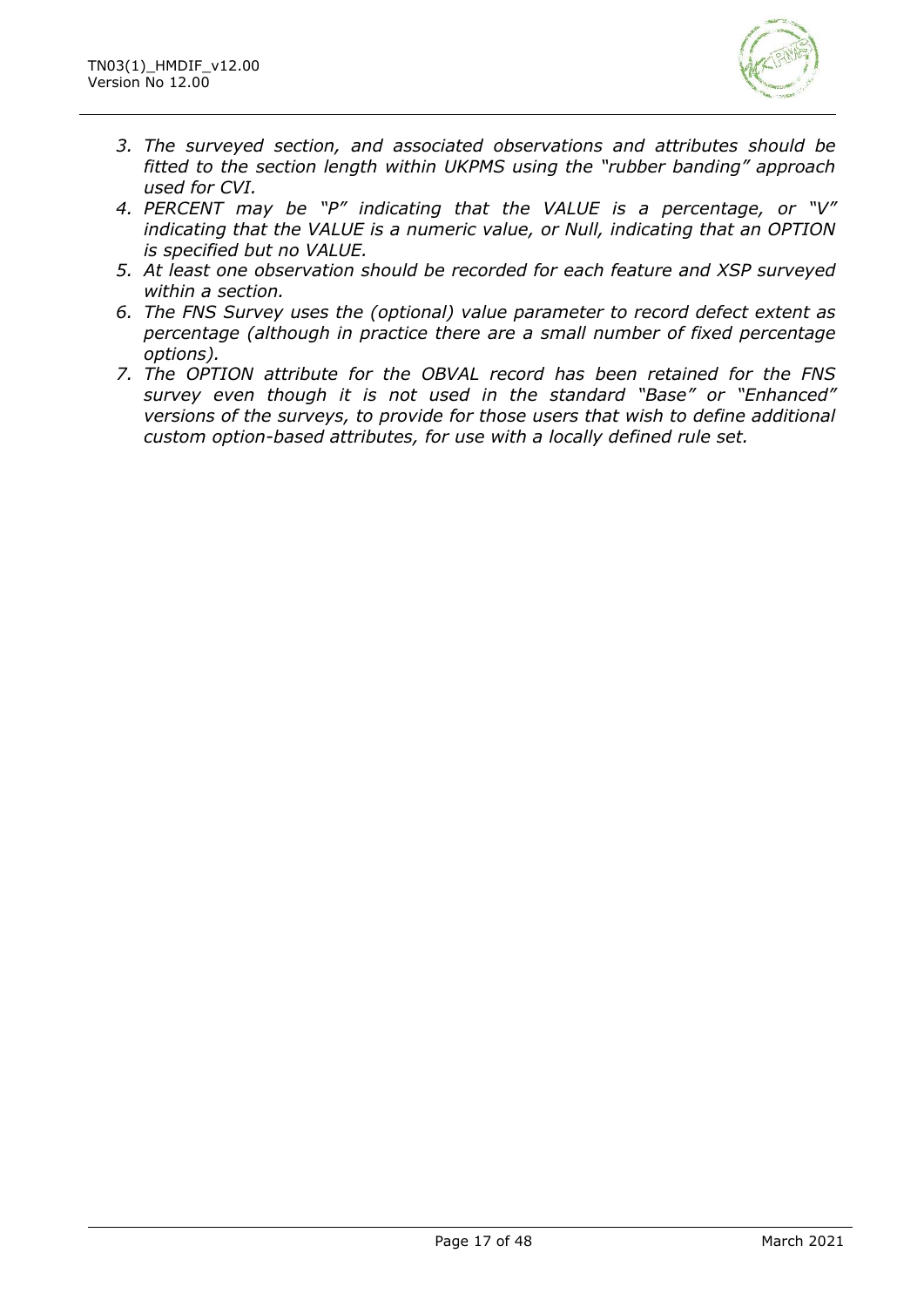

# *Machine Collected Rutting Data HMDIF*

| <b>RECORD</b>     | <b>ATTRIBUTE</b>    | <b>RECORD</b> |              | <b>UKPMS DATA MODEL NAME</b>           |                                             |  |
|-------------------|---------------------|---------------|--------------|----------------------------------------|---------------------------------------------|--|
| <b>IDENTIFIER</b> | <b>MNEMONIC</b>     | <b>TYPE</b>   | <b>SIZE</b>  | <b>Table Name</b>                      | <b>Field Name</b>                           |  |
| <b>SURVEY</b>     | <b>TYPE</b>         | Char          | 5            | <b>SURVEY</b>                          | Survey Type Code                            |  |
| <b>SURVEY</b>     | <b>VERSION</b>      | Integer       |              | <b>SURVEY</b>                          | Not defined                                 |  |
| <b>SURVEY</b>     | <b>NUMBER</b>       | Integer       |              | <b>SURVEY</b>                          | Survey Number                               |  |
| <b>SURVEY</b>     | <b>NAME</b>         | Text          | 40           | <b>SURVEY</b>                          | <b>Survey Name Text</b>                     |  |
| <b>SURVEY</b>     | <b>SUBSECT</b>      | Char          | 5            | <b>SURVEY</b>                          | Sub Section Length                          |  |
|                   |                     |               |              |                                        | Code                                        |  |
| <b>SURVEY</b>     | <b>CWXSPUSED</b>    | Char          | $\mathbf{1}$ | <b>SURVEY</b>                          | Not defined<br>(See Note 1)                 |  |
| <b>SURVEY</b>     | <b>OFFCWXSPUSED</b> | Char          | $\mathbf{1}$ | <b>SURVEY</b>                          | Not defined<br>(See Note 1)                 |  |
| <b>SECTION</b>    | <b>NETWORK</b>      | Char          | 6            | <b>SECTION</b><br>WITHIN SURVEY        | Not defined                                 |  |
| <b>SECTION</b>    | <b>NUMBER</b>       | Integer       |              | See Note 2                             |                                             |  |
| <b>SECTION</b>    | <b>LABEL</b>        | Char          | 30           | See Note 2                             |                                             |  |
| <b>SECTION</b>    | <b>NORMDIR</b>      | Char          | $\mathbf{1}$ | <b>SECTION</b>                         | Not defined                                 |  |
|                   |                     |               |              | WITHIN SURVEY                          |                                             |  |
| <b>SECTION</b>    | <b>SURVDIR</b>      | Char          | 1            | <b>SECTION</b><br><b>WITHIN SURVEY</b> | <b>Survey Direction</b><br>Indicator        |  |
| <b>SECTION</b>    | <b>MASTER</b>       | Char          | $\mathbf{1}$ | <b>SECTION</b><br><b>WITHIN SURVEY</b> | Not defined                                 |  |
| <b>SECTION</b>    | <b>LENGTH</b>       | Float         |              | <b>SECTION</b><br>WITHIN SURVEY        | Measured Length<br>Number                   |  |
| <b>SECTION</b>    | <b>COMMENT</b>      | <b>Text</b>   | 80           | <b>SECTION</b><br>WITHIN SURVEY        | Not defined                                 |  |
| <b>SECTION</b>    | <b>SDATE</b>        | Char          | 8            | <b>SECTION</b><br>WITHIN SURVEY        | <b>Survey Section Start</b><br>Date         |  |
| <b>SECTION</b>    | <b>EDATE</b>        | Char          | 8            | <b>SECTION</b><br>WITHIN SURVEY        | <b>Survey Section End</b><br>Date           |  |
| <b>SECTION</b>    | <b>STIME</b>        | Char          | 5            | <b>SECTION</b><br>WITHIN SURVEY        | <b>Survey Section Start</b><br>Time         |  |
| <b>SECTION</b>    | <b>ETIME</b>        | Char          | 5            | <b>SECTION</b><br>WITHIN SURVEY        | Survey Section End<br>Time                  |  |
| <b>SECTION</b>    | <b>INSP</b>         | Char          | 5            | <b>SECTION</b><br>WITHIN SURVEY        | Survey Inspector<br><b>Initials Text</b>    |  |
| <b>OBSERV</b>     | <b>NUMBER</b>       | Integer       |              | <b>OBSERVATION</b>                     | <b>Observation Number</b>                   |  |
| <b>OBSERV</b>     | <b>DEFECT</b>       | Char          | 4            | <b>OBSERVATION</b>                     | Defect Type Code                            |  |
| <b>OBSERV</b>     | <b>VERSION</b>      | Integer       |              | <b>OBSERVATION</b>                     | Not defined                                 |  |
| <b>OBSERV</b>     | <b>XSECT</b>        | Char          | 4            | <b>OBSERVATION</b>                     | <b>Cross Section Position</b><br>Code       |  |
| <b>OBSERV</b>     | <b>SCHAIN</b>       | Float         |              | <b>OBSERVATION</b>                     | <b>Observation Start</b><br>Chainage Number |  |
| <b>OBSERV</b>     | <b>ECHAIN</b>       | Float         |              | <b>OBSERVATION</b>                     | <b>Observation End</b><br>Chainage Number   |  |
| <b>OBVAL</b>      | <b>PARM</b>         | Integer       |              | <b>OBSERVATION</b><br><b>VALUE</b>     | Parameter Number                            |  |
| <b>OBVAL</b>      | <b>OPTION</b>       | Integer       |              | <b>OBSERVATION</b><br><b>VALUE</b>     | Option Number                               |  |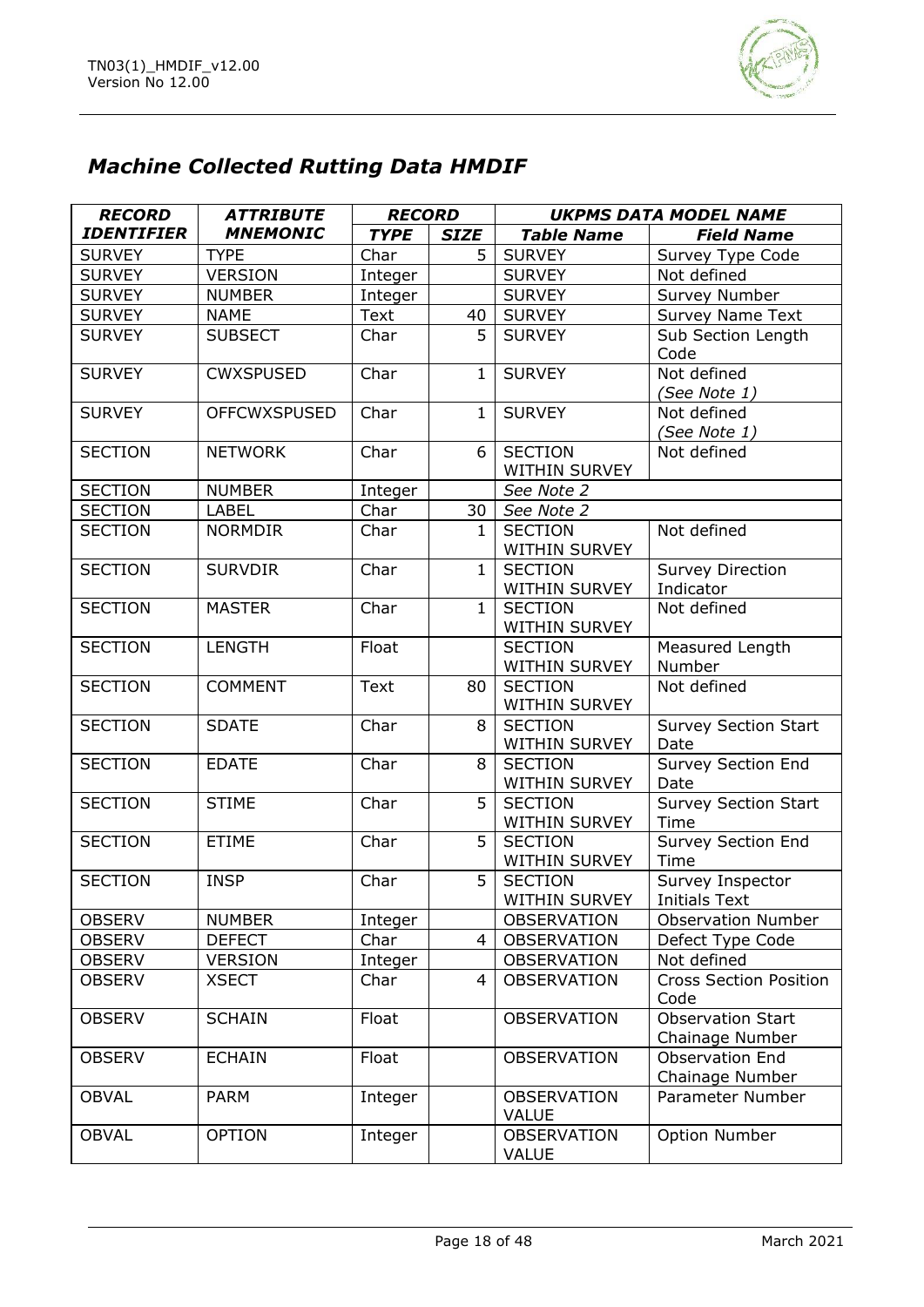

| <b>RECORD</b>     | <b>ATTRIBUTE</b> | <b>RECORD</b> |             |                                    | <b>UKPMS DATA MODEL NAME</b>                                                        |
|-------------------|------------------|---------------|-------------|------------------------------------|-------------------------------------------------------------------------------------|
| <b>IDENTIFIER</b> | <b>MNEMONIC</b>  | <b>TYPE</b>   | <b>SIZE</b> | <b>Table Name</b>                  | <b>Field Name</b>                                                                   |
| <b>OBVAL</b>      | <b>VALUE</b>     | Integer       |             | <b>OBSERVATION</b><br><b>VALUE</b> | Observation<br>Parameter Value<br>Number                                            |
| <b>OBVAL</b>      | <b>PERCENT</b>   | Char          |             | <b>OBSERVATION</b><br>VALUE        | <b>Observation Value</b><br>Parameter Value or<br>Percent Indicator<br>(See Note 3) |
| <b>OBNOTE</b>     | <b>NOTE</b>      | Char          | 6           |                                    | Not defined                                                                         |
| <b>OBNOTE</b>     | <b>COMMENT</b>   | Text          | 80          |                                    | Not defined                                                                         |

#### **Notes:**

- *1. Surveys are no longer assigned to an XSP referencing model*
- *2. The Section Label or Section Number are used to derive the Section Surrogate to populate the Section within Survey Table on loading of the HMDIF.*
- *3. PERCENT may be "P" indicating that the VALUE is a percentage, or "V" indicating that the VALUE is a numeric value, or Null, indicating that an OPTION is specified but no VALUE.*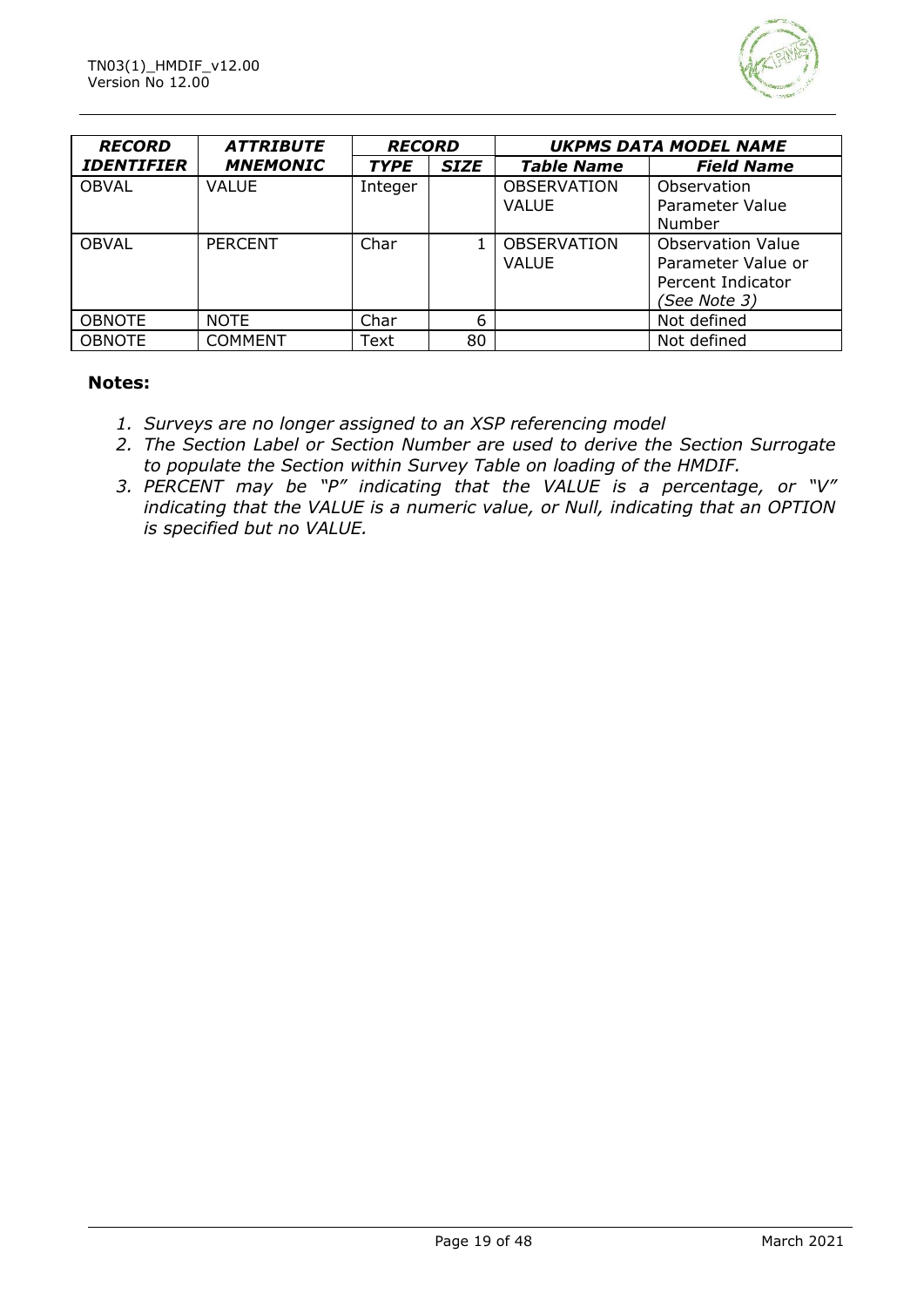

# *Deflectograph Data HMDIF*

| <b>RECORD</b>     | <b>ATTRIBUTE</b> | <b>RECORD</b> |                | <b>UKPMS DATA MODEL NAME</b>       |                                                                                     |
|-------------------|------------------|---------------|----------------|------------------------------------|-------------------------------------------------------------------------------------|
| <b>IDENTIFIER</b> | <b>MNEMONIC</b>  | <b>TYPE</b>   | <b>SIZE</b>    | <b>Table Name</b>                  | <b>Field Name</b>                                                                   |
| <b>SURVEY</b>     | <b>OWNER</b>     | Char          | 6              | <b>SURVEY</b>                      | Not defined                                                                         |
| <b>SURVEY</b>     | <b>TYPE</b>      | Char          | 5              | <b>SURVEY</b>                      | Survey Type Code                                                                    |
| <b>SURVEY</b>     | <b>VERSION</b>   | Integer       |                | <b>SURVEY</b>                      | Not defined                                                                         |
| <b>SURVEY</b>     | <b>NUMBER</b>    | Integer       |                | <b>SURVEY</b>                      | Survey Number                                                                       |
| <b>SURVEY</b>     | <b>SUBSECT</b>   | Char          | 5              | <b>SURVEY</b>                      | Sub Section Length<br>Code                                                          |
| <b>SURVEY</b>     | <b>MACHINE</b>   | Char          | 5              | <b>SURVEY</b>                      | Machine Code                                                                        |
| <b>SURVEY</b>     | <b>PREPROC</b>   | Char          | 6              | <b>SURVEY</b>                      | Pre Processor Code                                                                  |
| <b>SURVEY</b>     | <b>REQLIFE</b>   | Integer       |                | <b>SURVEY</b>                      | Required Life Number                                                                |
| <b>SURVEY</b>     | <b>WTRACK</b>    | Char          | $\mathbf{1}$   | <b>SURVEY</b>                      | <b>Wheeltrack Code</b><br>(See Note 1)                                              |
| <b>SURVEY</b>     | <b>XSPUSED</b>   | Char          | $\mathbf{1}$   | <b>SURVEY</b>                      | Not defined<br>(See Note 2)                                                         |
| <b>SECTION</b>    | <b>NETWORK</b>   | Char          | 6              | <b>SECTION</b><br>WITHIN SURVEY    | Not defined                                                                         |
| <b>SECTION</b>    | <b>LABEL</b>     | Char          | 30             | See Note 3                         |                                                                                     |
| <b>SECTION</b>    | SNODE            | Char          | 30             | See Note 3                         |                                                                                     |
| <b>SECTION</b>    | <b>LENGTH</b>    | Float         |                | <b>SECTION</b><br>WITHIN SURVEY    | Measured Length<br>Number                                                           |
| <b>SECTION</b>    | <b>SDATE</b>     | Char          | 8              | <b>SECTION</b><br>WITHIN SURVEY    | <b>Survey Section Start</b><br>Date                                                 |
| <b>SECTION</b>    | <b>EDATE</b>     | Char          | 8              | <b>SECTION</b><br>WITHIN SURVEY    | Survey Section End<br>Date                                                          |
| <b>SECTION</b>    | <b>STIME</b>     | Char          | 5              | <b>SECTION</b><br>WITHIN SURVEY    | Survey Section Start<br>Time                                                        |
| <b>SECTION</b>    | <b>ETIME</b>     | Char          | 5              | <b>SECTION</b><br>WITHIN SURVEY    | Survey Section End<br>Time                                                          |
| <b>OBSERV</b>     | <b>DEFECT</b>    | Char          | $\overline{4}$ | <b>OBSERVATION</b>                 | Defect Type Code                                                                    |
| <b>OBSERV</b>     | <b>VERSION</b>   | Integer       |                | <b>OBSERVATION</b>                 | Not defined                                                                         |
| <b>OBSERV</b>     | <b>XSECT</b>     | Char          | 4              | <b>OBSERVATION</b>                 | <b>Cross Section Position</b><br>Code                                               |
| <b>OBSERV</b>     | <b>SCHAIN</b>    | Float         |                | <b>OBSERVATION</b>                 | <b>Observation Start</b><br>Chainage Number                                         |
| OBSERV            | <b>ECHAIN</b>    | Float         |                | OBSERVATION                        | Observation End<br>Chainage Number                                                  |
| <b>OBVAL</b>      | <b>PARM</b>      | Integer       |                | <b>OBSERVATION</b><br><b>VALUE</b> | Parameter Number                                                                    |
| <b>OBVAL</b>      | <b>OPTION</b>    | Integer       |                | <b>OBSERVATION</b><br><b>VALUE</b> | Option Number                                                                       |
| <b>OBVAL</b>      | <b>VALUE</b>     | Integer       |                | <b>OBSERVATION</b><br><b>VALUE</b> | Observation<br>Parameter Value<br>Number                                            |
| <b>OBVAL</b>      | <b>PERCENT</b>   | Char          | $\mathbf{1}$   | <b>OBSERVATION</b><br><b>VALUE</b> | <b>Observation Value</b><br>Parameter Value or<br>Percent Indicator<br>(See Note 4) |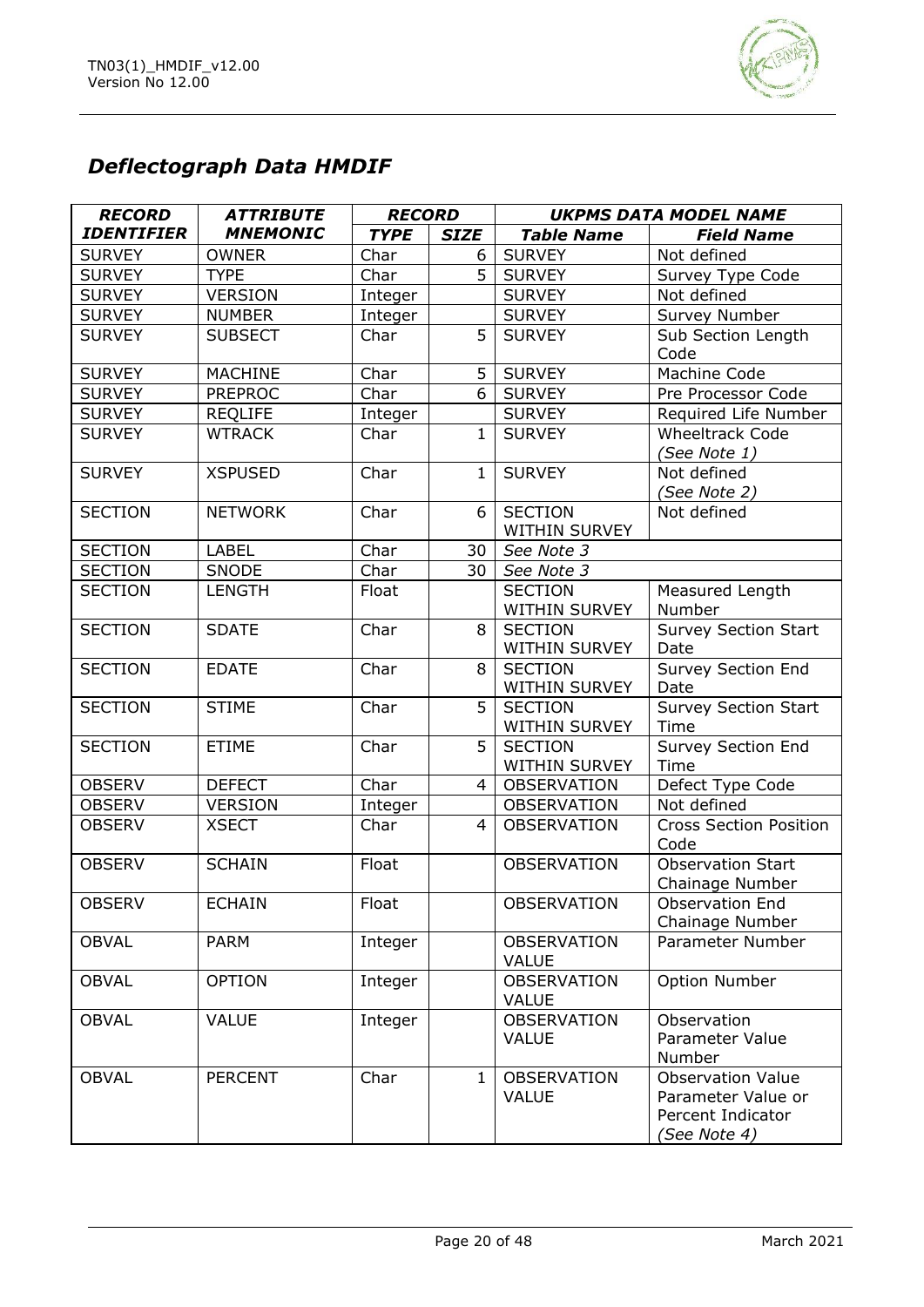

### **Notes:**

- *1. WTRACK test data has been supplied as WHEELTRACK\_CODE = "C" (Combined).*
- *2. Surveys are no longer assigned to an XSP referencing model*
- *3. The Section Label and Start Node are used to derive the Section Surrogate and the Survey Direction Indicator to populate the Section within Survey Table on loading of the HMDIF.*
- *4. PERCENT may be "P" indicating that the VALUE is a percentage, or "V" indicating that the VALUE is a numeric value, or Null, indicating that an OPTION is specified but no VALUE.*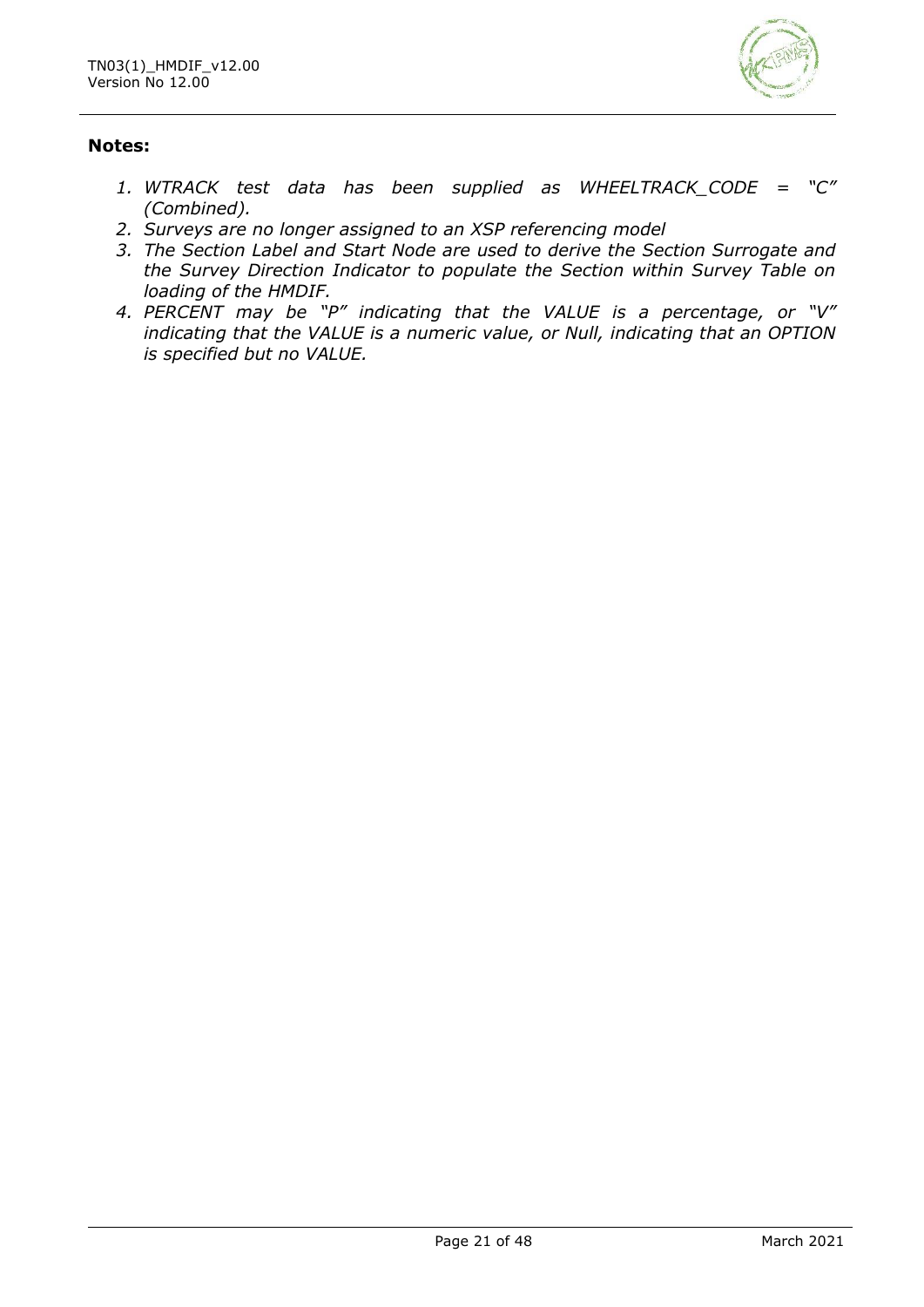

# *HRM Data HMDIF*

| <b>RECORD</b>     | <b>ATTRIBUTE</b> | <b>RECORD</b> |              | <b>UKPMS DATA MODEL NAME</b>       |                                                                                     |
|-------------------|------------------|---------------|--------------|------------------------------------|-------------------------------------------------------------------------------------|
| <b>IDENTIFIER</b> | <b>MNEMONIC</b>  | <b>TYPE</b>   | <b>SIZE</b>  | <b>Table Name</b>                  | <b>Field Name</b>                                                                   |
| <b>SURVEY</b>     | <b>OWNER</b>     | Char          | 6            | <b>SURVEY</b>                      | Not defined                                                                         |
| <b>SURVEY</b>     | <b>TYPE</b>      | Char          | 5            | <b>SURVEY</b>                      | Survey Type Code                                                                    |
| <b>SURVEY</b>     | <b>VERSION</b>   | Integer       |              | <b>SURVEY</b>                      | Not defined                                                                         |
| <b>SURVEY</b>     | <b>NUMBER</b>    | Integer       |              | <b>SURVEY</b>                      | <b>Survey Number</b>                                                                |
| <b>SURVEY</b>     | COMPARE1         | Integer       |              | <b>SURVEY</b>                      | Not defined                                                                         |
| <b>SURVEY</b>     | COMPARE2         | Integer       |              | <b>SURVEY</b>                      | Not defined                                                                         |
| <b>SURVEY</b>     | <b>SUBSECT</b>   | Char          | 5            | <b>SURVEY</b>                      | Sub Section Length<br>Code                                                          |
| <b>SURVEY</b>     | <b>MACHINE</b>   | Char          | 5            | <b>SURVEY</b>                      | Machine Code                                                                        |
| <b>SURVEY</b>     | <b>PREPROC</b>   | Char          | 6            | <b>SURVEY</b>                      | Pre Processor Code                                                                  |
| <b>SURVEY</b>     | <b>XSPUSED</b>   | Char          | 1            | <b>SURVEY</b>                      | Not defined<br>(See Note 1)                                                         |
| <b>SECTION</b>    | <b>NETWORK</b>   | Char          | 6            | <b>SECTION</b><br>WITHIN SURVEY    | Not defined                                                                         |
| <b>SECTION</b>    | <b>LABEL</b>     | Char          | 30           | See Note 2                         |                                                                                     |
| <b>SECTION</b>    | <b>SNODE</b>     | Char          | 30           | See Note 2                         |                                                                                     |
| <b>SECTION</b>    | <b>LENGTH</b>    | Float         |              | <b>SECTION</b><br>WITHIN SURVEY    | Measured Length<br>Number                                                           |
| <b>SECTION</b>    | <b>SDATE</b>     | Char          | 8            | <b>SECTION</b><br>WITHIN SURVEY    | <b>Survey Section Start</b><br>Date                                                 |
| <b>SECTION</b>    | <b>EDATE</b>     | Char          | 8            | <b>SECTION</b><br>WITHIN SURVEY    | Survey Section End<br>Date                                                          |
| <b>SECTION</b>    | <b>STIME</b>     | Char          | 5            | <b>SECTION</b><br>WITHIN SURVEY    | Survey Section Start<br>Time                                                        |
| <b>SECTION</b>    | <b>ETIME</b>     | Char          | 5            | <b>SECTION</b><br>WITHIN SURVEY    | <b>Survey Section End</b><br>Time                                                   |
| <b>OBSERV</b>     | <b>DEFECT</b>    | Char          | 4            | OBSERVATION                        | Defect Type Code                                                                    |
| <b>OBSERV</b>     | <b>VERSION</b>   | Integer       |              | <b>OBSERVATION</b>                 | Not defined                                                                         |
| <b>OBSERV</b>     | <b>XSECT</b>     | Char          | 4            | <b>OBSERVATION</b>                 | <b>Cross Section Position</b><br>Code                                               |
| <b>OBSERV</b>     | <b>SCHAIN</b>    | Float         |              | <b>OBSERVATION</b>                 | <b>Observation Start</b><br>Chainage Number                                         |
| <b>OBSERV</b>     | <b>ECHAIN</b>    | Float         |              | <b>OBSERVATION</b>                 | <b>Observation End</b><br>Chainage Number                                           |
| <b>OBVAL</b>      | <b>PARM</b>      | Integer       |              | <b>OBSERVATION</b><br><b>VALUE</b> | Parameter Number                                                                    |
| <b>OBVAL</b>      | <b>OPTION</b>    | Integer       |              | <b>OBSERVATION</b><br><b>VALUE</b> | Option Number                                                                       |
| <b>OBVAL</b>      | <b>VALUE</b>     | Integer       |              | <b>OBSERVATION</b><br><b>VALUE</b> | Observation<br>Parameter Value<br>Number                                            |
| <b>OBVAL</b>      | <b>PERCENT</b>   | Char          | $\mathbf{1}$ | <b>OBSERVATION</b><br><b>VALUE</b> | <b>Observation Value</b><br>Parameter Value or<br>Percent Indicator<br>(See Note 3) |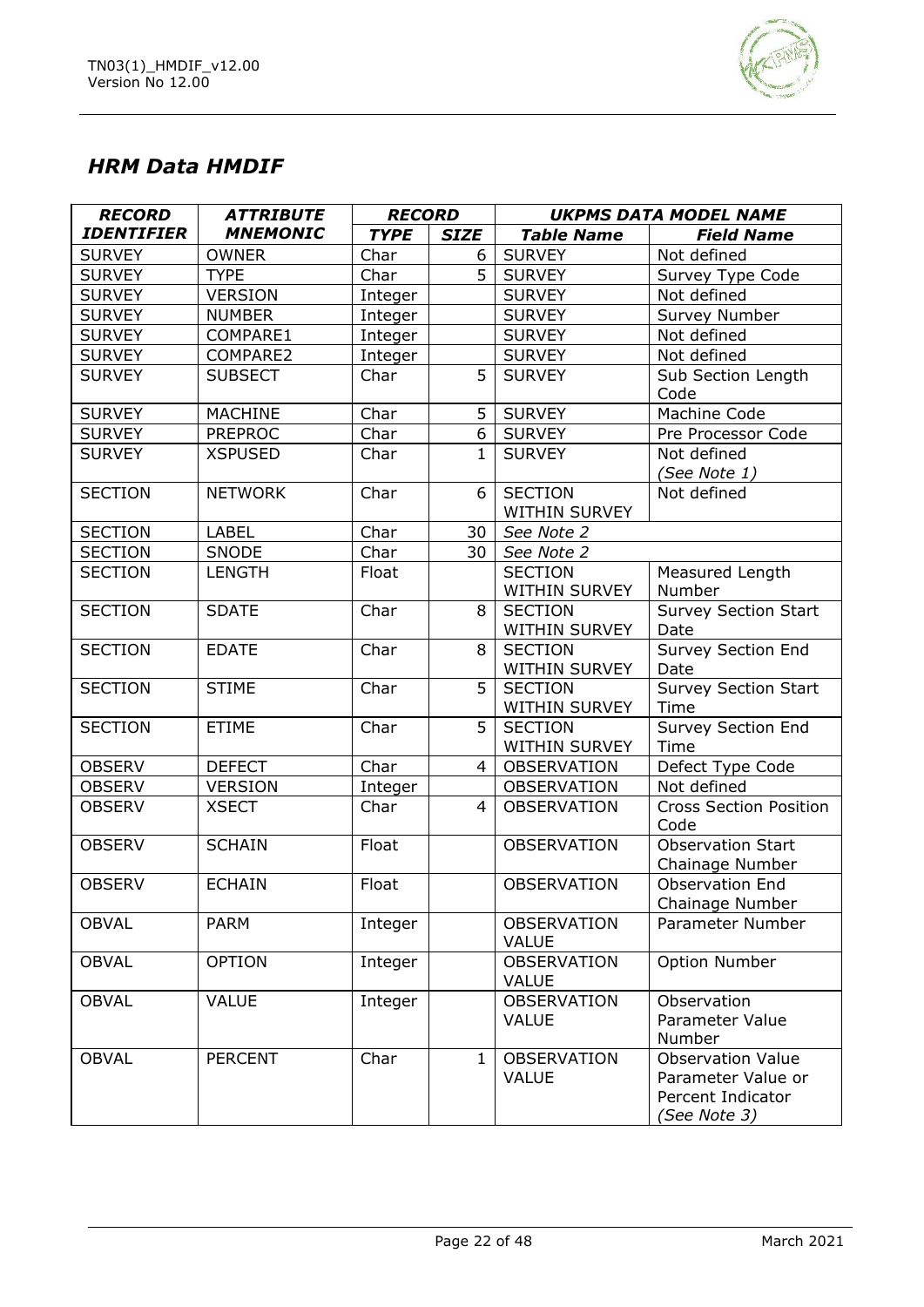

### **Notes:**

- *1. Surveys are no longer assigned to an XSP referencing model*
- *2. The Section Label and Start Node are used to derive the Section Surrogate and the Survey Direction Indicator to populate the Section within Survey Table on loading of the HMDIF.*
- *3. PERCENT may be "P" indicating that the VALUE is a percentage, or "V" indicating that the VALUE is a numeric value, or Null, indicating that an OPTION is specified but no VALUE.*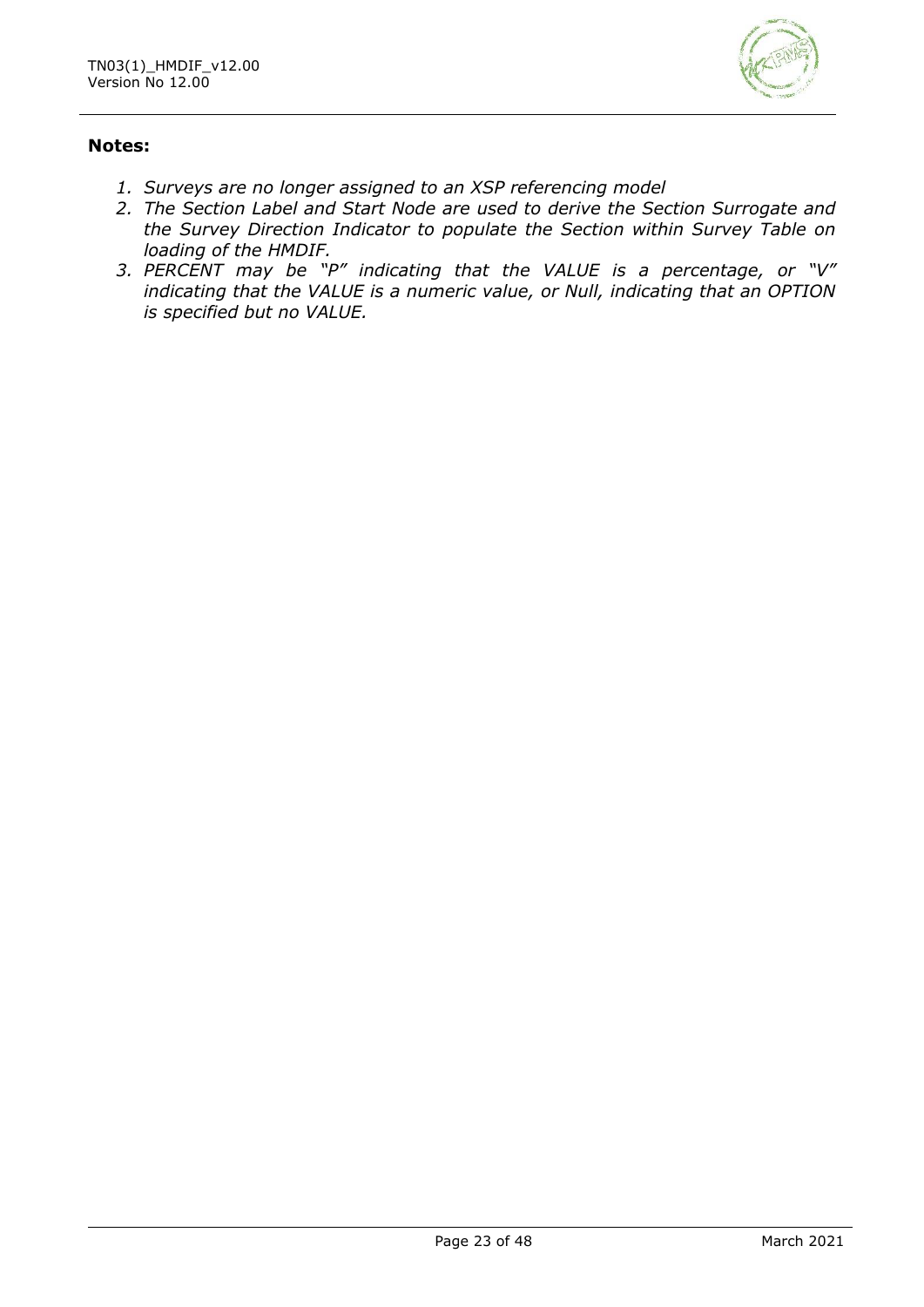

# *SCRIM Data HMDIF*

| <b>RECORD</b>     | <b>ATTRIBUTE</b> | <b>RECORD</b> |              | <b>UKPMS DATA MODEL NAME</b>          |                               |
|-------------------|------------------|---------------|--------------|---------------------------------------|-------------------------------|
| <b>IDENTIFIER</b> | <b>MNEMONIC</b>  | <b>TYPE</b>   | <b>SIZE</b>  | <b>Table Name</b>                     | <b>Field Name</b>             |
| <b>SURVEY</b>     | <b>OWNER</b>     | Char          | 6            | <b>SURVEY</b>                         | Not defined                   |
| <b>SURVEY</b>     | <b>TYPE</b>      | Char          | 5            | <b>SURVEY</b>                         | Survey Type Code              |
| <b>SURVEY</b>     | <b>VERSION</b>   | Integer       |              | <b>SURVEY</b>                         | Not defined                   |
| <b>SURVEY</b>     | <b>NUMBER</b>    | Integer       |              | <b>SURVEY</b>                         | Survey Number                 |
| <b>SURVEY</b>     | <b>SUBSECT</b>   | Char          | 5            | <b>SURVEY</b>                         | Sub Section Length            |
|                   |                  |               |              |                                       | Code                          |
| <b>SURVEY</b>     | <b>MACHINE</b>   | Char          | 5            | <b>SURVEY</b>                         | Machine Code                  |
| <b>SURVEY</b>     | <b>PREPROC</b>   | Char          | 6            | <b>SURVEY</b>                         | Pre Processor Code            |
| <b>SURVEY</b>     | <b>SVC</b>       | Integer       |              | <b>SURVEY</b>                         | <b>Survey Category</b>        |
|                   |                  |               |              |                                       | <b>SCRIM Number</b>           |
|                   |                  |               |              |                                       | (See Note 1)                  |
| <b>SURVEY</b>     | <b>XSPUSED</b>   | Char          | $\mathbf{1}$ | <b>SURVEY</b>                         | Not defined                   |
|                   |                  |               |              |                                       | (See Note 2)                  |
| <b>SECTION</b>    | <b>NETWORK</b>   | Char          | 6            | <b>SECTION</b>                        | Not defined                   |
|                   |                  |               |              | WITHIN SURVEY                         |                               |
| <b>SECTION</b>    | <b>LABEL</b>     | Char          | 30           | See Note 3                            |                               |
| <b>SECTION</b>    | SNODE            | Char          | 30           | See Note 3                            |                               |
| <b>SECTION</b>    | <b>LENGTH</b>    | Float         |              | <b>SECTION</b>                        | Measured Length               |
|                   |                  |               |              | WITHIN SURVEY                         | Number                        |
| <b>SECTION</b>    | <b>SDATE</b>     | Char          | 8            | <b>SECTION</b>                        | <b>Survey Section Start</b>   |
|                   |                  |               |              | WITHIN SURVEY                         | Date                          |
| <b>SECTION</b>    | <b>EDATE</b>     | Char          | 8            | <b>SECTION</b>                        | Survey Section End            |
|                   |                  |               |              | WITHIN SURVEY                         | Date                          |
| <b>SECTION</b>    | <b>STIME</b>     | Char          | 5            | <b>SECTION</b>                        | <b>Survey Section Start</b>   |
|                   |                  |               |              | WITHIN SURVEY                         | Time                          |
| <b>SECTION</b>    | <b>ETIME</b>     | Char          | 5            | <b>SECTION</b>                        | Survey Section End            |
|                   |                  |               |              | WITHIN SURVEY                         | Time                          |
| <b>THRESHLD</b>   | <b>FTXSECT</b>   | Char          | 4            | <b>FUNCTIONAL</b>                     | <b>Cross Section Position</b> |
|                   |                  |               |              | <b>THRESHOLD</b>                      | Code                          |
| <b>THRESHLD</b>   | <b>FTSCHAIN</b>  | Integer       |              | <b>FUNCTIONAL</b>                     | FT Start Chainage             |
|                   |                  |               |              | <b>THRESHOLD</b>                      | Number                        |
| <b>THRESHLD</b>   | <b>FTECHAIN</b>  | Integer       |              | <b>FUNCTIONAL</b>                     | FT End Chainage               |
| <b>THRESHLD</b>   | <b>FTSDATE</b>   |               |              | <b>THRESHOLD</b><br><b>FUNCTIONAL</b> | Number<br>Not defined         |
|                   |                  | Date          |              | <b>THRESHOLD</b>                      |                               |
| <b>THRESHLD</b>   | <b>FTNUM</b>     | Float         |              | <b>FUNCTIONAL</b>                     | <b>Functional Threshold</b>   |
|                   |                  |               |              | <b>THRESHOLD</b>                      | Number                        |
| <b>THRESHLD</b>   | PIFIND           | Char          | $\mathbf{1}$ | See Note 4                            |                               |
| <b>THRESHLD</b>   | <b>SCODE</b>     | Char          | 5            | <b>FUNCTIONAL</b>                     | Site Category Code            |
|                   |                  |               |              | <b>THRESHOLD</b>                      |                               |
| <b>OBSERV</b>     | <b>DEFECT</b>    | Char          | 4            | OBSERVATION                           | Defect Type Code              |
| <b>OBSERV</b>     | <b>VERSION</b>   | Integer       |              | <b>OBSERVATION</b>                    | Defect Version Num            |
| <b>OBSERV</b>     | <b>XSECT</b>     | Char          | 4            | <b>OBSERVATION</b>                    | <b>Cross Section Position</b> |
|                   |                  |               |              |                                       | Code                          |
| <b>OBSERV</b>     | <b>SCHAIN</b>    | Float         |              | <b>OBSERVATION</b>                    | <b>Observation Start</b>      |
|                   |                  |               |              |                                       | Chainage Number               |
| <b>OBSERV</b>     | <b>ECHAIN</b>    | Float         |              | <b>OBSERVATION</b>                    | Observation End               |
|                   |                  |               |              |                                       | Chainage Number               |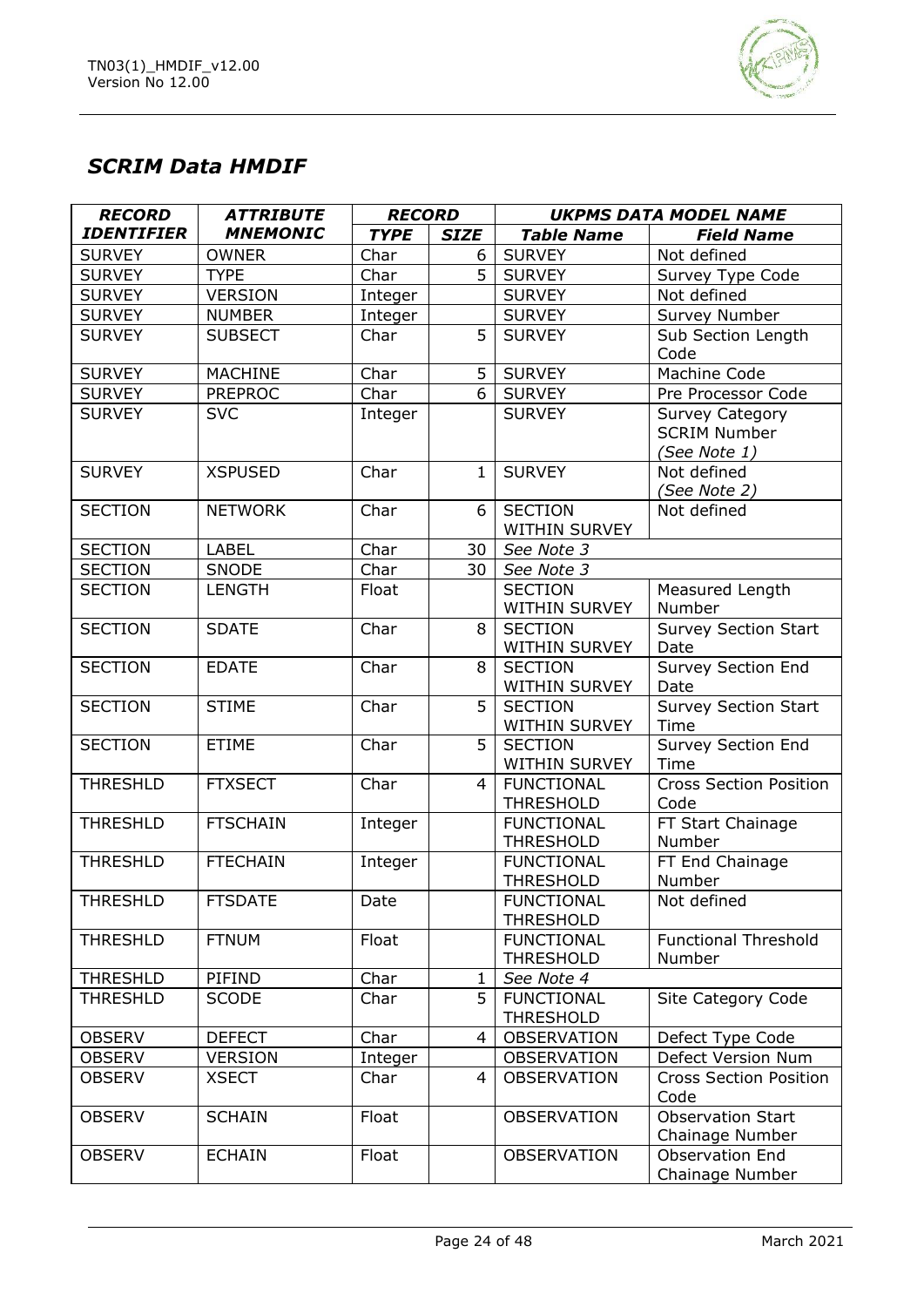

| <b>RECORD</b>     | <b>ATTRIBUTE</b> | <b>RECORD</b> |             | <b>UKPMS DATA MODEL NAME</b>       |                                                                                            |  |
|-------------------|------------------|---------------|-------------|------------------------------------|--------------------------------------------------------------------------------------------|--|
| <b>IDENTIFIER</b> | <b>MNEMONIC</b>  | <b>TYPE</b>   | <b>SIZE</b> | <b>Table Name</b>                  | <b>Field Name</b>                                                                          |  |
| <b>OBVAL</b>      | <b>PARM</b>      | Integer       |             | <b>OBSERVATION</b><br>VALUE        | Parameter Number                                                                           |  |
| <b>OBVAL</b>      | <b>OPTION</b>    | Integer       |             | OBSERVATION<br><b>VALUE</b>        | <b>Option Number</b>                                                                       |  |
| <b>OBVAL</b>      | <b>VALUE</b>     | Integer       |             | <b>OBSERVATION</b><br><b>VALUE</b> | Observation<br>Parameter Value<br>Number                                                   |  |
| OBVAL             | <b>PERCENT</b>   | Char          |             | <b>OBSERVATION</b><br>VALUE        | <b>Observation Value</b><br>Parameter Value or<br>Percent Indicator<br><i>(See Note 5)</i> |  |

#### **Notes:**

- *1. The values for the SVC data item are defined in the Stationary Office document 'Design Manual for Roads and Bridges (Volume 7), Document Ref. HD 28/04'. All SCRIM survey data supplied by the consultant will be SVC=1 (MSSC values).*
- *2. Surveys are no longer assigned to an XSP referencing model*
- *3. The Section Label and Start Node are used to derive the Section Surrogate and the Survey Direction Indicator to populate the Section within Survey Table on loading of the HMDIF.*
- *4. The value of the PIFIND data item could be either M (Mandatory) or D (Desirable). In the case of the test data, all SCRIM thresholds have been defined as Desirable.*
- *5. PERCENT may be "P" indicating that the VALUE is a percentage, or "V" indicating that the VALUE is a numeric value, or Null, indicating that an OPTION is specified but no VALUE.*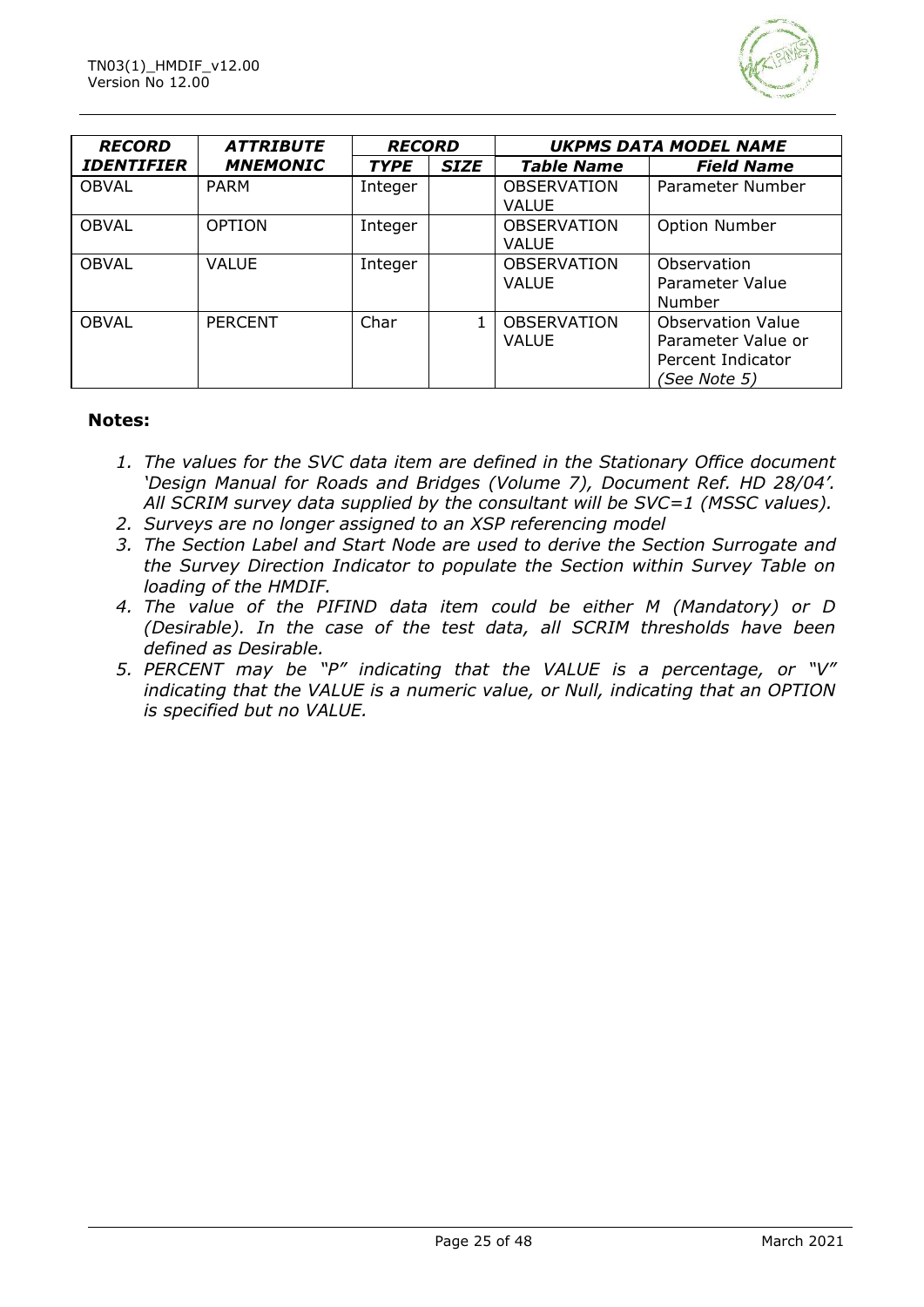

# *GripTester Data HMDIF*

| <b>RECORD</b>     | <b>ATTRIBUTE</b> | <b>RECORD</b> |                | <b>UKPMS DATA MODEL NAME</b>          |                               |  |
|-------------------|------------------|---------------|----------------|---------------------------------------|-------------------------------|--|
| <b>IDENTIFIER</b> | <b>MNEMONIC</b>  | <b>TYPE</b>   | <b>SIZE</b>    | <b>Table Name</b>                     | <b>Field Name</b>             |  |
| <b>SURVEY</b>     | <b>TYPE</b>      | Char          | 5              | <b>SURVEY</b>                         | Survey Type Code              |  |
| <b>SURVEY</b>     | <b>VERSION</b>   | Integer       |                | <b>SURVEY</b>                         | Not defined                   |  |
| <b>SURVEY</b>     | <b>NUMBER</b>    | Integer       |                | <b>SURVEY</b>                         | Survey Number                 |  |
| <b>SURVEY</b>     | <b>SUBSECT</b>   | Char          | 5              | <b>SURVEY</b>                         | Sub Section Length            |  |
|                   |                  |               |                |                                       | Code                          |  |
| <b>SURVEY</b>     | <b>MACHINE</b>   | Char          | 5              | <b>SURVEY</b>                         | Machine Code                  |  |
| <b>SURVEY</b>     | <b>XSPUSED</b>   | Char          | $\mathbf{1}$   | <b>SURVEY</b>                         | Not defined                   |  |
|                   |                  |               |                |                                       | (See Note 1)                  |  |
| <b>SECTION</b>    | <b>LABEL</b>     | Char          | 30             | See Note 2                            |                               |  |
| <b>SECTION</b>    | SNODE            | Char          | 30             | See Note 2                            |                               |  |
| <b>SECTION</b>    | <b>LENGTH</b>    | Float         |                | <b>SECTION</b>                        | Measured Length               |  |
|                   |                  |               |                | WITHIN SURVEY                         | Number                        |  |
| <b>SECTION</b>    | <b>SDATE</b>     | Char          | 8              | <b>SECTION</b>                        | Survey Section Start          |  |
|                   |                  |               |                | WITHIN SURVEY                         | Date                          |  |
| <b>SECTION</b>    | <b>EDATE</b>     | Char          | 8              | <b>SECTION</b>                        | <b>Survey Section End</b>     |  |
|                   |                  |               |                | WITHIN SURVEY                         | Date                          |  |
| <b>SECTION</b>    | <b>STIME</b>     | Char          | 5              | <b>SECTION</b>                        | <b>Survey Section Start</b>   |  |
|                   |                  |               |                | WITHIN SURVEY                         | Time                          |  |
| <b>SECTION</b>    | <b>ETIME</b>     | Char          | 5              | <b>SECTION</b>                        | Survey Section End            |  |
|                   |                  |               |                | <b>WITHIN SURVEY</b>                  | Time                          |  |
| <b>THRESHLD</b>   | <b>FTXSECT</b>   | Char          | $\overline{4}$ | <b>FUNCTIONAL</b>                     | <b>Cross Section Position</b> |  |
|                   |                  |               |                | <b>THRESHOLD</b>                      | Code                          |  |
| <b>THRESHLD</b>   | <b>FTSCHAIN</b>  | Integer       |                | <b>FUNCTIONAL</b>                     | FT Start Chainage             |  |
|                   |                  |               |                | <b>THRESHOLD</b>                      | Number                        |  |
| <b>THRESHLD</b>   | <b>FTECHAIN</b>  | Integer       |                | <b>FUNCTIONAL</b>                     | FT End Chainage               |  |
|                   |                  |               |                | <b>THRESHOLD</b>                      | Number                        |  |
| <b>THRESHLD</b>   | <b>FTSDATE</b>   | Date          |                | <b>FUNCTIONAL</b>                     | Not defined                   |  |
| <b>THRESHLD</b>   |                  | Float         |                | <b>THRESHOLD</b><br><b>FUNCTIONAL</b> | <b>Functional Threshold</b>   |  |
|                   | <b>FTNUM</b>     |               |                | <b>THRESHOLD</b>                      | Number                        |  |
| <b>THRESHLD</b>   | PIFIND           | Char          | $\mathbf{1}$   | See Note 3                            |                               |  |
| <b>THRESHLD</b>   | <b>SCODE</b>     | Char          | 5              | <b>FUNCTIONAL</b>                     | <b>Site Category Code</b>     |  |
|                   |                  |               |                | <b>THRESHOLD</b>                      |                               |  |
| <b>OBSERV</b>     | <b>DEFECT</b>    | Char          | $\overline{4}$ | OBSERVATION                           | Defect Type Code              |  |
| <b>OBSERV</b>     | <b>XSECT</b>     | Char          | 4              | <b>OBSERVATION</b>                    | <b>Cross Section Position</b> |  |
|                   |                  |               |                |                                       | Code                          |  |
| <b>OBSERV</b>     | <b>SCHAIN</b>    | Float         |                | <b>OBSERVATION</b>                    | <b>Observation Start</b>      |  |
|                   |                  |               |                |                                       | Chainage Number               |  |
| <b>OBSERV</b>     | <b>ECHAIN</b>    | Float         |                | <b>OBSERVATION</b>                    | Observation End               |  |
|                   |                  |               |                |                                       | Chainage Number               |  |
| <b>OBVAL</b>      | <b>PARM</b>      | Integer       |                | <b>OBSERVATION</b>                    | Parameter Number              |  |
|                   |                  |               |                | <b>VALUE</b>                          |                               |  |
| <b>OBVAL</b>      | <b>OPTION</b>    | Integer       |                | <b>OBSERVATION</b>                    | Option Number                 |  |
|                   |                  |               |                | <b>VALUE</b>                          |                               |  |
| <b>OBVAL</b>      | <b>VALUE</b>     | Integer       |                | <b>OBSERVATION</b>                    | Observation                   |  |
|                   |                  |               |                | <b>VALUE</b>                          | Parameter Value               |  |
|                   |                  |               |                |                                       | Number                        |  |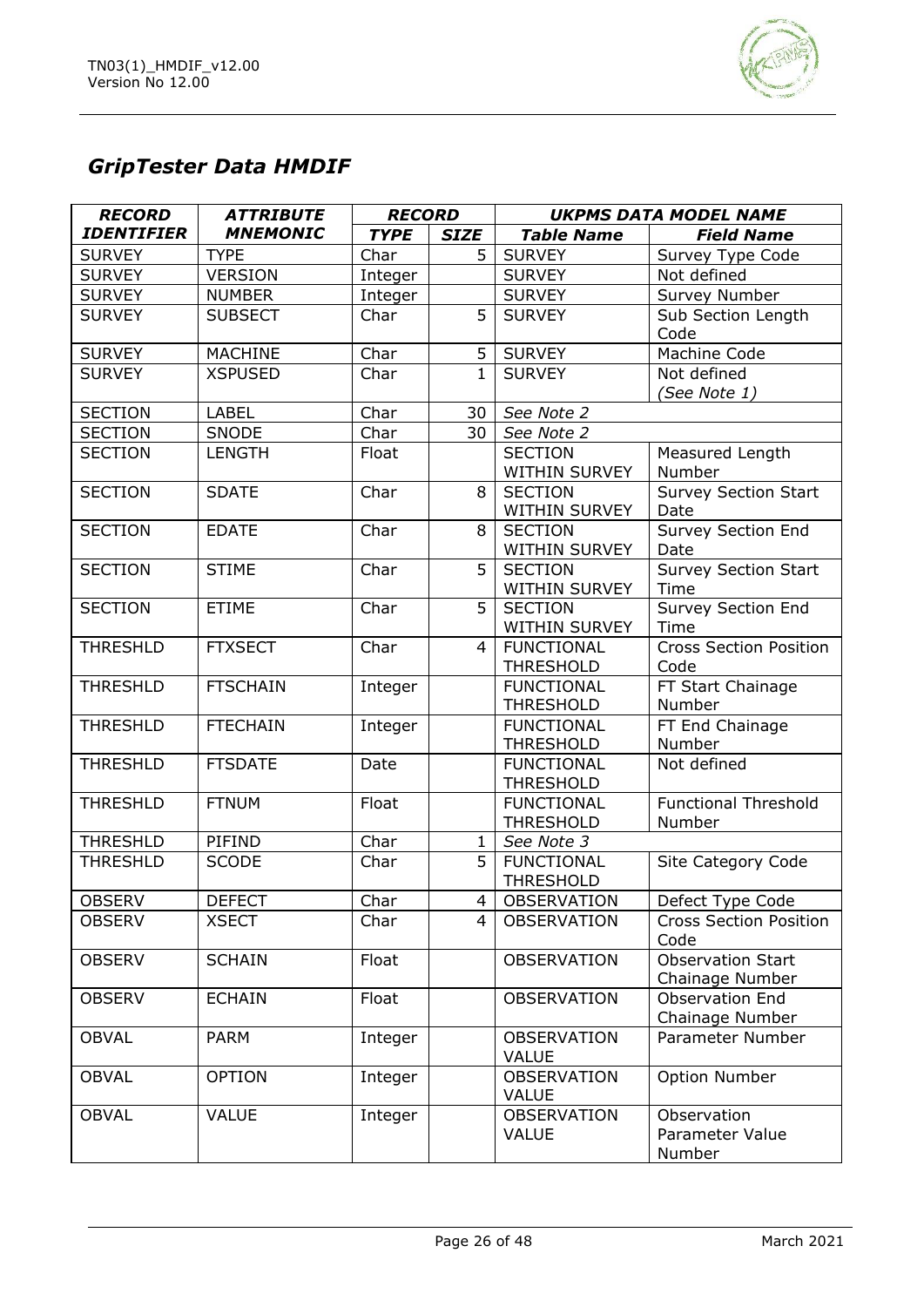

| <b>RECORD</b>            | <i><b>ATTRIBUTE</b></i> | <b>RECORD</b> |             | <b>UKPMS DATA MODEL NAME</b> |                          |  |
|--------------------------|-------------------------|---------------|-------------|------------------------------|--------------------------|--|
| <i><b>IDENTIFIER</b></i> | <b>MNEMONIC</b>         | <b>TYPE</b>   | <b>SIZE</b> | <b>Table Name</b>            | <b>Field Name</b>        |  |
| OBVAL                    | PERCENT                 | Char          |             | <b>OBSERVATION</b>           | <b>Observation Value</b> |  |
|                          |                         |               |             | VALUE                        | Parameter Value or       |  |
|                          |                         |               |             |                              | Percent Indicator        |  |
|                          |                         |               |             |                              | (See Note 4)             |  |

#### **Notes:**

- *1. Surveys are no longer assigned to an XSP referencing model*
- *2. The Section Label and Start Node are used to derive the Section Surrogate and the Survey Direction Indicator to populate the Section within Survey Table on loading of the HMDIF.*
- *3. The value of the PIFIND data item could be either M (Mandatory) or D (Desirable). In the case of the test data, all GripTester thresholds have been defined as Desirable.*
- *4. PERCENT may be "P" indicating that the VALUE is a percentage, or "V" indicating that the VALUE is a numeric value, or Null, indicating that an OPTION is specified but no VALUE.*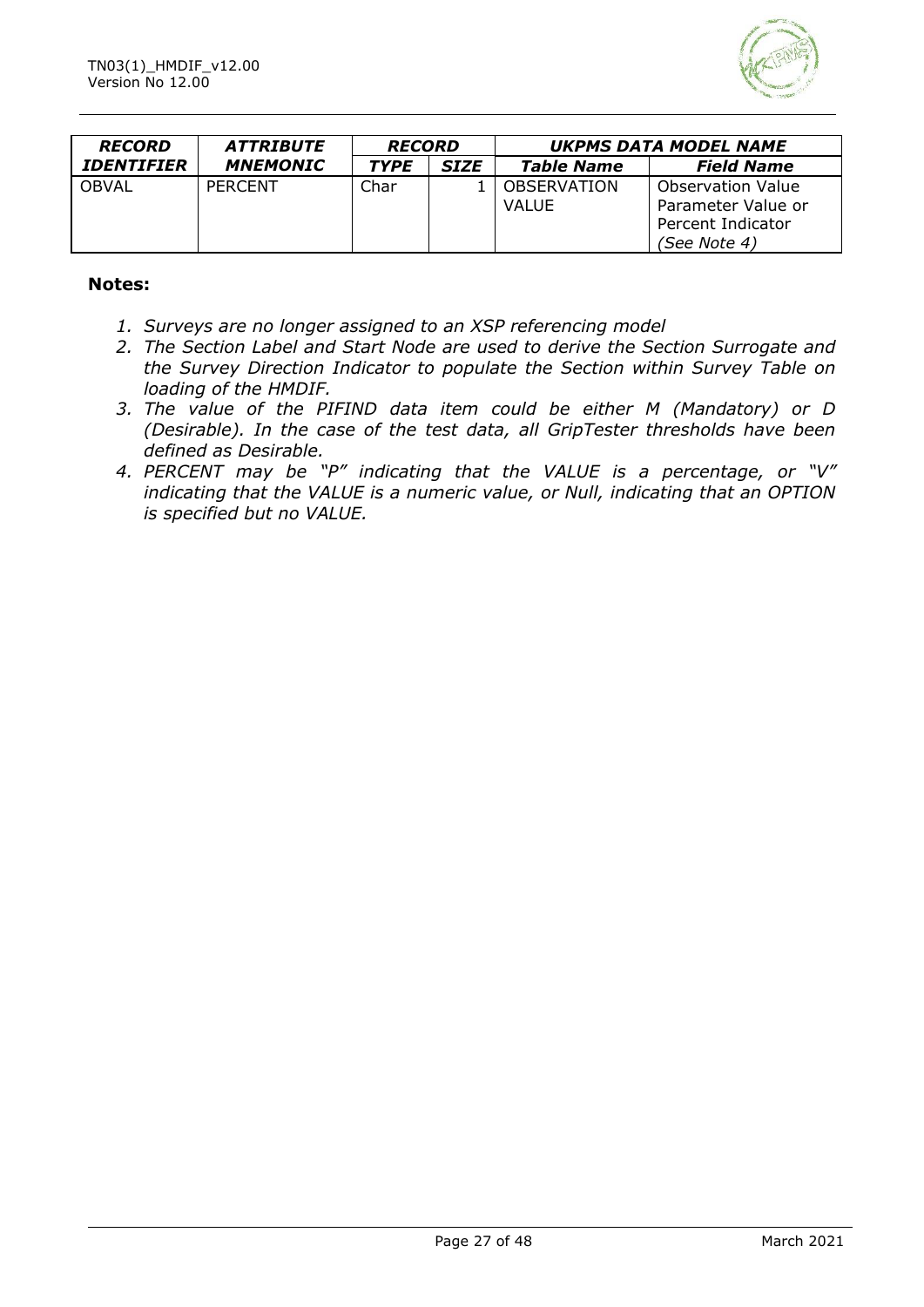

# *Works Record HMDIF*

| <b>RECORD</b>       | <b>ATTRIBUTE</b>   | <b>RECORD</b> |             | <b>UKPMS DATA MODEL NAME</b> |                               |  |
|---------------------|--------------------|---------------|-------------|------------------------------|-------------------------------|--|
| <b>IDENTIFIER</b>   | <b>MNEMONIC</b>    | <b>TYPE</b>   | <b>SIZE</b> | <b>Table Name</b>            | <b>Field Name</b>             |  |
| <b>SSEC</b>         | <b>NETCODE</b>     | Char          | 6           | <b>WORKS RECORD</b>          | Not defined                   |  |
| <b>SSEC</b>         | <b>SECTLAB</b>     | Integer       |             | See Note 1                   |                               |  |
| <b>SSEC</b>         | <b>SDATE</b>       | Char          | 8           | <b>WORKS RECORD</b>          | Not defined                   |  |
| <b>WORKS RECORD</b> | <b>FEATURE</b>     | Char          | 5           | <b>WORKS RECORD</b>          | Feature Code                  |  |
| <b>WORKS RECORD</b> | <b>START</b>       | Float         |             | <b>WORKS RECORD</b>          | <b>Start Chainage</b>         |  |
|                     | CHAINAGE           |               |             |                              | Number                        |  |
| <b>WORKS RECORD</b> | <b>END</b>         | Float         |             | <b>WORKS RECORD</b>          | End Chainage Number           |  |
|                     | CHAINAGE           |               |             |                              |                               |  |
| <b>WORKS RECORD</b> | <b>CROSS</b>       | Char          | 4           | <b>WORKS RECORD</b>          | <b>Cross Section Position</b> |  |
|                     | <b>SECTION</b>     |               |             |                              | Code                          |  |
|                     | POSITION           |               |             |                              |                               |  |
| <b>WORKS RECORD</b> | <b>DATE</b>        | Integer       |             | <b>WORKS RECORD</b>          | <b>Works Date</b>             |  |
| <b>WORKS RECORD</b> | <b>DESCRIPTION</b> | Char          | 80          | <b>WORKS RECORD</b>          | Description                   |  |
| <b>WORKS RECORD</b> | <b>GENERIC</b>     | Char          | 8           | <b>WORKS RECORD</b>          | <b>Generic Treatment</b>      |  |
|                     | <b>TREATMENT</b>   |               |             |                              | Code                          |  |
| <b>WORKS RECORD</b> | <b>TREATMENT</b>   | Char          | 8           | <b>WORKS RECORD</b>          | <b>Treatment Type Code</b>    |  |
|                     | <b>TYPE</b>        |               |             |                              |                               |  |
| <b>WORKS RECORD</b> | TREATMENT          | Char          | 8           | <b>WORKS RECORD</b>          | <b>Treatment Code</b>         |  |
| <b>WORKS RECORD</b> | <b>DESIGN LIFE</b> | Integer       |             | <b>WORKS RECORD</b>          | Design Life                   |  |
| <b>WORKS RECORD</b> | <b>WORKS COST</b>  | Integer       |             | <b>WORKS RECORD</b>          | <b>Works Cost</b>             |  |
| <b>WORKS RECORD</b> | <b>CONTRACTOR</b>  | Char          | 80          | <b>WORKS RECORD</b>          | Contractor                    |  |
| <b>WORKS RECORD</b> | <b>LAYER</b>       | Integer       |             | <b>WORKS RECORD</b>          | Layer Number                  |  |
| <b>LAYER</b>        | <b>NUMBER</b>      |               |             | <b>LAYER</b>                 |                               |  |
| <b>WORKS RECORD</b> | <b>LAYER</b>       | Integer       |             | <b>WORKS RECORD</b>          | Layer Thickness               |  |
| <b>LAYER</b>        | <b>THICKNESS</b>   |               |             | <b>LAYER</b>                 |                               |  |
| <b>WORKS RECORD</b> | <b>LAYER TYPE</b>  | Char          | 80          | <b>WORKS RECORD</b>          | LayerType                     |  |
| <b>LAYER</b>        |                    |               |             | <b>LAYER</b>                 |                               |  |
| <b>WORKS RECORD</b> | <b>LAYER</b>       | Char          | 80          | <b>WORKS RECORD</b>          | Layer Material                |  |
| <b>LAYER</b>        | MATERIAL           |               |             | <b>LAYER</b>                 |                               |  |
| <b>WORKS RECORD</b> | <b>CONTRACTOR</b>  | Char          | 80          | <b>WORKS RECORD</b>          | Contractor                    |  |
| LAYER               |                    |               |             | LAYER                        |                               |  |

#### **Notes:**

*1. The Section Label is used to derive the Section Surrogate to populate the Works Record Table on loading of the HMDIF.*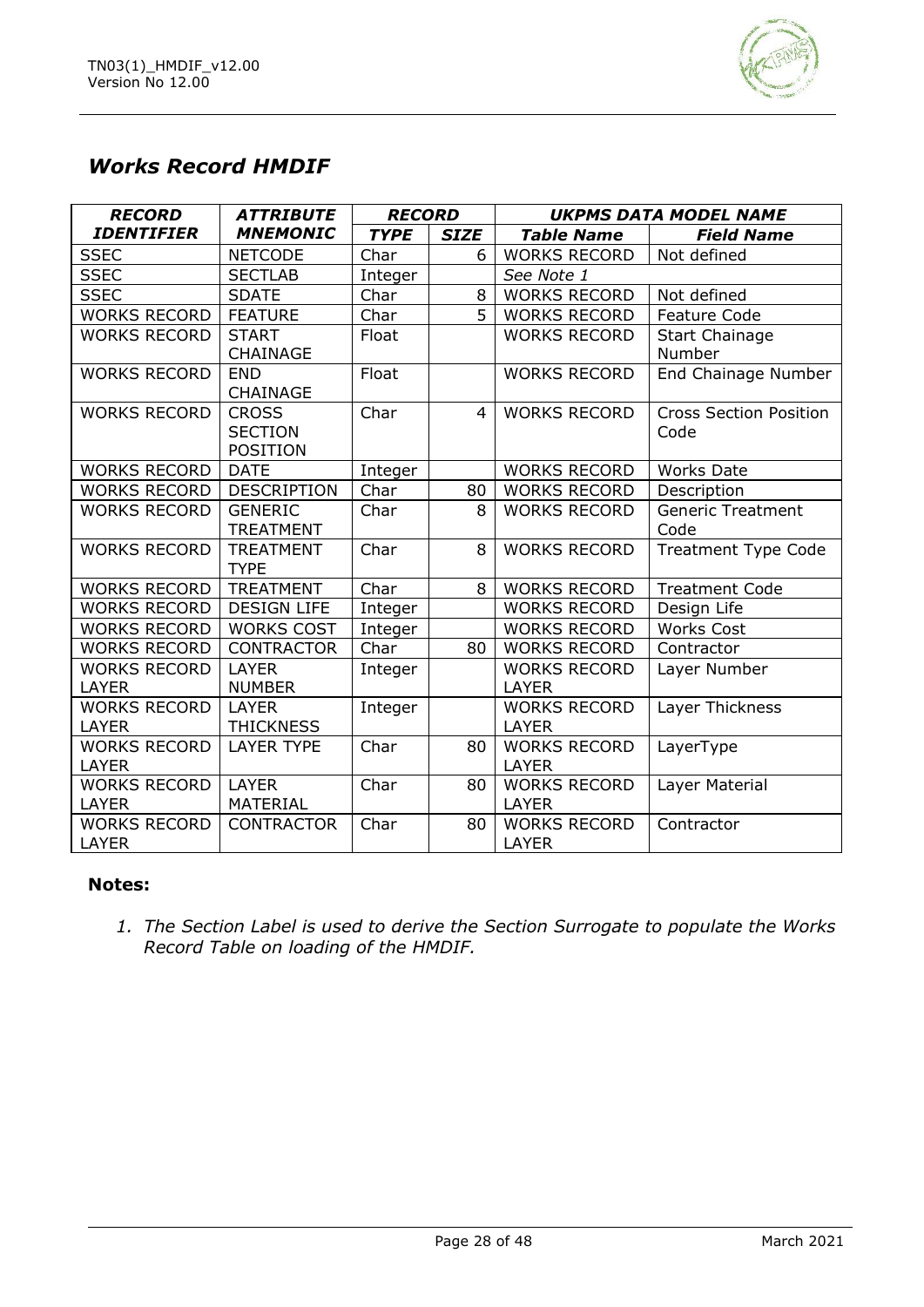

# *Pavement Sample HMDIF*

| <b>RECORD</b>          | <b>ATTRIBUTE</b>   | <b>RECORD</b> |             | <b>UKPMS DATA MODEL NAME</b> |                      |
|------------------------|--------------------|---------------|-------------|------------------------------|----------------------|
| <b>IDENTIFIER</b>      | <b>MNEMONIC</b>    | <b>TYPE</b>   | <b>SIZE</b> | <b>Table Name</b>            | <b>Field Name</b>    |
| <b>SSEC</b>            | <b>NETCODE</b>     | Char          | 6           | PAVEMENT SAMPLE              | Not defined          |
| <b>SSEC</b>            | <b>SECTLAB</b>     | Integer       |             | See Note 1                   |                      |
| <b>SSEC</b>            | <b>SDATE</b>       | Char          | 8           | PAVEMENT SAMPLE              | Not defined          |
| PAVEMENT SAMPLE        | <b>FEATURE</b>     | Char          | 5           | PAVEMENT SAMPLE              | Feature Code         |
| PAVEMENT SAMPLE        | CHAINAGE           | Float         |             | PAVEMENT SAMPLE              | Chainage             |
| PAVEMENT SAMPLE        | <b>CROSS</b>       | Char          | 4           | <b>PAVEMENT SAMPLE</b>       | <b>Cross Section</b> |
|                        | <b>SECTION</b>     |               |             |                              | <b>Position Code</b> |
|                        | <b>POSITION</b>    |               |             |                              |                      |
| PAVEMENT SAMPLE        | SAMPLE DATE        | Integer       |             | PAVEMENT SAMPLE              | Sample Date          |
| PAVEMENT SAMPLE        | <b>DESCRIPTION</b> | Char          | 80          | PAVEMENT SAMPLE              | Description          |
| PAVEMENT SAMPLE        | <b>DISTANCE</b>    | Integer       |             | <b>PAVEMENT SAMPLE</b>       | Distance From        |
|                        | <b>FROM KERB</b>   |               |             |                              | Edge                 |
| PAVEMENT SAMPLE        | LAYER              | Integer       |             | PAVEMENT SAMPLE              | Layer Number         |
| LAYER                  | <b>NUMBER</b>      |               |             | LAYER                        |                      |
| <b>PAVEMENT SAMPLE</b> | <b>LAYER</b>       | Integer       |             | <b>PAVEMENT SAMPLE</b>       | Layer Thickness      |
| <b>LAYER</b>           | <b>THICKNESS</b>   |               |             | <b>LAYER</b>                 |                      |
| PAVEMENT SAMPLE        | <b>LAYER TYPE</b>  | Char          | 80          | PAVEMENT SAMPLE              | LayerType            |
| <b>LAYER</b>           |                    |               |             | LAYER                        |                      |
| PAVEMENT SAMPLE        | <b>LAYER</b>       | Char          | 80          | PAVEMENT SAMPLE              | Layer Material       |
| <b>LAYER</b>           | <b>MATERIAL</b>    |               |             | <b>LAYER</b>                 |                      |
| PAVEMENT SAMPLE        | CONDITION          | Char          | 80          | PAVEMENT SAMPLE              | Layer Condition      |
| <b>LAYER</b>           |                    |               |             | <b>LAYER</b>                 |                      |

#### **Notes:**

*1. The Section Label is used to derive the Section Surrogate to populate the Pavement Sample Table on loading of the HMDIF.*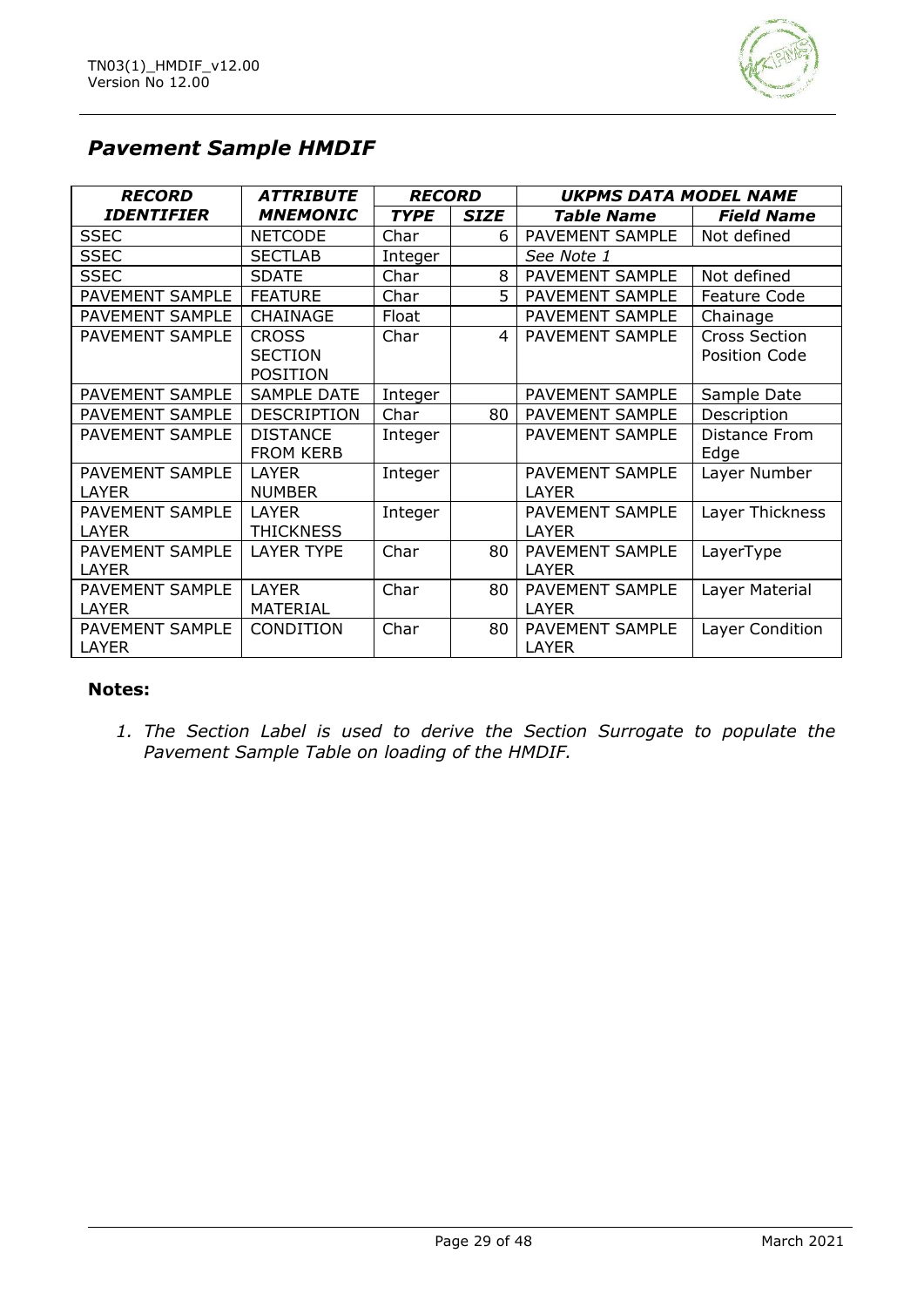

# **HMDIF Examples**

## *Example Network Referencing HMDIF*

```
HMSTART ukPMS 002 " " ; , \setminusTSTART;
NETWORK\CODE;
NETSECT1\LABEL, LENGTH, SDATE, EDATE;
NETSECT2\DESCRP,RDNUMB;
NETSECT3\RDNAME,AREA,TOWN;
NETSECT4\DISTRICT,AGENT,DTPCLASS,HIER,SPEED,OWNER,URBANRURAL,DEPOT,NOMINATED,RDTYPE,OFF
CWXSP, FUNDORG;
NETSECT5\EOCOMMENT;
NETSECT6\RESTRICTWORK, STEPLEVEL, FWAYTIED, FWAYTRAF, FWAYOPEN, DRNCODE, DIVERSION, NORMDIR, TR
AFFIC,FWAYHIER;
SECNODE\LABEL, CHAIN, TYPE;
SECATTR\CODE, OPTION, VALUE, DESCRP, DATE;
NETNODE1\LABEL, DESCRP;
NETNODE2\NODEATTR, COMMENT, OSGRE, OSGRN;
TEND\13;
DSTART;
NETWORK\UKPMS;
NETNODE1\1005263,"R\a Exit A22";
NETNODE2\N,"",,0;
NETNODE1\101799L,"Laser Board";
NETNODE2\N,"",,0;
NETNODE1\101800L,"Laser Board";
NETNODE2\N,"",,0;
.
.
.
NETSECT1\UKPMSA22/213,140,280896,;
NETSECT2\"R\a Exit A22 to Laser Board",A22;
NETSECT3\"Godstone Bypass","Tandridge","Godstone";
NETSECT4\10,,3,2,70,LA,,,N,,,,LA;
NETSECT6\,,N,1,3,P,,F,,1a;
SECNODE\1005263,0,S;
SECNODE\101799L,140,E;
NETSECT1\UKPMSA22/214,1350,280896,;
NETSECT2\"Laser Board to Laser Board",A22;
NETSECT3\"Godstone Bypass","Tandridge","Godstone";
NETSECT4\10,,3,2,70,LA,,,N,,,,LA;
NETSECT6\,,N,,,,,F,,2;
SECNODE\101799L,0,S;
SECNODE\101800L,1350,E;
.
.
DEND\820;
HMEND\835;
```
The version number is 002 as the structure of the file is different from version 001; in version 002 the NETSECT6 record includes FWAYHIER.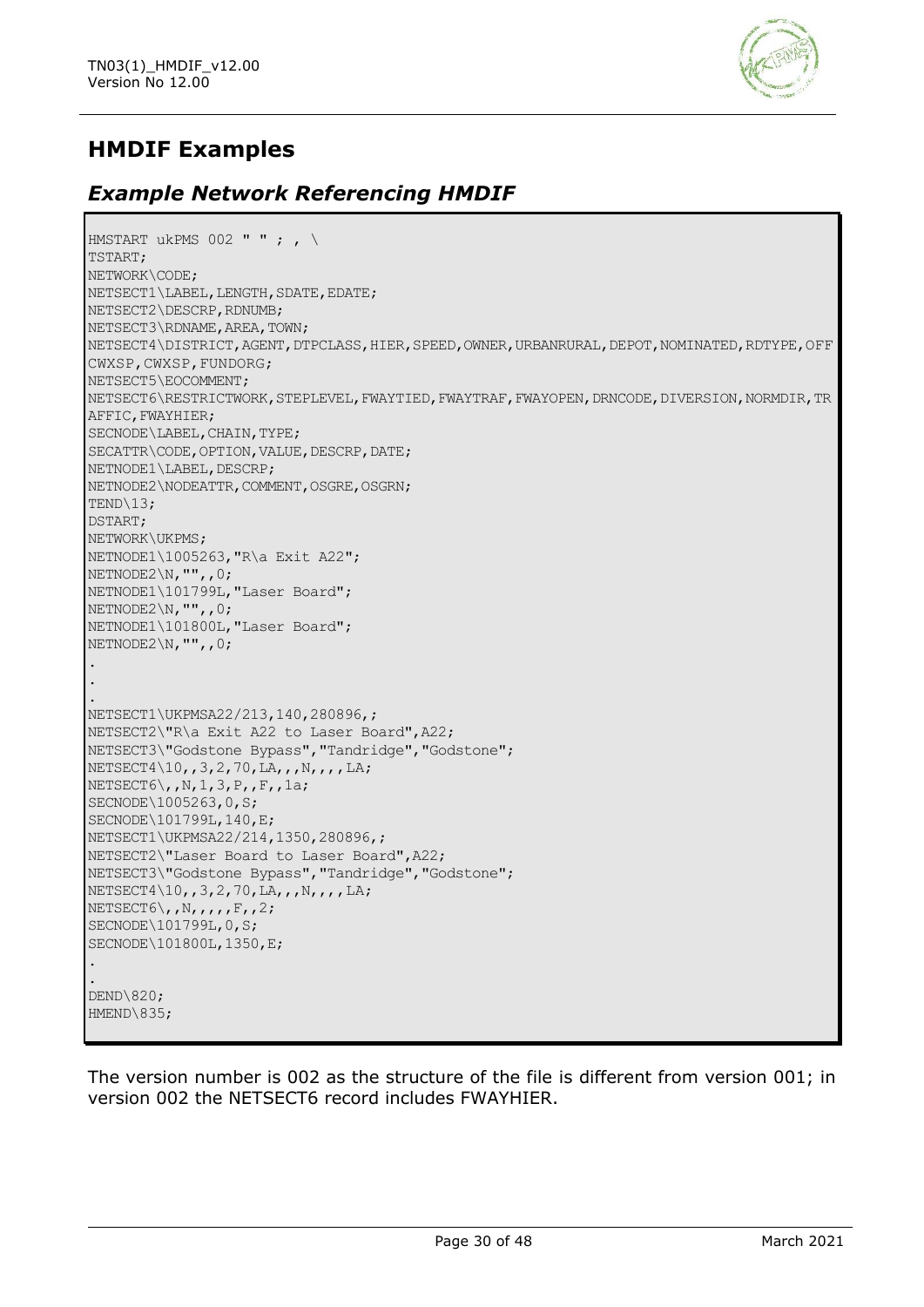

### *Example Item Inventory HMDIF*

```
HMSTART ukPMS 001 " " ; , \setminusTSTART;
SSEC\SURVDTE, NETCODE, SECTNO, SECTLAB, DIRECT, MEASLEN;
ITEM\OWNER,FEATURE,SCHAIN,ECHAIN,CROSSXP,SEQNUM,WIDTH1,WIDTH2,FWHIER;
ATTR\ATTRIB,OPTION,NUMVAL,COMTEXT;
TEND\5;
DSTART;
SSEC\101090,UKPMS,,UKPMSB364/2618,N, 400 ;
ITEM\LA,CW,0,50,C,1,4.9,4.9,;
ATTR\SUTY,RASH,,"";
ITEM\LA,VG,0,50,L1,1,0.5,0.5,;
ITEM\LA,CW,50,100,C,1,4.8,4.8,;
ATTR\SUTY, RASH,,"";
ITEM\LA,VG,20,100,R1,1,0.5,0.5,;
ITEM\LA,VG,100,200,R1,1,0.5,0.5,;
ITEM\LA,CW,100,200,C,1,4.4,4.4,;
ATTR\SUTY, RASH,,"";
ITEM\LA,VG,50,200,L1,1,0.5,0.5,;
ITEM\LA,CW,200,300,C,1,4.6,4.6,;
ATTR\SUTY, RASH,,"";
ITEM\LA,VG,200,300,L1,1,0.5,0.5,;
ITEM\LA,VG,200,300,R1,1,0.5,0.5,;
ITEM\LA,VG,300,334,R1,1,0.5,0.5,;
ITEM\LA,CW,300,350,C,1,4.4,4.4,;
ATTR\SUTY, RASH,,"";
ITEM\LA,VG,334,370,R1,1,0.5,0.5,;
ITEM\LA,CW,350,370,C,1,4.8,4.8,;
ATTR\SUTY, RASH,,"";
ITEM\LA,VG,370,385,R1,1,0.5,0.5,;
ITEM\LA,CW,370,385,C,1,5.2,5.2,;
ATTR\SUTY, RASH,,"";
ITEM\LA,VG,300,400,L1,1,0.5,0.5,;
ITEM\LA,CW,385,400,C,1,7.2,7.2,;
ATTR\SUTY, RASH,,"";
ITEM\LA,VG,385,400,R1,1,0.5,0.5,;
DEND\30;
HMEND\37;
```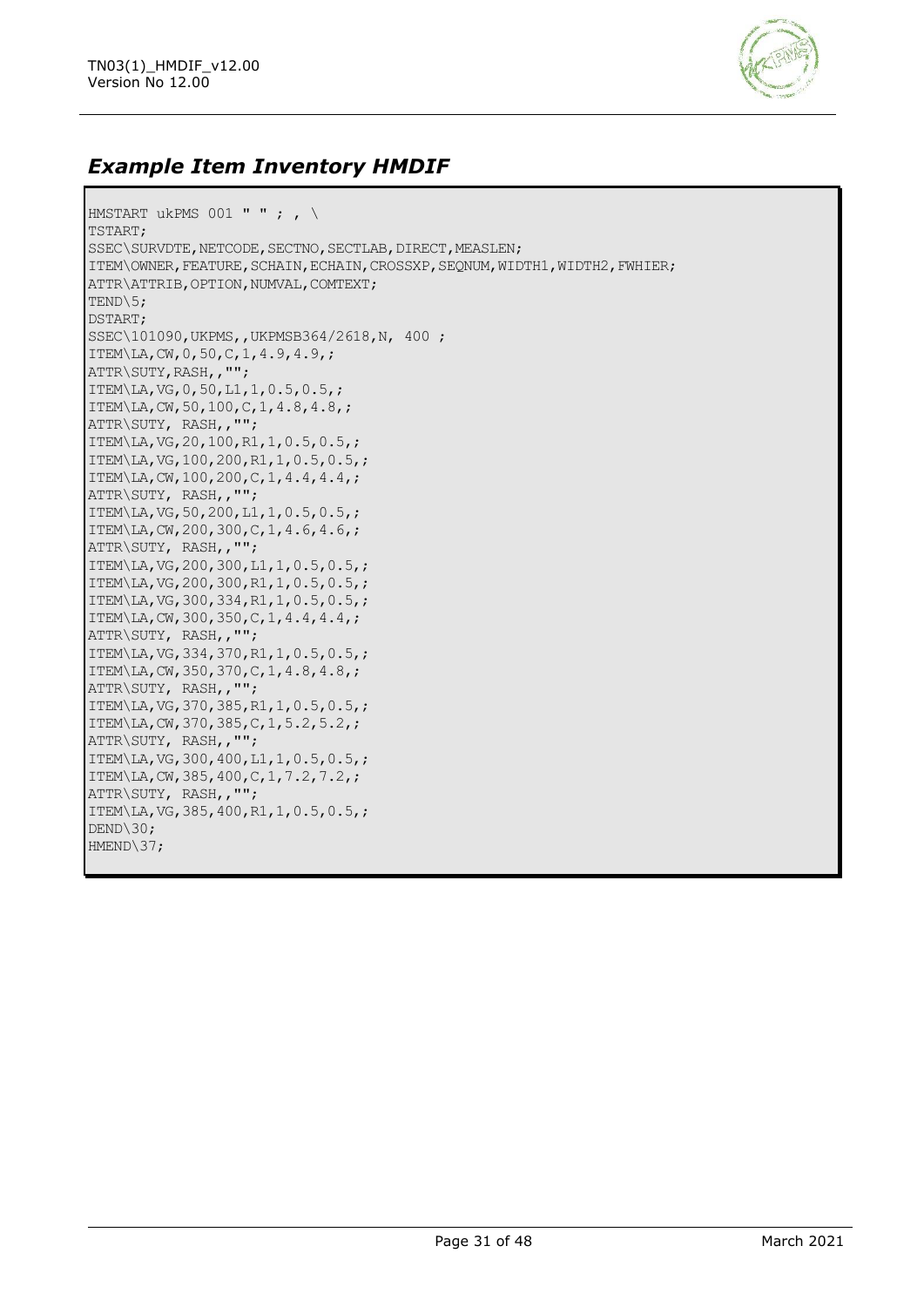

### *Example Condition Data HMDIF (Coarse Visual Inspection)*

HMSTART ukPMS 001 " " ; ,  $\setminus$ TSTART; SURVEY\TYPE,VERSION,NUMBER,NAME,SUBSECT,CWXSPUSED,OFFCWXSPUSED; SECTION\NETWORK,NUMBER,LABEL,NORMDIR,SURVDIR,MASTER,LENGTH,COMMENT,SDATE,EDATE,S TIME,ETIME,INSP; OBSERV\NUMBER,DEFECT,VERSION,XSECT,SCHAIN,ECHAIN; OBVAL\PARM,OPTION,VALUE,PERCENT; OBNOTE\NOTE,COMMENT; TEND\7; DSTART; SURVEY\CVI,235,5,"Sample CVI",,,; SECTION\UKPMS,,UKPMSA244/1205,F,F,M,321,"",220996,220996,,,"SJB"; OBSERV\192,BCKJ,235,C,0,220;  $OBVAL\1,3,7;$ OBSERV\193,BCKJ,235,C,220,321; OBVAL $\backslash1,2,$ ,; OBSERV\194,FBMD,235,L,280,321; OBVAL $\backslash1,2,$ ,; OBSERV\195,FFND,235,L,0,100; OBVAL $\1,3,7$ OBSERV\196,FBMD,235,R,0,321;  $O$ BVAL $\1,1,1,$ ; DEND\14; HMEND\23;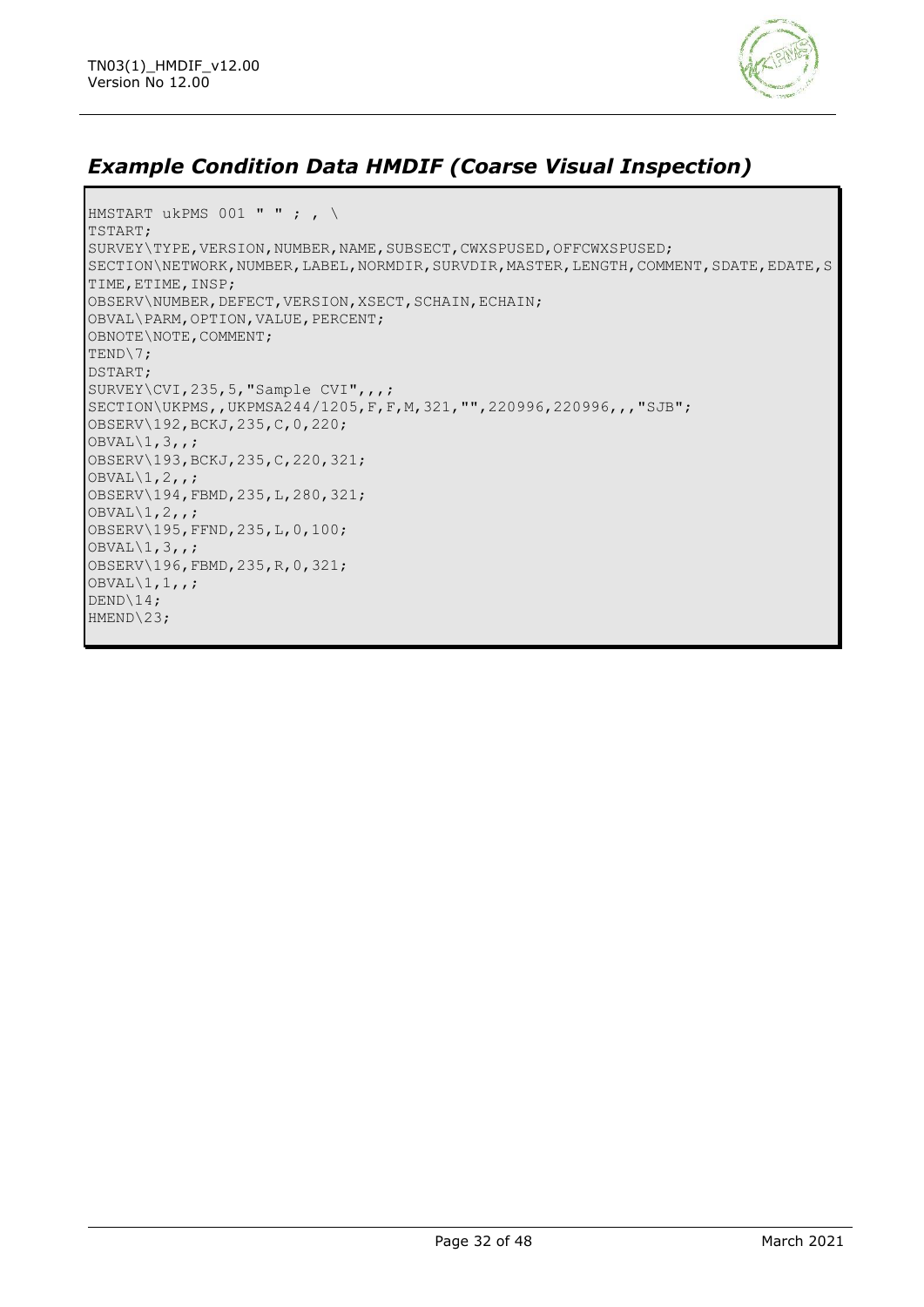

# *Example Condition Data HMDIF (Detailed Visual Inspection)*

HMSTART ukPMS 001 " " ; ,  $\setminus$ TSTART; SURVEY\TYPE,VERSION,NUMBER,NAME,SUBSECT,CWXSPUSED,OFFCWXSPUSED; SECTION\NETWORK,NUMBER,LABEL,NORMDIR,SURVDIR,MASTER,LENGTH,COMMENT,SDATE,EDATE,STIME,ET IME,INSP; OBSERV\NUMBER, DEFECT, VERSION, XSECT, SCHAIN, ECHAIN; OBVAL\PARM,OPTION,VALUE,PERCENT; OBNOTE\NOTE,COMMENT; TEND\7; DSTART; SURVEY\DVI,235,7,"1996 DVI Survey No 1",20M,,; SECTION\UKPMS,,UKPMSA244/4917, F, F, M, 20, "", 251096, 251096,,, "PJM"; OBSERV\9150,YKTS,235,L1,0,20; OBVAL $\15,1,$ OBSERV\9151,AUTS,235,LE,0,20; OBVAL $\backslash$ 15,1,; OBSERV\9152,VBTS,235,L1,0,20;  $OBVAL\15,1,$ OBSERV\9153,BCHJ,235,CL1,0,20; OBVAL $\setminus1$ , 12, V; OBSERV\9154,BCHJ,235,CL2,0,20;  $OBVAL\1, 8, V;$ OBSERV\9155,BCHJ,235,CL3,0,20;  $OBVAL\1, 25, V;$ OBSERV\9156,BFAN,235,CL2,0,20;  $OBVAL\1, 25.5, V;$ OBSERV\9157,BFAN,235,CL1,0,20; OBVAL\1,,25.5,V; OBSERV\9158,BFAN,235,CL3,0,20; OBVAL\1,,24,V; OBSERV\9159,BRUT,235,CL1,0,20; OBVAL\6,,10,V; OBSERV\9160,BRUT,235,CL2,0,20; OBVAL\6,,10,V; OBSERV\9161,BRUT,235,CL3,0,20; OBVAL\6,,12,V; OBSERV\9162,FCCJ,235,L1,0,20; OBVAL\1,,7.5,V; OBSERV\9163,FFDF,235,L1,0,20;  $OBVAL\1,1.5,V;$ DEND/32; HMEND/41;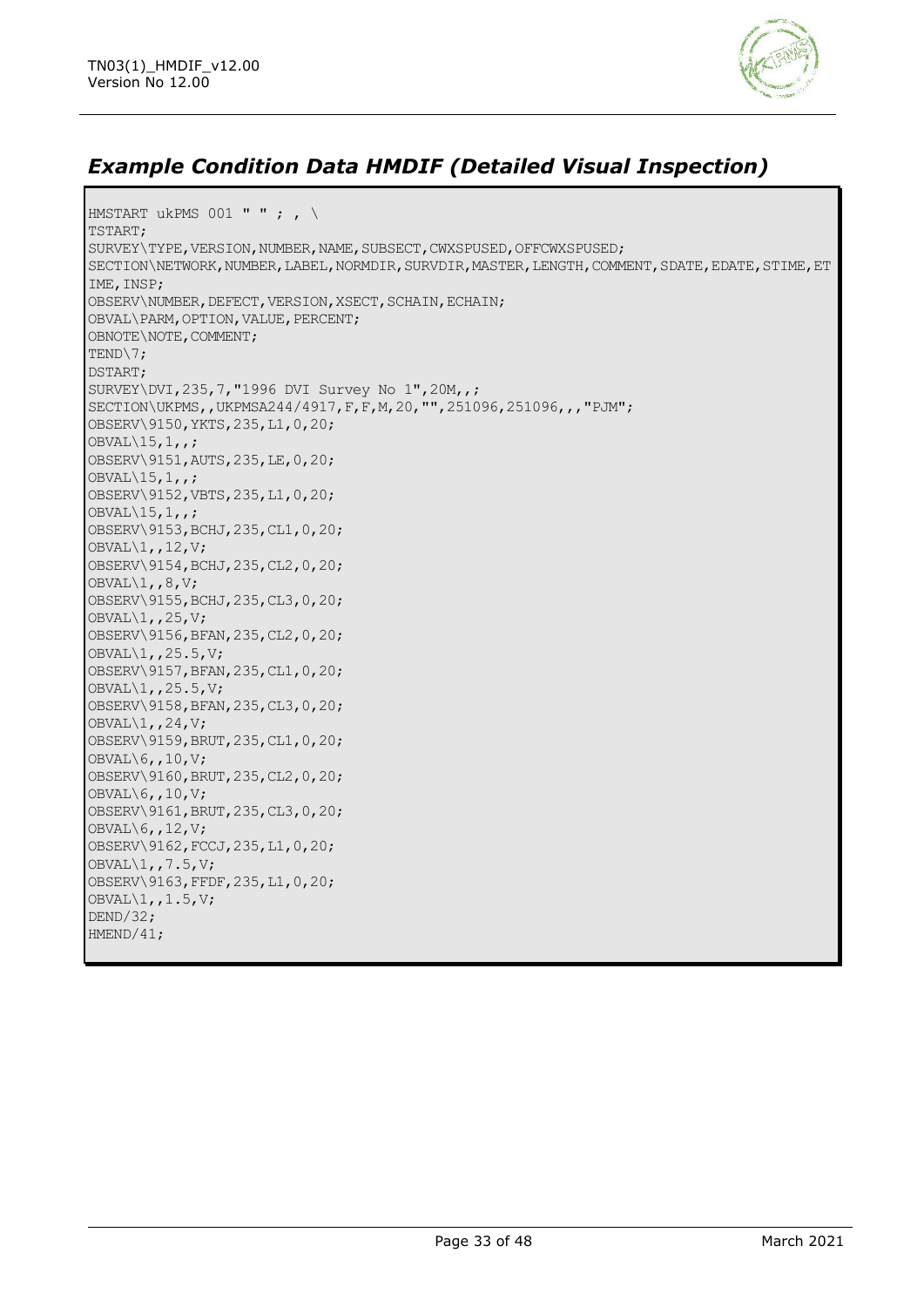

# *Example Footway Network Survey HMDIF*

HMSTART ukPMS 001 " " ; ,  $\setminus$ TSTART; SURVEY\TYPE,NUMBER,NAME; SECTION\LABEL,SURVDIR,LENGTH,SDATE,EDATE,STIME,ETIME,INSP; OBSERV\NUMBER,DEFECT,XSECT,SCHAIN,ECHAIN; OBVAL\PARM,OPTION,VALUE,PERCENT; OBNOTE\NOTE,COMMENT; TEND\7; DSTART; SURVEY\FNS,7,"Sample FNS"; SECTION\UKPMSA244/1205,F,321,220996,220996,14:32,15:11,"ABC"; OBSERV\1,FUAN,L,0,22; OBVAL\1,,25,P; OBSERV\2,FUFI,L,22,167; OBVAL\1,,50,P; OBSERV\3,FUAI,L,173,176; OBVAL\1,,100,P; OBSERV\4,FUAI,L,176,222; OBVAL\1,,50,P; OBSERV\5,FUSU,L,228,321; OBVAL\1,,100,P; DEND\14; HMEND\23;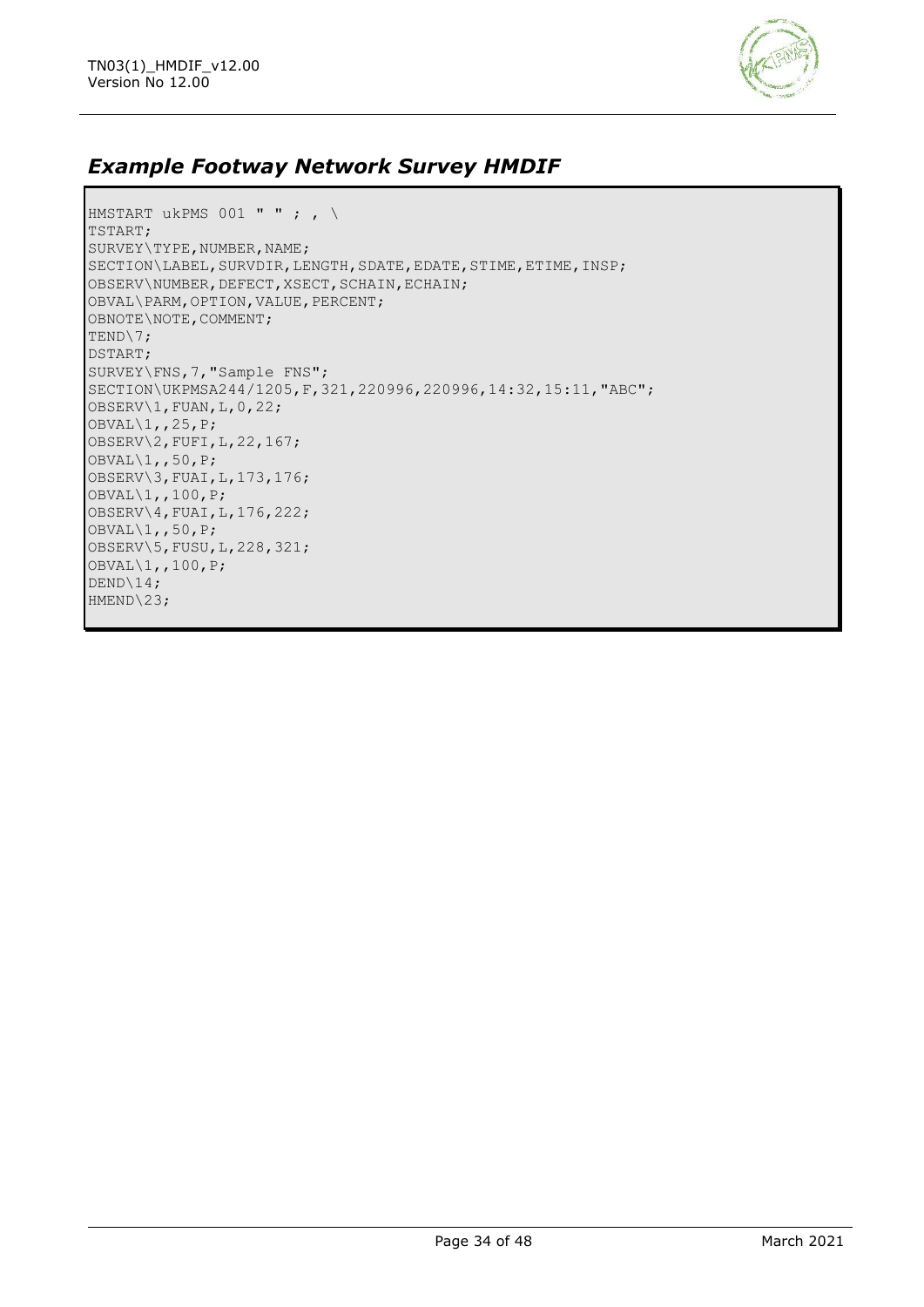

# *Example Machine Collected Rutting Data HMDIF (CRUT)*

Machine measured rutting should be collected using the 'unknown' pavement type.

```
HMSTART ukPMS 001 " " ; , \setminusTSTART;
SURVEY\TYPE, VERSION, NUMBER, NAME, SUBSECT, CWXSPUSED, OFFCWXSPUSED;
SECTION\NETWORK,NUMBER,LABEL,NORMDIR,SURVDIR,MASTER,LENGTH,COMMENT,SDATE,EDATE,S
TIME,ETIME,INSP;
OBSERV\NUMBER,DEFECT,VERSION,XSECT,SCHAIN,ECHAIN;
OBVAL\PARM,OPTION,VALUE,PERCENT;
OBNOTE\NOTE,COMMENT;
TEND\7;
DSTART;
SURVEY\CRUT,,5,"Sample Rutting Survey",10M,,;
SECTION\UKPMS,,Sample/001,F,F,M,48,"",010402,010402,,,"TRL";
OBSERV\1,LCRT,,CL1,0,10;
OBVAL\20,,60,V;
OBSERV\2, LCRT,,CL1,10,20;
OBVAL\20,,7,V;
OBSERV\3, LCRT,,CL1,20,30;
OBVAL\20,,15,V;
OBSERV\4, LCRT,,CL1,30,40;
OBVAL\20,,38,V;
OBSERV\5, LCRT,,CL1,40,48;
OBVAL\20,,13,V;
DEND\14;
HMEND\23;
```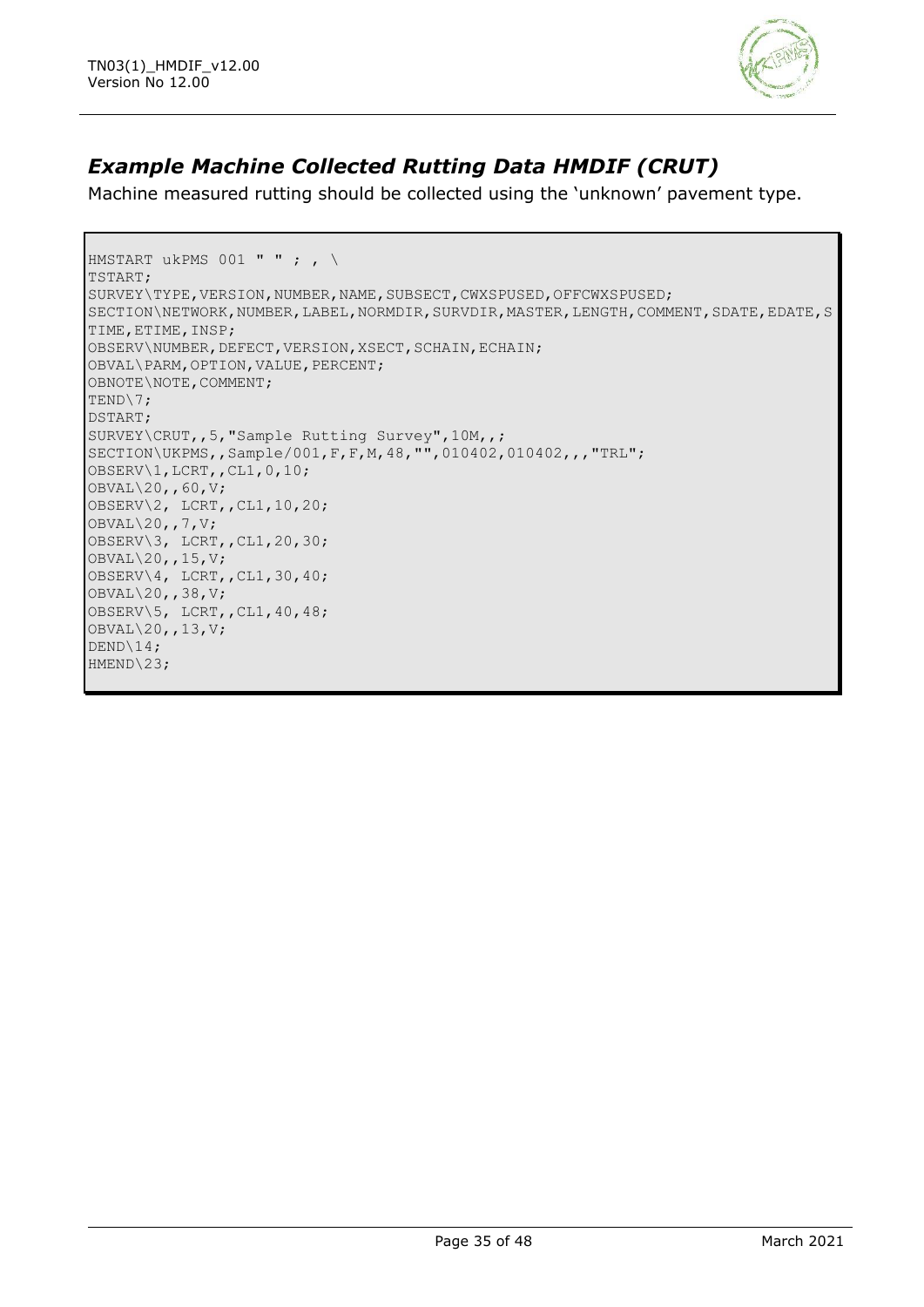

# *Example Machine Collected Rutting Data HMDIF (DRUT)*

Machine measured rutting should be collected using the 'unknown' pavement type.

```
HMSTART ukPMS 001 " " ; , \setminusTSTART;
SURVEY\TYPE, VERSION, NUMBER, NAME, SUBSECT, CWXSPUSED, OFFCWXSPUSED;
SECTION\NETWORK,NUMBER,LABEL,NORMDIR,SURVDIR,MASTER,LENGTH,COMMENT,SDATE,EDATE,S
TIME,ETIME,INSP;
OBSERV\NUMBER,DEFECT,VERSION,XSECT,SCHAIN,ECHAIN;
OBVAL\PARM,OPTION,VALUE,PERCENT;
OBNOTE\NOTE,COMMENT;
TEND\7;
DSTART;
SURVEY\DRUT,,5,"Sample Rutting Survey",10M,,;
SECTION\UKPMS,,Sample/001,F,F,M,56,"",010402,010402,,,"TRL";
OBSERV\1,LDRT,,CL1,0,10;
OBVAL\13,,6,V;
OBSERV\2, LDRT,,CL1,10,20;
OBVAL\13,,7,V;
OBSERV\3, LDRT,,CL1,20,30;
OBVAL\13,,15,V;
OBSERV\4, LDRT,,CL1,30,40;
OBVAL\13,,8,V;
OBSERV\5, LDRT,,CL1,40,56;
OBVAL\13,,13,V;
DEND\14;
HMEND\23;
```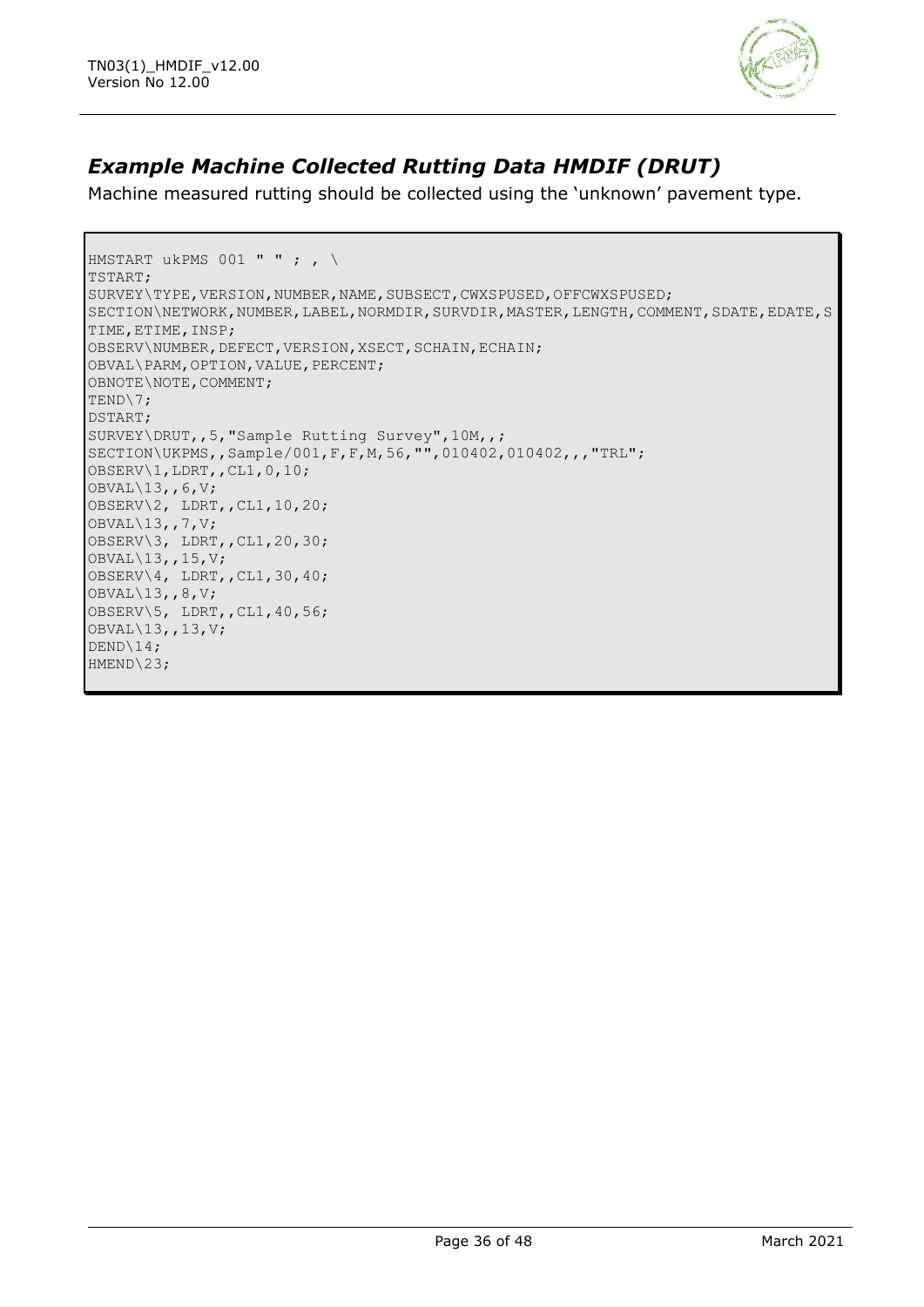

# *Example Deflectograph HMDIF*

```
HMSTART ukPMS 001 " " ; , \setminusTSTART;
SURVEY\OWNER, TYPE, VERSION, NUMBER, SUBSECT, MACHINE, PREPROC, REQLIFE, WTRACK, XSPUSED;
SECTION\NETWORK, LABEL, SNODE, LENGTH, SDATE, EDATE, STIME, ETIME;
OBSERV\DEFECT,VERSION,XSECT,SCHAIN,ECHAIN;
OBVAL\PARM,OPTION,VALUE,PERCENT;
TEND\6;
DSTART;
SURVEY\LA,DEF,1,10,10M,CBCD1,PAN,20,C,;
SECTION\UKPMS,UKPMSA244/4916,050579L,35,191093,191093,,;
OBSERV\LIFE,1,CR1,0,10;
OBVAL\13,,7,V;
OBSERV\LIFE,1,CR1,10,20;
OBVAL\13,,9,V;
OBSERV\LIFE,1,CR1,20,30;
OBVAL\13,,26,V;
DEND\10;
HMEND\18;
```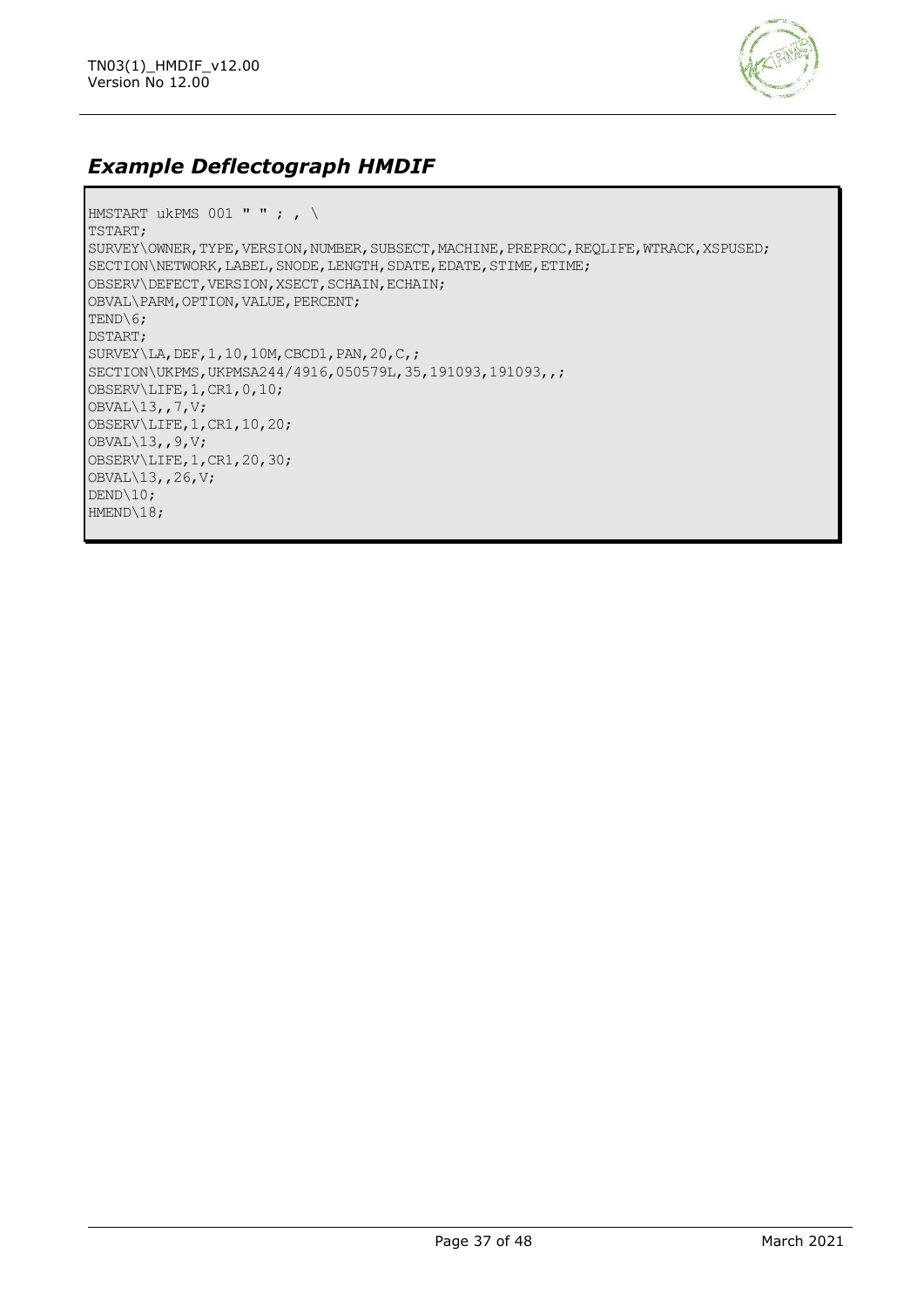

### *Example HRM HMDIF*

HMSTART ukPMS 001 " " ; ,  $\setminus$ TSTART; SURVEY\OWNER,TYPE,VERSION,NUMBER,COMPARE1,COMPARE2,SUBSECT,MACHINE,PREPROC,XSPUSED; SECTION\NETWORK, LABEL, SNODE, LENGTH, SDATE, EDATE, STIME, ETIME; OBSERV\DEFECT,VERSION,XSECT,SCHAIN,ECHAIN; OBVAL\PARM,OPTION,VALUE,PERCENT; TEND\6: DSTART; SURVEY\LA, HRM, 1, 11, , , 10M, HRM01, HRM, ; SECTION\UKPMS, UKPMSA244/1206, 020296N, 60, 040993, 040993,,; OBSERV\LRUT,1,CR1,0,10; OBVAL\13,,9.77,V; OBSERV\LRUT,1,CL1,0,10; OBVAL\13,,3.17,V; OBSERV\LRUT,1,CR1,10,20; OBVAL\13,,5.76,V; OBSERV\LRUT,1,CL1,10,20; OBVAL\13,,4.12,V; OBSERV\LRUT,1,CR1,20,30; OBVAL\13,,7.75,V; OBSERV\LRUT,1,CL1,20,30; OBVAL\13,,8.18,V; OBSERV\LRUT,1,CR1,30,40; OBVAL\13,,3.73,V; OBSERV\LRUT,1,CL1,30,40; OBVAL\13,,9.18,V; OBSERV\LRUT,1,CR1,40,50; OBVAL\13,,4.74,V; OBSERV\LRUT,1,CL1,40,50; OBVAL\13,,3.87,V; DEND\24; HMEND\32;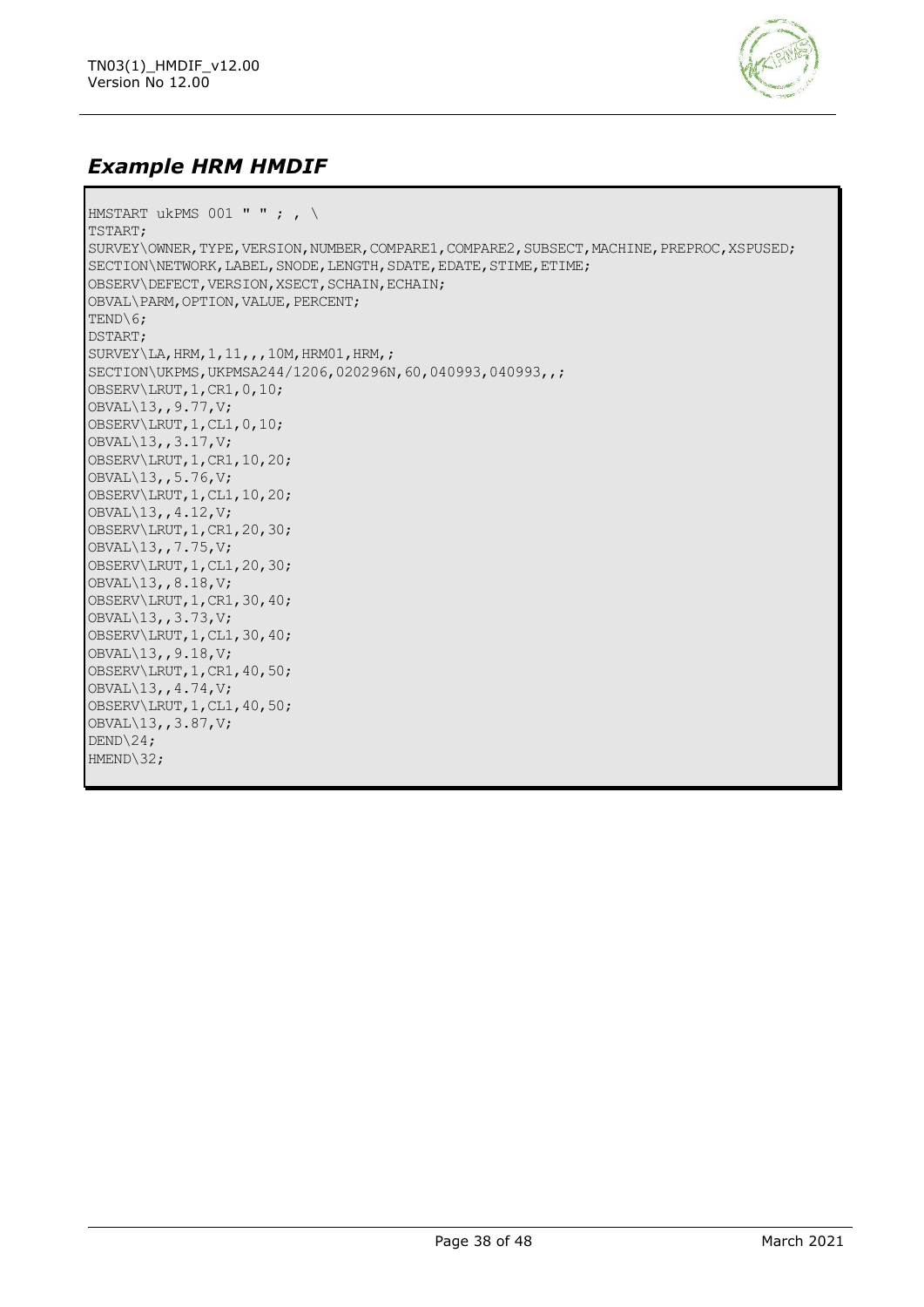

### *Example SCRIM HMDIF*

HMSTART ukPMS 001 " " ; ,  $\setminus$ TSTART; SURVEY\OWNER,TYPE,VERSION,NUMBER,SUBSECT,MACHINE,PREPROC,SVC,XSPUSED; SECTION\NETWORK, LABEL, SNODE, LENGTH, SDATE, EDATE, STIME, ETIME; THRESHLD\FTXSECT, FTSCHAIN, FTECHAIN, FTSDATE, FTNUM, PIFIND, SCODE; OBSERV\DEFECT, VERSION, XSECT, SCHAIN, ECHAIN; OBVAL\PARM,OPTION,VALUE,PERCENT; TEND\7; DSTART; SURVEY\LA,SCRIM,1,14,10M,D437W,SKID,1,; SECTION\UKPMS, UKPMSA244/1213,050182S, 60, 210693, 210693,,; THRESHLD\CL1,0,50,210693,0.6,D,H1; THRESHLD\CL1,50,60,210693,0.35,D,C; THRESHLD\CR1,0,60,210693,0.35,D,C; OBSERV\SFC,1,CR1,0,10; OBVAL\12,,0.44,V; OBSERV\SFC,1,CL1,0,10; OBVAL\12,,0.49,V; OBSERV\SFC,1,CL1,10,20; OBVAL\12,,0.48,V; OBSERV\SFC,1,CR1,10,20; OBVAL\12,,0.46,V; OBSERV\SFC,1,CR1,20,30; OBVAL\12,,0.48,V; OBSERV\SFC,1,CL1,20,30; OBVAL\12,,0.48,V; OBSERV\SFC,1,CR1,30,40; OBVAL\12,,0.47,V; OBSERV\SFC,1,CL1,30,40; OBVAL\12,,0.46,V; OBSERV\SFC,1,CR1,40,50; OBVAL\12,,0.45,V; OBSERV\SFC,1,CL1,40,50; OBVAL\12,,0.41,V; OBSERV\SFC,1,CR1,50,60; OBVAL\12,,0.45,V; OBSERV\SFC,1,CL1,50,60; OBVAL\12,,0.39,V; DEND\31; HMEND\40;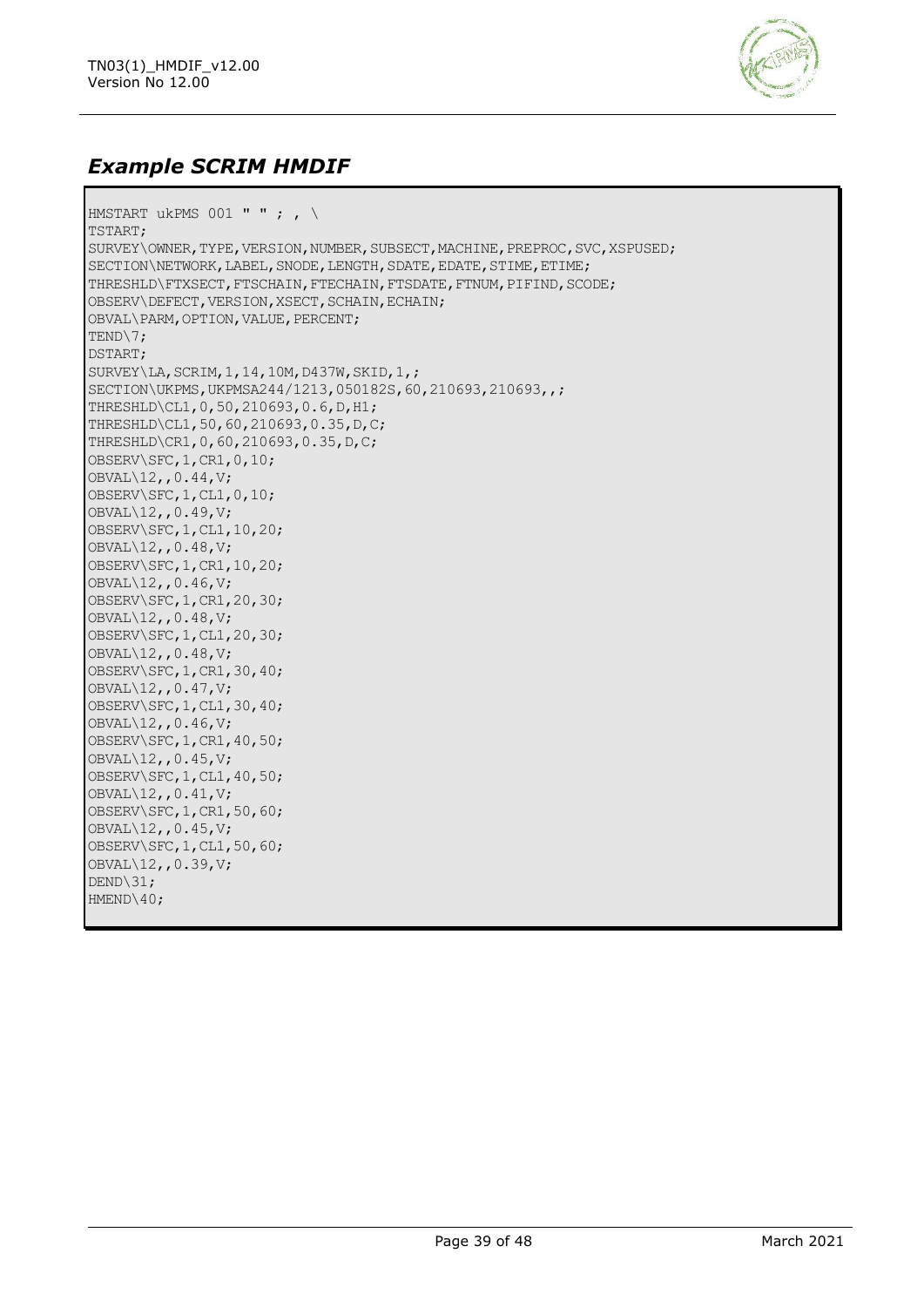

### *Example GripTester HMDIF*

HMSTART ukPMS 001 " " ; ,  $\setminus$ TSTART; SURVEY\ TYPE, VERSION, NUMBER, SUBSECT, MACHINE, XSPUSED; SECTION\ LABEL, SNODE, LENGTH, SDATE, EDATE, STIME, ETIME; THRESHLD\FTXSECT, FTSCHAIN, FTECHAIN, FTSDATE, FTNUM, PIFIND, SCODE; OBSERV\DEFECT,XSECT,SCHAIN,ECHAIN; OBVAL\PARM,OPTION,VALUE,PERCENT; TEND\7; DSTART; SURVEY\GRIP,,12,10M,GT290,; SECTION\A244/1213,050182S,100,211104,211104,,; THRESHLD\CL1,0,50,,0.65,D,S1; THRESHLD\CL1,50,60,,0.41,D,C; THRESHLD\CL1,60,70,,0.59,D,G2; THRESHLD\CL1,70,100,,0.53,D,Q; OBSERV\GPN,CL1,0,10; OBVAL\33,,0.43,V; OBSERV\GPN,CL1,10,20; OBVAL\33,,0.49,V; OBSERV\GPN,CL1,20,30; OBVAL\33,,0.49,V; OBSERV\GPN,CL1,30,40; OBVAL\33,,0.60,V; OBSERV\GPN,CL1,40,50; OBVAL\33,,0.61,V; OBSERV\GPN,CL1,50,60; OBVAL\33,,0.57,V; OBSERV\GPN,CL1,60,70; OBVAL\33,,0.56,V; OBSERV\GPN,CL1,70,80; OBVAL\33,,0.54,V; OBSERV\GPN,CL1,90,100; OBVAL\33,,0.53,V; DEND\26; HMEND\35: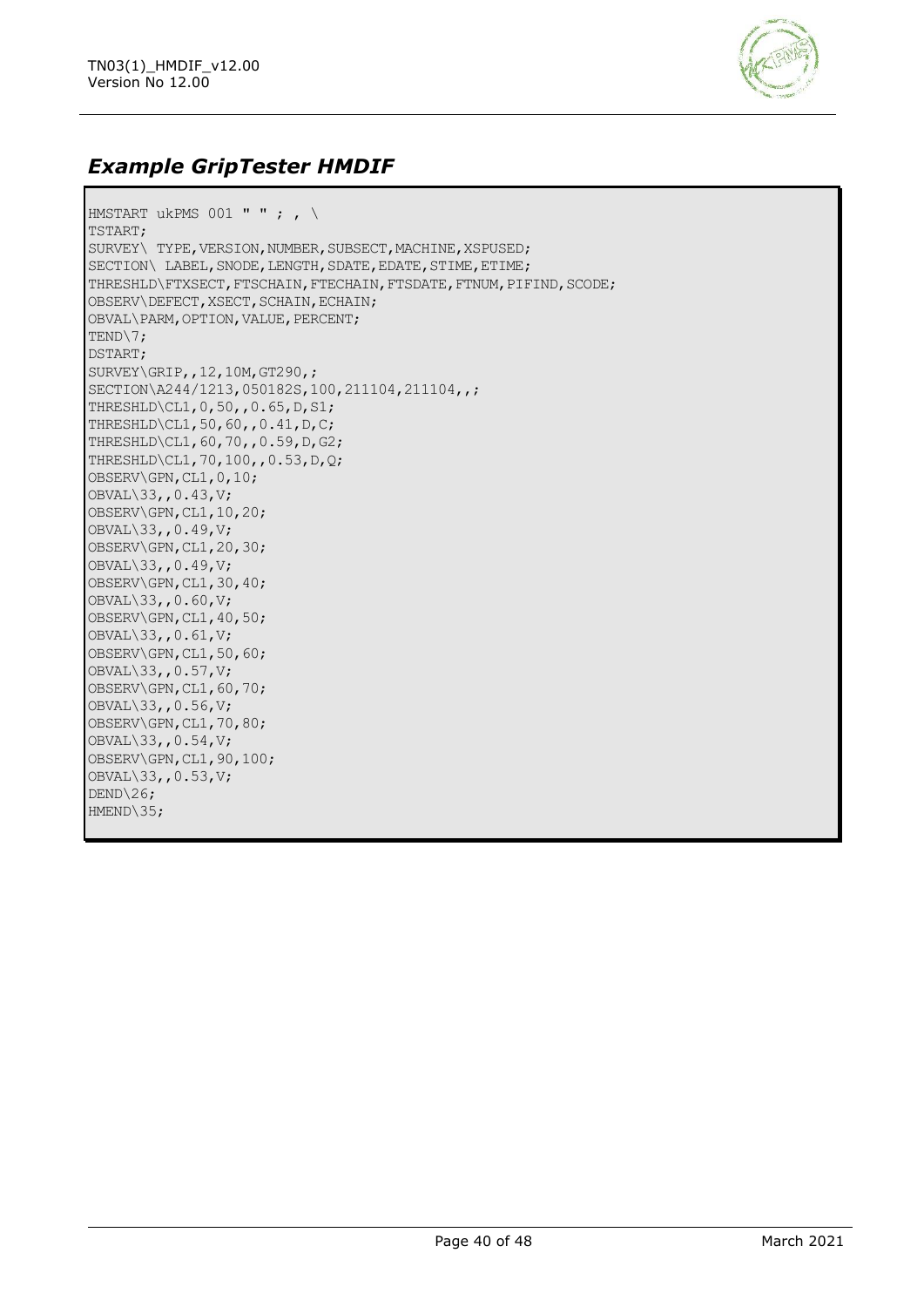

### *Example Works Records HMDIF*

HMSTART ukPMS  $001$  " " ; , \ TSTART; SSEC\NETCODE, SECTLAB, SDATE; WORKS RECORD\FEATURE,START CHAINAGE,END CHAINAGE,CROSS SECTION POSITION, DATE, DESCRIPTION, GENERIC TREATMENT, TREATMENT TYPE, TREATMENT, DESIGN LIFE, WORKS COST, CONTRACTOR; WORKS RECORD LAYER\LAYER NUMBER,LAYER THICKNESS,LAYER TYPE,LAYER MATERIAL,CONTRACTOR; TEND\5; DSTART; SSEC\UKPMS,UKPMSA244/1266,191090; WORKS RECORD\CW,0,30,C,041094,"225m north of Green Lane R/A, Lane 1, N/S W/T", "", "", "", , , ""; WORKS RECORD LAYER\1,5,"Surface Dressing","Hardstone","",""; WORKS RECORD LAYER\2,25,"Hot Rolled Asphalt Wearing Course","Hardstone","",""; WORKS RECORD LAYER\3,70,"Hot Rolled Asphalt Base Course","Gravel",""; WORKS RECORD LAYER\4,240,"Lean Concrete","Gravel",""; SSEC\UKPMS,UKPMSA309/1703,191090; WORKS RECORD\CW,0,220,CL1,010190,"","","","",,,""; WORKS RECORD LAYER\1,40,"Hot Rolled Asphalt Wearing Course","Hardstone",""; WORKS RECORD LAYER\2,55,"Dense Macadam Wearing Course","Limestone",""; WORKS RECORD LAYER\3,80,"Dense Macadam Base Course","Gravel",""; WORKS RECORD LAYER\4,80,"Dense Macadam Base Course","Gravel",""; WORKS RECORD LAYER\5,200,"Macadam Road Base","Gravel",""; WORKS RECORD\CW,220,227,CL1,010190,"","","","",,,""; WORKS RECORD LAYER\1,45,"Hot Rolled Asphalt Wearing Course","Hardstone",""; WORKS RECORD LAYER\2,70,"Dense Macadam Wearing Course","Limestone",""; WORKS RECORD LAYER\3,65,"Dense Macadam Base Course","Gravel",""; WORKS RECORD LAYER\4,70,"Dense Macadam Base Course","Gravel",""; WORKS RECORD LAYER\5,200,"Macadam Road Base","Gravel",""; WORKS RECORD\CW,227,510,CL1,010190,"","","","",,,""; WORKS RECORD LAYER\1,50,"Hot Rolled Asphalt Wearing Course","Hardstone",""; WORKS RECORD LAYER\2,50,"Hot Rolled Asphalt Wearing Course","Hardstone",""; WORKS RECORD LAYER\3,290,"Dense Macadam Base Course","Gravel",""; WORKS RECORD LAYER\4,200,"Dense Macadam Road Base","Limestone",""; DEND\26; HMEND\34;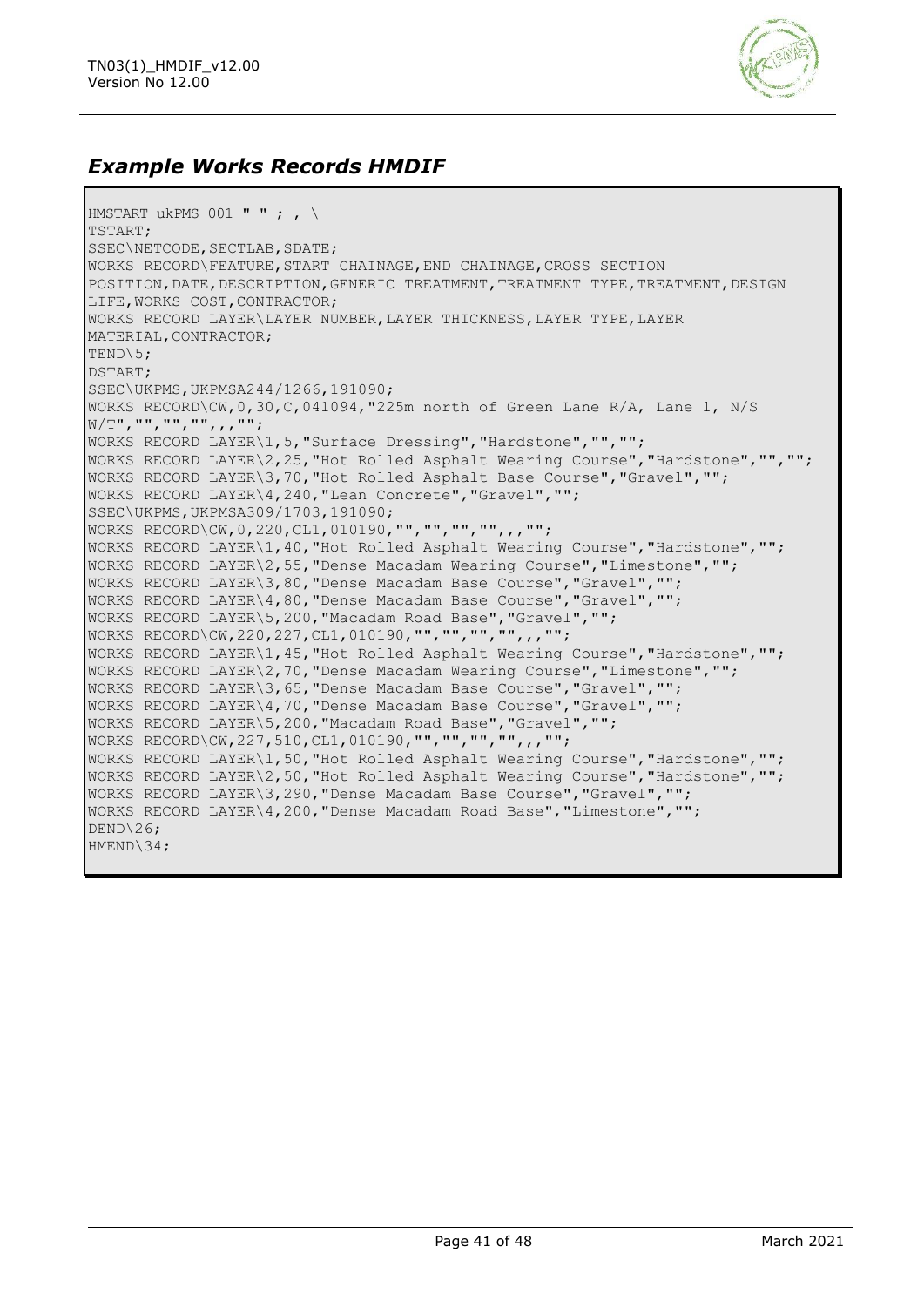

### *Example Pavement Sample HMDIF*

```
HMSTART ukPMS 001 " " ; , \setminusTSTART;
SSEC\NETCODE, SECTLAB, SDATE;
PAVEMENT SAMPLE\FEATURE, CHAINAGE, CROSS SECTION POSITION, SAMPLE
DATE, DESCRIPTION, DISTANCE FROM KERB;
PAVEMENT SAMPLE LAYER\LAYER NUMBER,LAYER THICKNESS,LAYER TYPE,LAYER 
MATERIAL,CONDITION;
TEND\5;
DSTART;
SSEC\UKPMS,UKPMSA24/521,191090;
PAVEMENT SAMPLE\CW,500,C,010393,"Core Sample",;
PAVEMENT SAMPLE LAYER\1,40,"Hot Rolled Asphalt Wearing Course","Hardstone","";
PAVEMENT SAMPLE LAYER\2,75, "Hot Rolled Asphalt Base Course", "Hardstone", "";
PAVEMENT SAMPLE LAYER\3,105,"Dense Macadam Base Course","Limestone","";
PAVEMENT SAMPLE LAYER\4,70, "Dense Macadam Base Course", "Limestone", "";
PAVEMENT SAMPLE LAYER\5,200,"Dense Macadam Base Course","Limestone","";
PAVEMENT SAMPLE\CW,1000,C,010393,"Core Sample",;
PAVEMENT SAMPLE LAYER\1,40, "Hot Rolled Asphalt Wearing Course", "Hardstone", "";
PAVEMENT SAMPLE LAYER\2,85,"Hot Rolled Asphalt Wearing Course","Hardstone","";
PAVEMENT SAMPLE LAYER\3,85,"Dense Macadam Base Course","Limestone","";
PAVEMENT SAMPLE LAYER\4,70,"Dense Macadam Base Course","Limestone","";
PAVEMENT SAMPLE LAYER\5,200,"Dense Macadam Road Base","Limestone","";
SSEC\UKPMS,UKPMSA244/1208,191090;
PAVEMENT SAMPLE\CW, 89, CL1,, "Core Sample", ;
PAVEMENT SAMPLE LAYER\1, 5, "Surface Dressing", "Hardstone", "";
PAVEMENT SAMPLE LAYER\2,25,"Hot Rolled Asphalt Wearing Course","Hardstone","";
PAVEMENT SAMPLE LAYER\3,30,"Hot Rolled Asphalt Wearing Course","Hardstone","";
PAVEMENT SAMPLE LAYER\4,100,"Dense Macadam Base Course","Slag","";
PAVEMENT SAMPLE LAYER\5,30,"Dense Macadam Base Course","Hardstone","";
PAVEMENT SAMPLE LAYER\6,200,"Dense Macadam Road Base","Limestone","";
SSEC\UKPMS,UKPMSA244/1231,191090;
PAVEMENT SAMPLE\CW,74,CR1,,"Core Sample",;
PAVEMENT SAMPLE LAYER\1, 10, "Surface Dressing", "Hardstone", "";
PAVEMENT SAMPLE LAYER\2,40,"Hot Rolled Asphalt Wearing Course","Hardstone","";
PAVEMENT SAMPLE LAYER\3,55,"Dense Macadam Base Course","Limestone","";
PAVEMENT SAMPLE LAYER\4,200,"Dense Macadam Road Base","Gravel","";
PAVEMENT SAMPLE\CW, 222, CL1,, "Core Sample", ;
PAVEMENT SAMPLE LAYER\1,10,"Surface Dressing","Hardstone","";
PAVEMENT SAMPLE LAYER\2,40,"Hot Rolled Asphalt Wearing Course","Hardstone","";
PAVEMENT SAMPLE LAYER\3,35,"Dense Macadam Wearing Course","Gravel","";
PAVEMENT SAMPLE LAYER\4,200,"Dense Macadam Road Base","Gravel","";
PAVEMENT SAMPLE LAYER\5,115,"Dense Macadam Road Base","Gravel","";
DEND\35;
HMEND\42;
```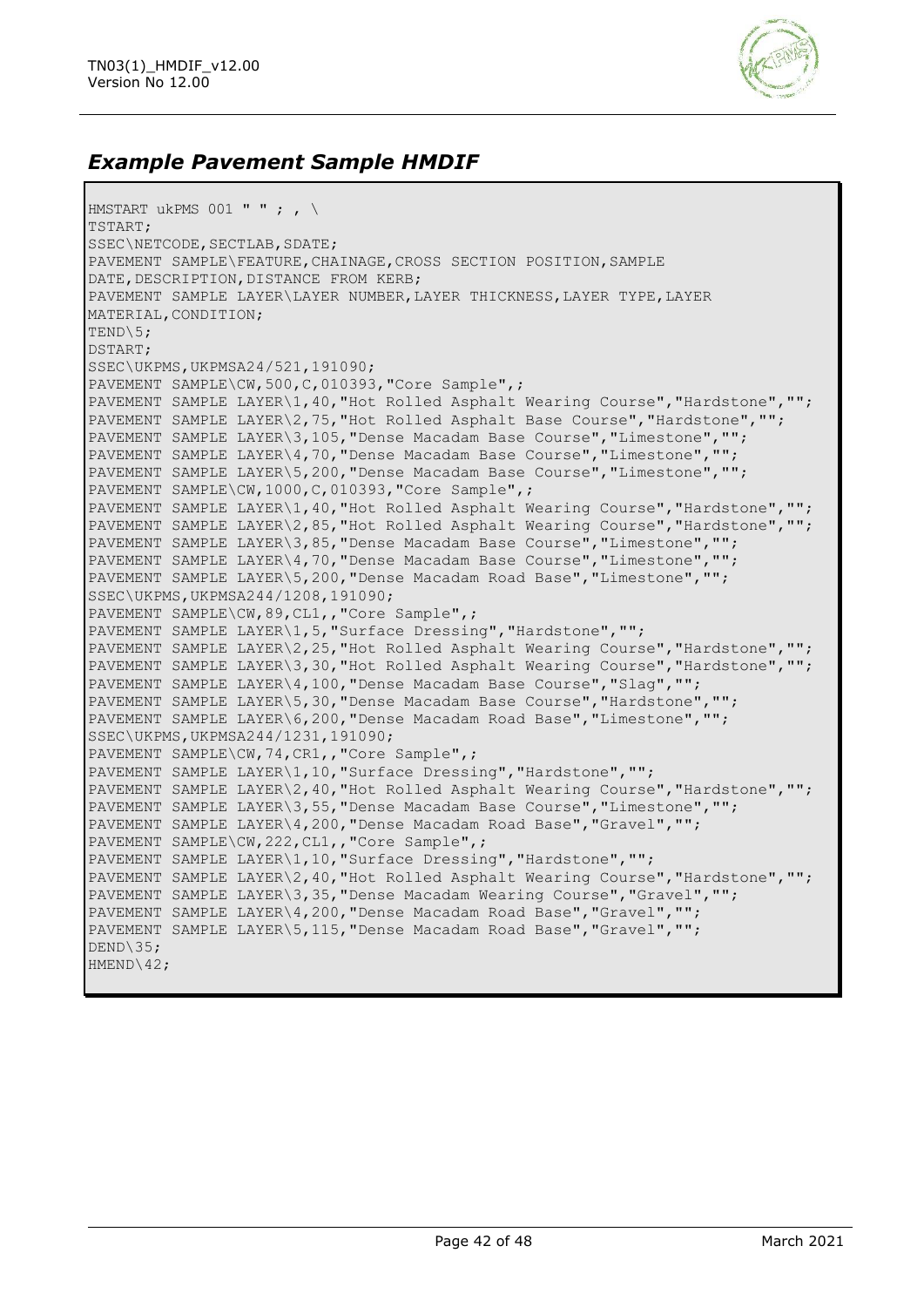

# **Appendix A: Radar Records**

### *Introduction*

This appendix provides a format for Radar Record data. This allows pavement construction data obtained from radar to be loaded into UKPMS. While it is not mandatory for UKPMS systems to load radar data, if they do so the following format must be used.

### *HMDIF File Contents*

Record type SSEC is used to define the section. This section must be present in the database in the current network and must be effective on the survey date. If no start date is present, then the assumption is that the occurrence of the label at the load date applies.

Each SSEC record is followed by one or more RADAR RECORD records and each item record may be followed by zero, one or more RADAR RECORD LAYER records associated with the current RADAR RECORD. The layer number associated with the RADAR RECORD LAYER denotes the sequence from the uppermost layer at the time the survey was carried out.

### *HMDIF / UKPMS Data Dictionary*

In order to map the interchange format mnemonics to the UKPMS attributes (or fields) a data dictionary is included here for reference. Field widths ('Record Size', specified in characters) are given for guidance.

| <b>RECORD IDENTIFIER</b> | <b>ATTRIBUTE MNEMONIC</b>     | <b>RECORD</b> |             |
|--------------------------|-------------------------------|---------------|-------------|
|                          |                               | <b>TYPE</b>   | <b>SIZE</b> |
| <b>SSEC</b>              | <b>NETCODE</b>                | Char          | 6           |
| <b>SSEC</b>              | <b>SECTLAB</b>                | Char          | 30          |
| <b>SSEC</b>              | <b>SURVEY DATE</b>            | Char          | 8           |
| <b>RADAR RECORD</b>      | <b>FEATURE</b>                | Char          | 5           |
| <b>RADAR RECORD</b>      | <b>START CHAINAGE</b>         | Float         |             |
| <b>RADAR RECORD</b>      | <b>END CHAINAGE</b>           | Float         |             |
| RADAR RECORD             | <b>CROSS SECTION POSITION</b> | Char          | 4           |
| <b>RADAR RECORD</b>      | <b>REPORT DATE</b>            | Char          | 8           |
| <b>RADAR RECORD</b>      | <b>DATA SUPPLIER</b>          | Char          | 80          |
| RADAR RECORD LAYER       | LAYER NUMBER                  | Integer       |             |
| RADAR RECORD LAYER       | <b>LAYER THICKNESS</b>        | Integer       |             |
| RADAR RECORD LAYER       | <b>LAYER DESCRIPTION</b>      | Char          | 80          |
| RADAR RECORD LAYER       | <b>USER DEFINED 1</b>         |               |             |
| RADAR RECORD LAYER       | USER DEFINED 2                |               |             |
| RADAR RECORD LAYER       | USER DEFINED 3                |               |             |

The user defined fields may be set to attributes such as Interpretation Confidence and Pavement Condition.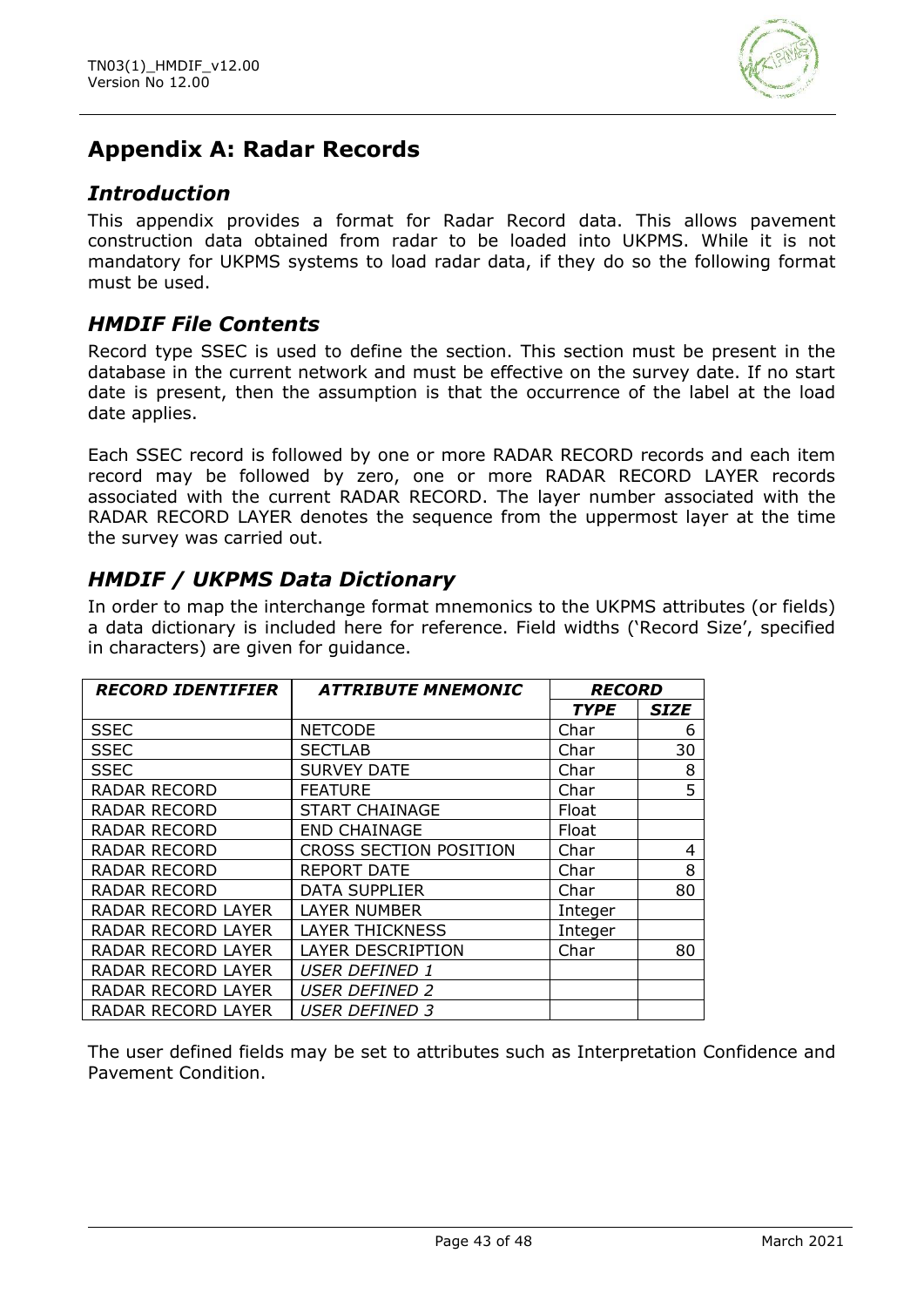

### *Attribute Descriptions*

#### **Layer Descriptions**

Typical lists of layer descriptions that can be obtained from radar surveys are as follows:

- **•** Bituminous Material
- Lean Mix Concrete
- Pavement Quality Concrete
- **Reinforced Pavement Quality Concrete**
- Continuously Reinforced Concrete Pavement
- Setts
- Subbase
- Subgrade

#### **Interpretation Confidence**

The quality of construction data obtained from radar is primarily a function of the electrical properties of the pavement. For example in certain situations such as a salty wet concrete all of the radio energy could be absorbed during transmission through the concrete: this would result in no signals being reflected from the base of the concrete. These effects cannot be totally overcome, as they are a result of the physics of the situation. The radar hardware, analysis software and survey and analysis methodology used by different radar specialists has a secondary effect on the quality of the construction data.

In order to reflect the nature of the construction data obtained from radar the following confidence levels have been recommended to TRL and HA for inclusion in the Highways Design Manual as part of the Radar Working Group. The confidence levels act as labels to tell the engineer about the quality of the data rather than as proven statistical confidence limits. It does however give some idea of the confidence associated with the interpretation of the radar data.

| <b>Confidence</b><br><b>Label</b> | <b>Description</b>                                                                         |
|-----------------------------------|--------------------------------------------------------------------------------------------|
| 90%                               | High resolution radar data <sup>1</sup> with good correlation to cores <sup>4</sup>        |
| 80%                               | High resolution radar data <sup>1</sup> with moderate correlation to<br>cores <sup>5</sup> |
| 70% l                             | Moderate resolution radar data <sup>2</sup> with good correlation to<br>$\text{cores}^4$   |
| 60%                               | Moderate resolution radar data <sup>2</sup> with moderate correlation<br>to cores $5$      |
| 50%                               | High resolution radar data <sup>1</sup> with no core calibration <sup>6</sup>              |
| 40%                               | Moderate resolution radar data <sup>2</sup> with no core calibration <sup>6</sup>          |
| 30%                               | Poor resolution radar data <sup>3</sup> with moderate correlation to<br>cores <sup>5</sup> |
|                                   | $20\%$   Poor resolution radar data <sup>3</sup> with no core calibration <sup>6</sup>     |

#### **Notes:**

*1. High resolution radar data implies that the various material boundaries forming the pavement are clearly resolved over at least 70% of the pavement.*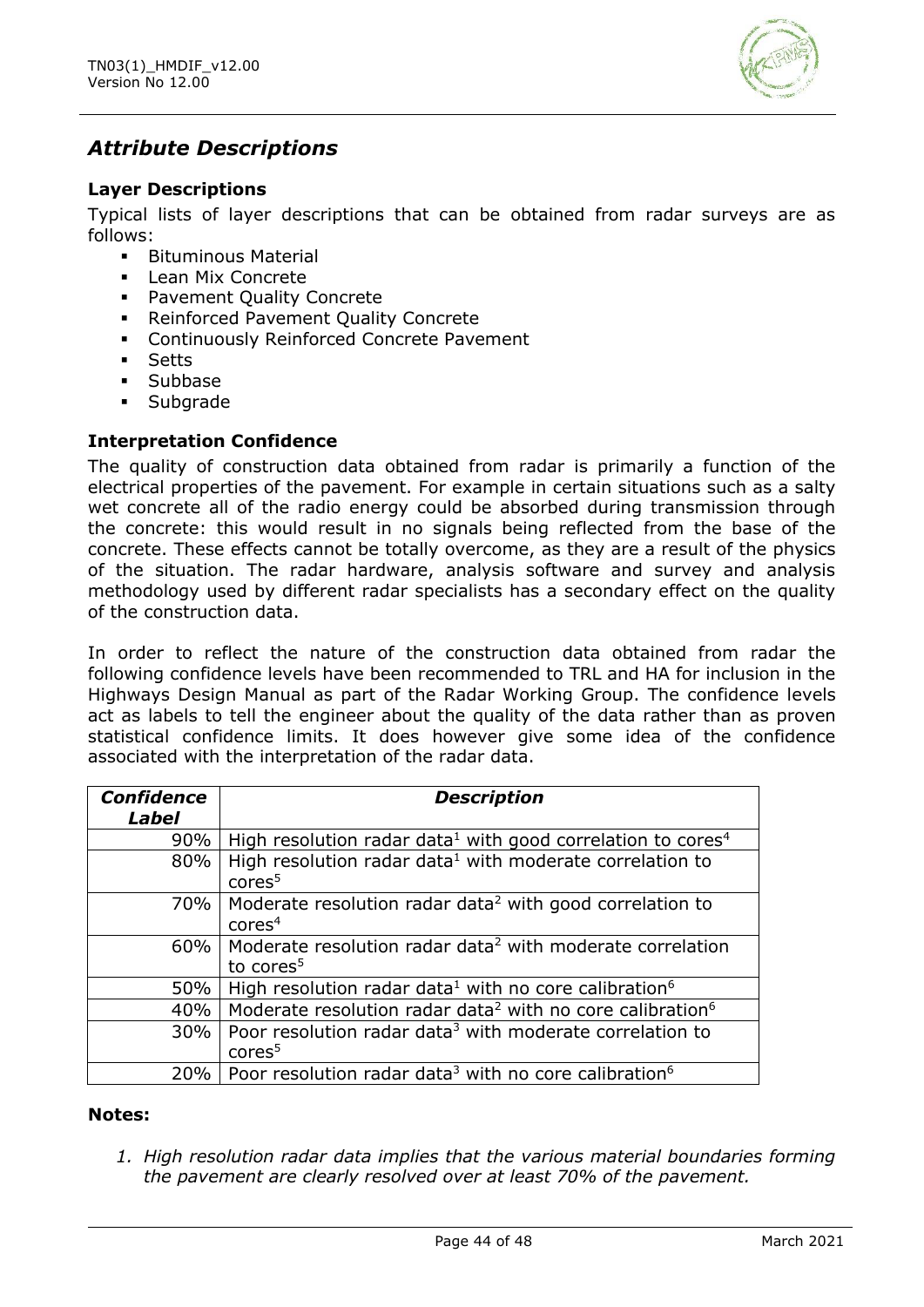

- *2. Moderate resolution radar data implies that the various material boundaries forming the pavement are clearly resolved over 30 to 70% of the pavement.*
- *3. Poor resolution radar data implies that the various material boundaries forming the pavement are clearly resolved over less than 30% of the pavement.*
- *4. Good correlation implies that the cores from the reported section of pavement match the material type and depth identified in the radar data.*
- *5. Moderate correlation implies that the cores from radar data with similar characteristics within the network correlate fairly closely to the radar data from the reported section.*
- *6. No core calibration implies that no core data is available and the radar data shares no similar characteristics with any of the data gathered from elsewhere within the network.*

It should be noted that the term Core in this context includes any exposure data such as trial pits.

This scale allows engineers to make informed decisions about whether the available construction data (radar and exposures) at any point is fit for his/her purposes (e.g. designing remedial work) or whether further investigation is required. If, for example the confidence label is 50% (High resolution radar data with no core calibration) then core data could be supplied to the radar test house to increase the confidence label to 80% or 90%.

Poor correlation between radar data and cores can arise due to a number of factors including:

- relocation errors between the two techniques
- **.** the fact that cores are a point sample whereas radar represent the depth averaged over footprint of the radar antenna
- material loss from the core
- terminating the core short by incorrectly identifying an internal asphalt boundary, for example as the base of the asphalt

#### **Pavement Condition**

The pavement condition attribute is intended as a general field to contain various types of condition data obtained from radar including comments such as "voiding beneath Pavement Quality Concrete".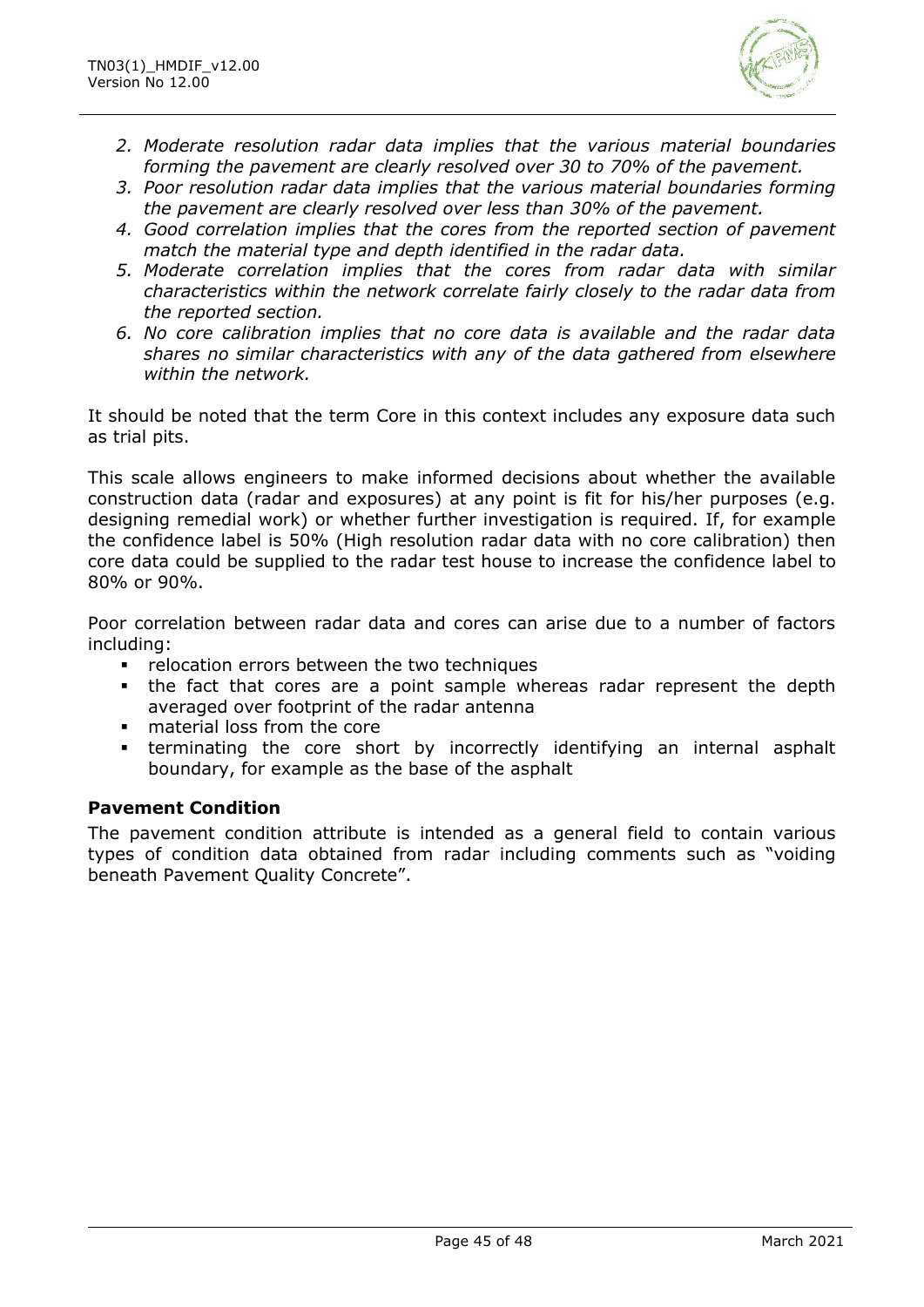

### *HMDIF Example*

This example file presents fictional data at 0.5m centres along 5m of carriageway in the first section followed by summary construction data over variable lengths in the second section.

```
HMSTART UKPMS 001 " " ; , \setminusTSTART;
SSEC\NETCODE, SECTLAB, SURVEY DATE;
RADARRECORD\FEATURE, START CHAINAGE, END CHAINAGE, CROSS SECTION POSITION, REPORT
DATE, DATA SUPPLIER;
RADAR RECORD LAYER\LAYER NUMBER,LAYER THICKNESS,LAYER DESCRIPTION,INTERPRETATION 
CONFIDENCE,CONDITION;
TEND\5;
DSTART;
SSEC\UKPM2,20302882/15,060900;
RADAR RECORD\CW,0,0,CL1,070900, "ACONTRACTOR";
RADAR RECORD LAYER\1,150, "BITUMINOUS MATERIAL", 80, "";
RADAR RECORD LAYER\2, 200, "LEAN MIX CONCRETE", 60, "";
RADAR RECORD LAYER\3,300,"SUBBASE",30,"";
RADAR RECORD\CW,0.5,0.5,CL1,070900, "ACONTRACTOR";
RADAR RECORD LAYER\1,155,"BITUMINOUS MATERIAL",80,"";
RADAR RECORD LAYER\2, 204, "LEAN MIX CONCRETE", 60, "";
RADAR RECORD LAYER\3,312,"SUBBASE",30,"";
RADAR RECORD\CW,1,1,CL1,070900, "ACONTRACTOR";
RADAR RECORD LAYER\1,160,"BITUMINOUS MATERIAL",80,"";
RADAR RECORD LAYER\2, 204, "LEAN MIX CONCRETE", 60, "";
RADAR RECORD LAYER\3,308,"SUBBASE",30,"";
RADAR RECORD\CW,1.5,1.5,CL1,070900, "ACONTRACTOR";
RADAR RECORD LAYER\1,163,"BITUMINOUS MATERIAL",80,"";
RADAR RECORD LAYER\2, 204, "LEAN MIX CONCRETE", 60, "";
RADAR RECORD LAYER\3,307,"SUBBASE",30,"";
RADAR RECORD\CW,2,2,CL1,070900, "ACONTRACTOR";
RADAR RECORD LAYER\1,155,"BITUMINOUS MATERIAL",80,"";
RADAR RECORD LAYER\2,204,"LEAN MIX CONCRETE",60,"";
RADAR RECORD LAYER\3,312,"SUBBASE",30,"";
RADAR RECORD\CW,2.5,2.5,CL1,070900, "ACONTRACTOR";
RADAR RECORD LAYER\1,153,"BITUMINOUS MATERIAL",80,"";
RADAR RECORD LAYER\2,204, "LEAN MIX CONCRETE", 60, "";
RADAR RECORD LAYER\3,308,"SUBBASE",30,"";
RADAR RECORD\CW,3,3,CL1,070900, "ACONTRACTOR";
RADAR RECORD LAYER\1,250,"BITUMINOUS MATERIAL",90,"";
RADAR RECORD LAYER\2,340,"SUBBASE",40,"";
RADAR RECORD\CW,3.5,3.5,CL1,070900, "ACONTRACTOR";
RADAR RECORD LAYER\1,253,"BITUMINOUS MATERIAL",90,"";
RADAR RECORD LAYER\2,335,"SUBBASE",40,"";
RADAR RECORD\CW,4,4,CL1,070900, "ACONTRACTOR";
RADAR RECORD LAYER\1,256,"BITUMINOUS MATERIAL",90,"";
RADAR RECORD LAYER\2,324, "SUBBASE", 40, "";
RADAR RECORD\CW, 4.5, 4.5, CL1,070900, "ACONTRACTOR";
RADAR RECORD LAYER\1,258, "BITUMINOUS MATERIAL", 90, "";
RADAR RECORD LAYER\2, 315, "SUBBASE", 40, "";
RADAR RECORD\CW, 5, 5, CL1,070900, "ACONTRACTOR";
RADAR RECORD LAYER\1,270, "BITUMINOUS MATERIAL", 90, "";
RADAR RECORD LAYER\2, 320, "SUBBASE", 40, "";
SSEC\UKPM2,20302882/20,060900;
RADAR RECORD\CW, 0, 235, CL1,070900, "ACONTRACTOR";
RADAR RECORD LAYER\1,150,"BITUMINOUS MATERIAL",80,"";
```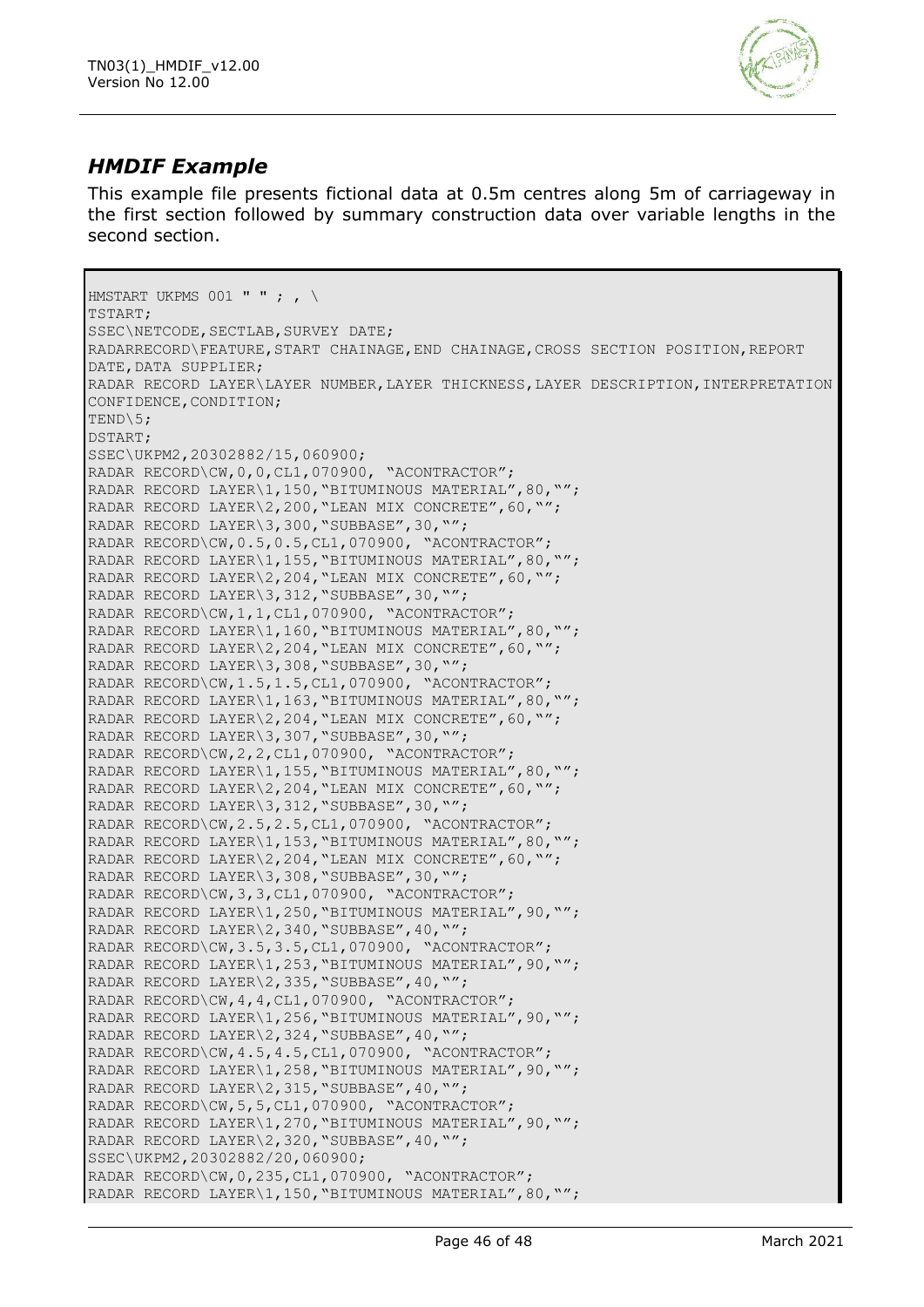

RADAR RECORD LAYER\2, 200, "LEAN MIX CONCRETE", 60, ""; RADAR RECORD LAYER\3,300,"SUBBASE",30,""; RADAR RECORD\CW,235,367,CL1,070900, "ACONTRACTOR"; RADAR RECORD LAYER\1,155,"BITUMINOUS MATERIAL",80,""; RADAR RECORD LAYER\2, 204, "LEAN MIX CONCRETE", 60, ""; RADAR RECORD LAYER\3, 312, "SUBBASE", 30, ""; RADAR RECORD\CW, 367, 781, CL1, 070900, "ACONTRACTOR"; RADAR RECORD LAYER\1,160,"BITUMINOUS MATERIAL",80,""; RADAR RECORD LAYER\2, 204, "LEAN MIX CONCRETE", 60, ""; RADAR RECORD LAYER\3,308,"SUBBASE",30,""; DEND\55; HMEND\62;